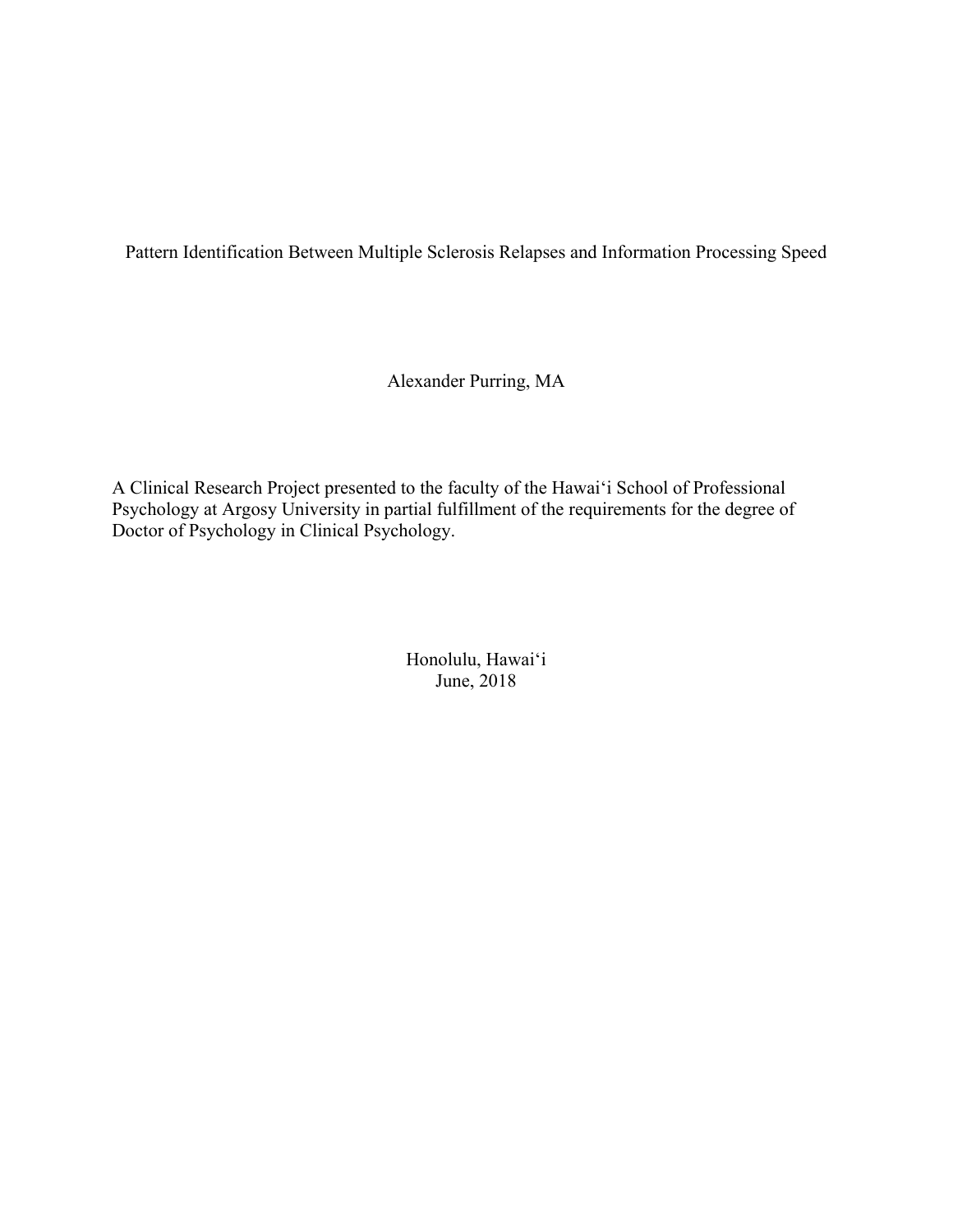Pattern Identification Between Multiple Sclerosis Relapses and Information Processing Speed

This Clinical Research Project by (Name of Student), directed and approved by the candidate's Clinical Research Project Committee, was approved by the faculty of the Hawai'i School of Professional Psychology at Argosy University in partial fulfillment of the requirements of the degree of Doctor of Psychology in Clinical Psychology.

\_\_\_\_\_\_\_\_\_\_\_\_\_\_\_\_\_\_\_\_\_\_\_\_\_\_\_\_\_\_\_\_\_\_\_\_\_\_\_\_\_\_ Sean W. Scanlan, Ph.D. (Oct 8, 2020 08:13 HST) [Sean W. Scanlan, Ph.D.](https://na2.documents.adobe.com/verifier?tx=CBJCHBCAABAAAOHjxeoX5j98IFFNFsavhBNpIEwGpDL7)

Sean W. Scanlan, Ph.D., Program Dean College of Clinical Psychology

Clinical Research Project Committee

 $\mathcal{F}\mathcal{F}\mathcal{P}\mathcal{P}$ 

Lianne Philower, Psy.D. Chair

DAN und kne Robert M. Anderson Jr., Ph.D. (Oct 7, 2020 21:06 HST)

\_\_\_\_\_\_\_\_\_\_\_\_\_\_\_\_\_\_\_\_\_\_\_\_\_

Robert Anderson, Ph.D. Committee Member

Date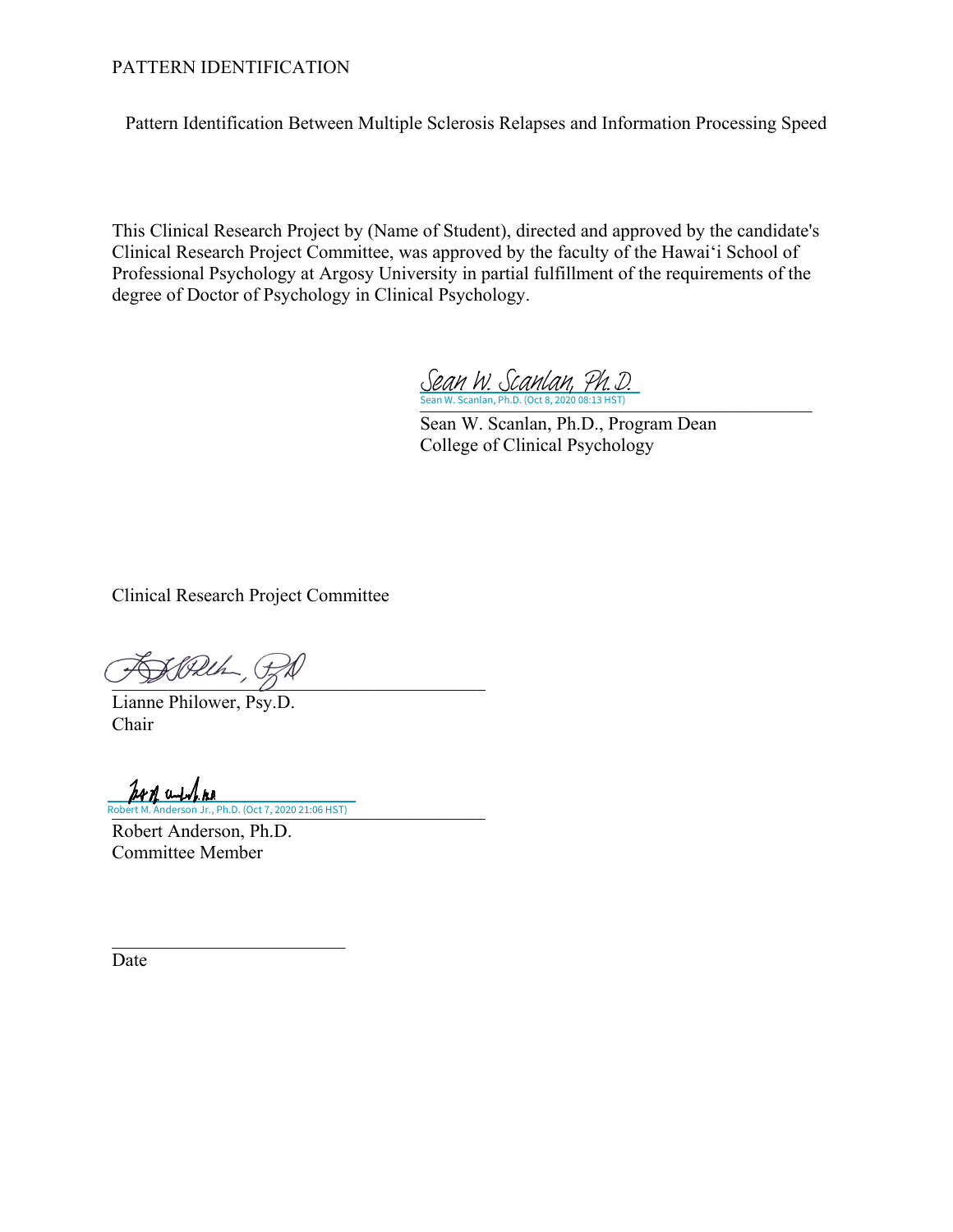© copyright 2019

by

Alexander Purring, M.A.

All Rights Reserved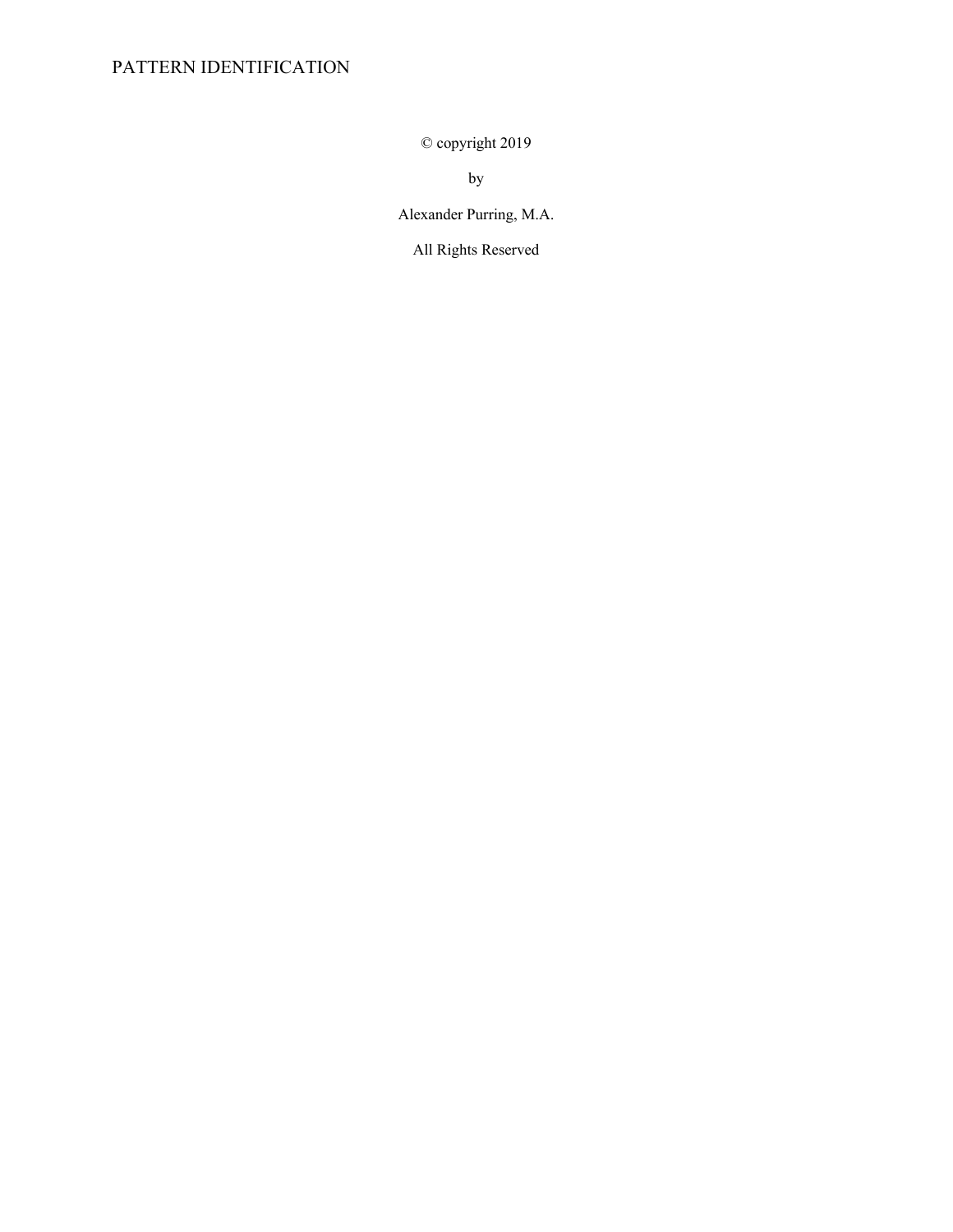Pattern Identification Between Multiple Sclerosis Relapses and Information Processing Speed

Alexander Purring Hawai'i School of Professional Psychology at Argosy University - 2018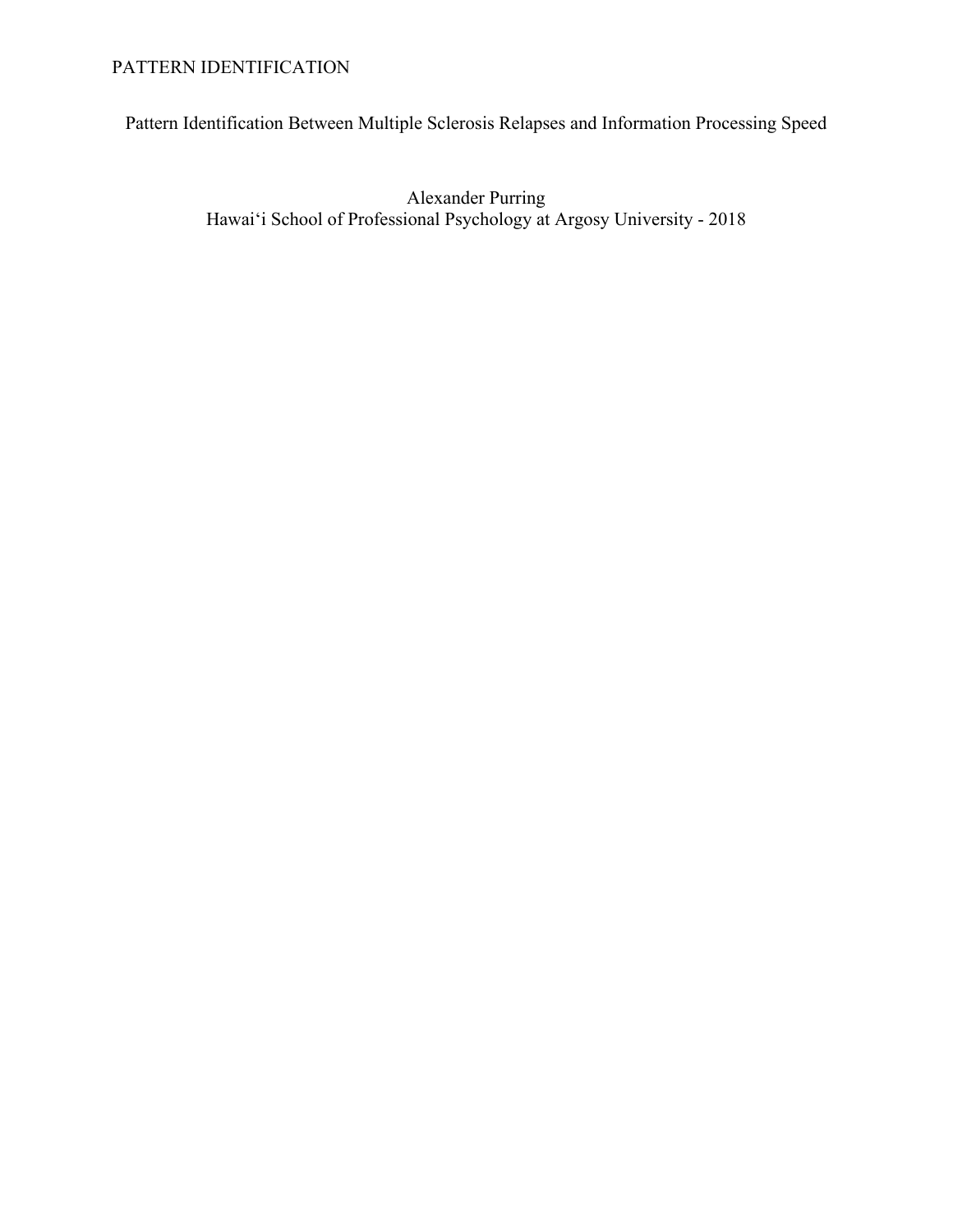# Dedication

For Jim, who never let his Multiple Sclerosis define him. And for Liz, because beside every great man, is a great woman.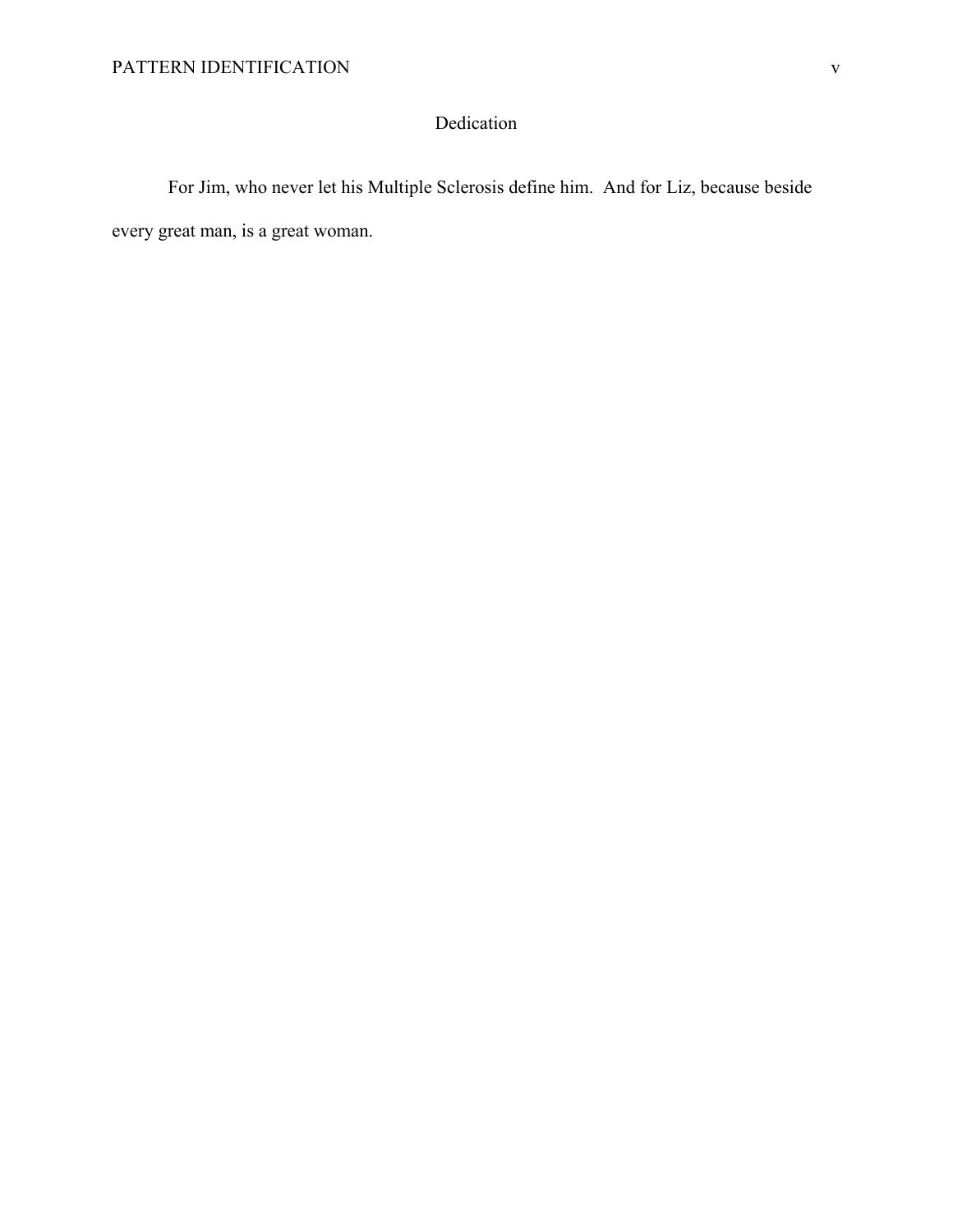## Acknowledgments

Thank you faculty of the Hawai'i School of Professional Psychology at Argosy

University for fostering my goals, as unobtainable as I thought they initially were, your guidance and encouragement has provided me understanding that nothing is left to the impossible.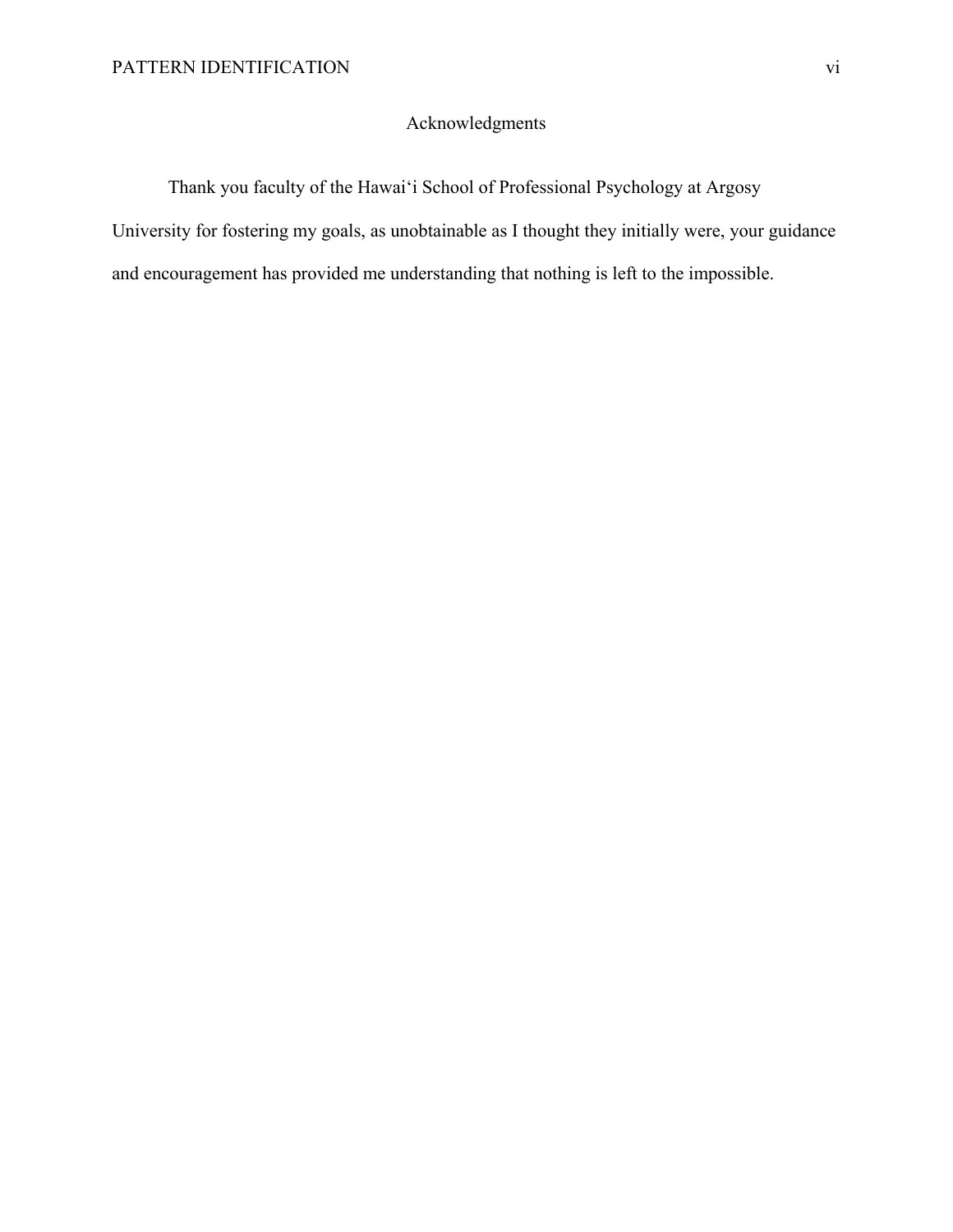# **Table of Contents**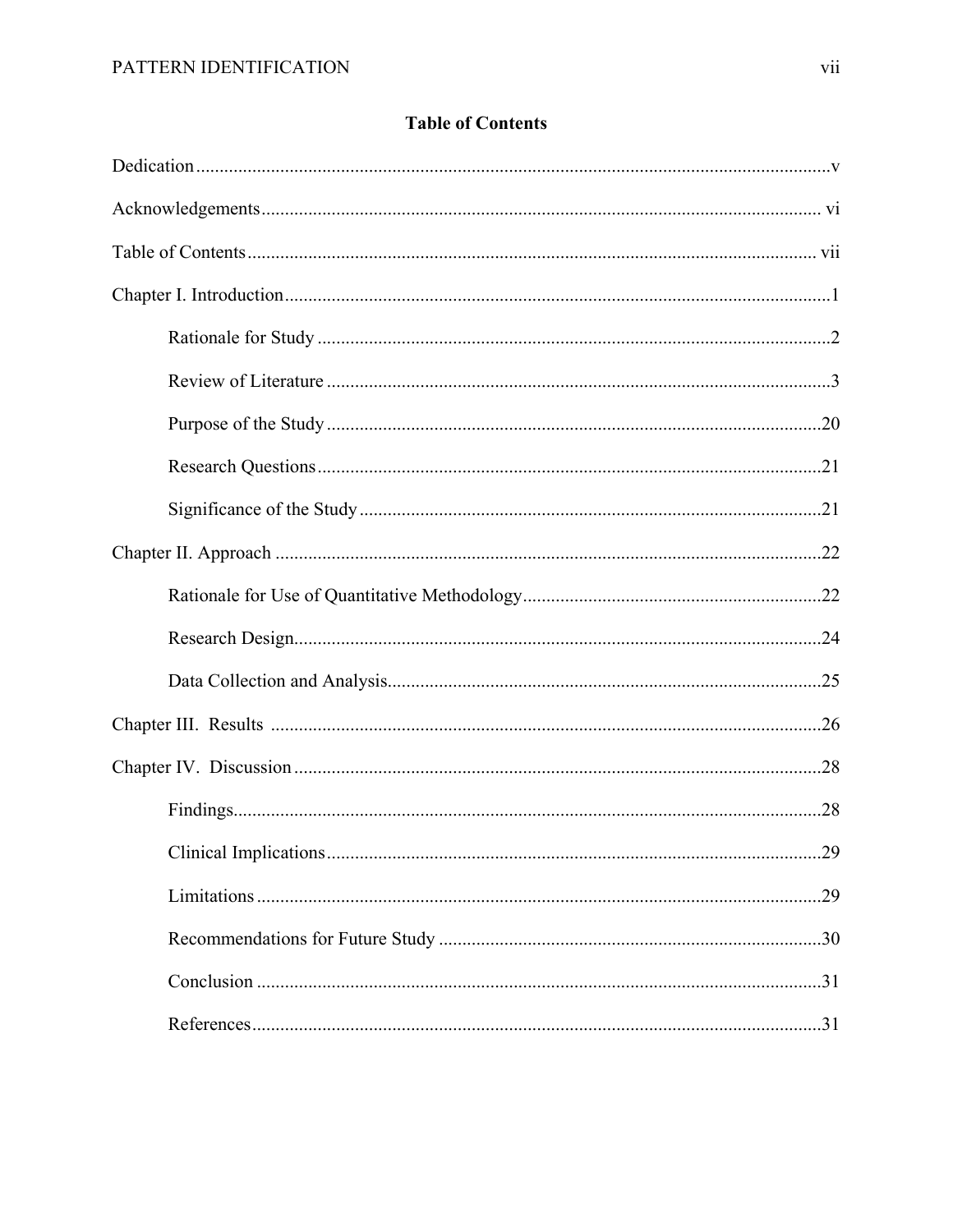# PATTERN IDENTIFICATION viii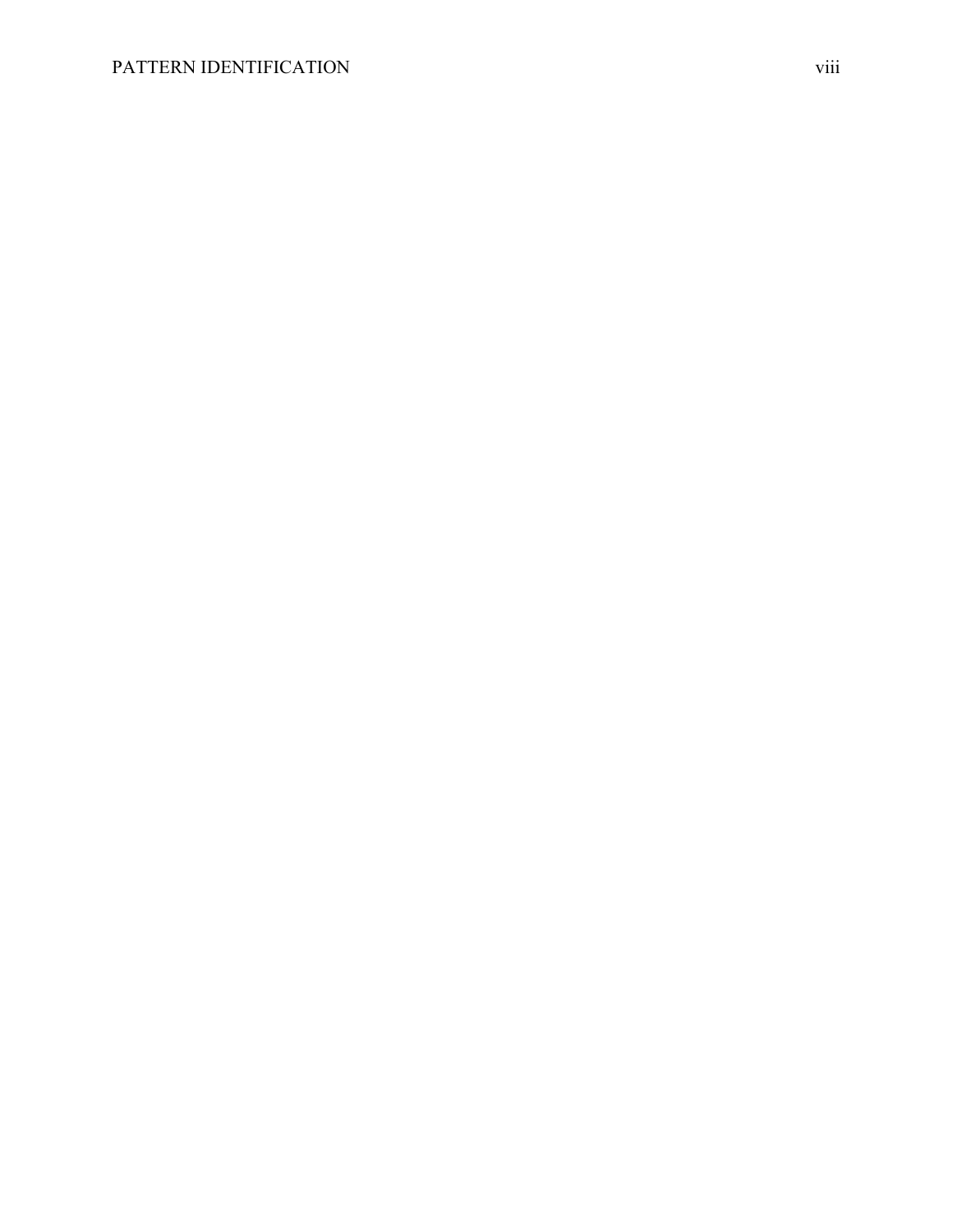#### **CHAPTER I: INTRODUCTION**

Multiple Sclerosis (MS) is a debilitating disease that can lead to chronic symptoms (Forn, Belenguer, Parcet-Ibars, & Avila, 2008). Much is known about the physical disabilities of MS, and clinicians continue to work towards finding effective treatments to improve the quality of life. More recently, there has been a shift in focus towards studying cognitive impairment in MS. One cognitive domain that is commonly impaired is information processing speed (IPS) (Bodling, Denney, & Lynch, 2009; Denney, Sworowski, & Lynch, 2005; Drake et al., 2010; Forn et al., 2008). This domain is essential for the function of several other cognitive domains, which is why impairment of IPS can be detrimental (Forn et al., 2008). Indeed, without addressing IPS in cognitive rehabilitation, this can lead to premature life decisions, such as retirement (Aupperle, Beatty, deNAP Shelton & Gontkovsky, 2002).

In an attempt to consider possible factors that explain these phenomena, emergent research has focused on cognitive ability in MS populations (Benedict et al., 2014; Bsteh, 2016; Nickerson et al., 2015;; Scalfari et al., 2010). One factor that has been shown to increase the likelihood of developing cognitive impairment is experiencing one or more MS relapses (Bsteh et al., 2016; Scalfari et al., 2010). Research has begun to conceptualize characteristics of cognitive impairment during and after MS relapses, as well as how the number of relapses can affect cognition long-term. However, there have been mixed results, leaving conclusions controversial (Confavreux, Vukusic, Moreau, & Adeleine, 2000). Additionally, it appears that research on IPS long-term in MS populations, as well as information on the IPS and relapse relationship, is scarce. The combination of mixed research results and few studies has created an absence of a distinct patterns in cognitive impairment, particularly for IPS, in MS populations.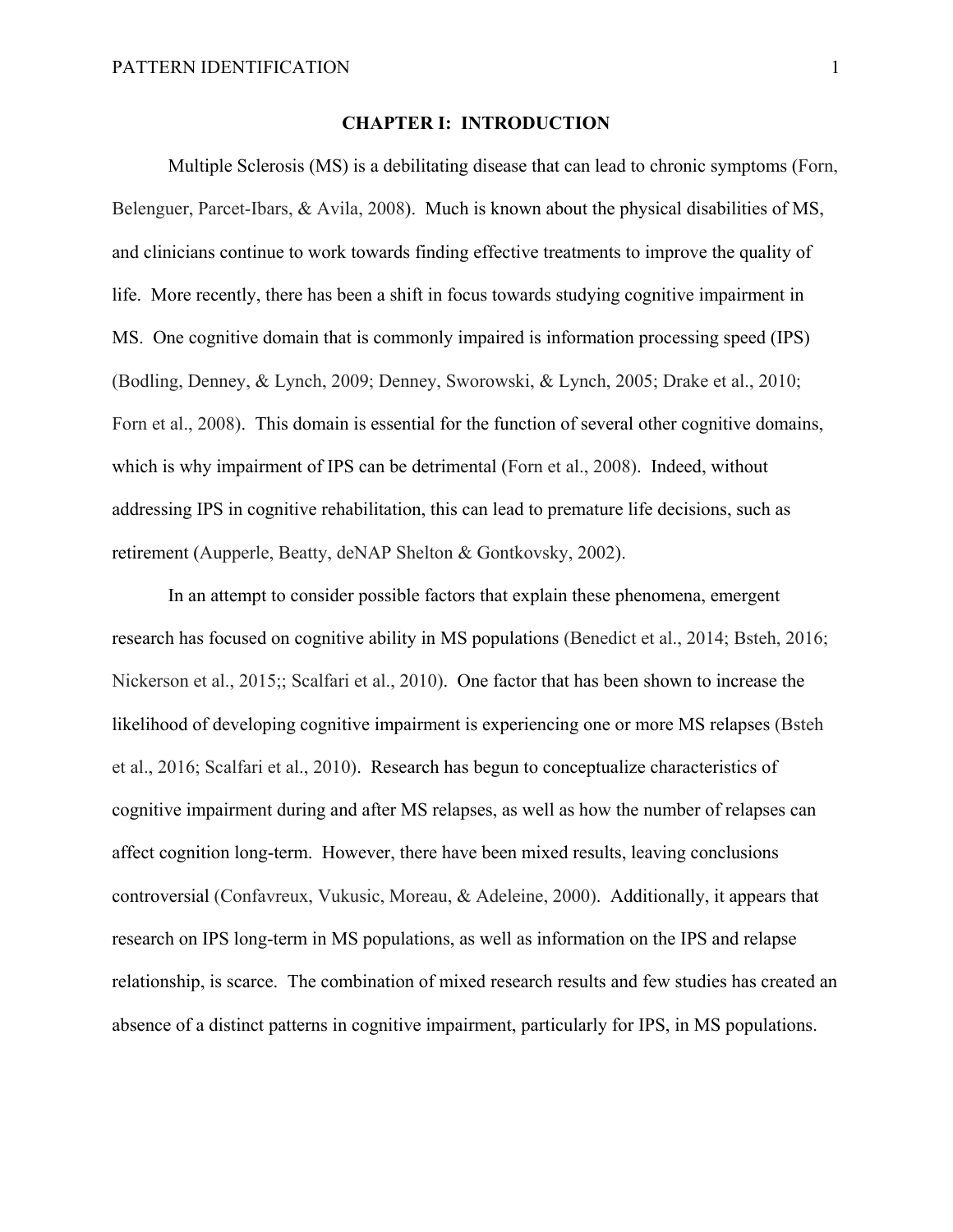#### **Rationale for Study**

Cognitive impairment is a common phenomenon within MS that cannot be ignored (Amato, Ponziani, Siracusa, & Sorbi, 2001). As such, there is a growing consensus that cognitive impairment may be an important symptomology of MS, making it a prominent topic in neurological and psychoneurological research over the last decade (Achiron & Barak, 2003). A cognitive ability that is commonly impaired from MS, if not the most impaired, is IPS (Bodling, Denney, & Lynch, 2009; Drake et al., 2010; Forn et al., 2008; Denney, Sworowski, & Lynch, 2005). Since this cognitive domain appears to underline the performance of many other cognitive abilities, decline in IPS can result in dysfunction in multiple domains, which is quite apparent after experiencing one or more multiple sclerosis relapses (Bsteh et al., 2016; DeLuca et al., 2004; Scalfari et al., 2010).

It is to the best of the researcher's knowledge that this is the first study to examine the relationship between the number of MS relapses and IPS, in attempt to find a distinct pattern of IPS impairment based on the number of relapses individuals may have. Although there are studies that have examined IPS in individuals with MS, particularly during and after a single relapse, it does not seem as though IPS has been specifically measured after experiencing multiple relapses. Further, research has examined cognitive dysfunction over long durations of MS while considering the number of relapses, but it does not appear as though IPS has been examined thoroughly – only cognitive impairment in general. In addition, it does not seem as though that the differences in IPS ability, based on the number of relapses, has been identified in previous literature.

The lack of research on the relationship between the number of MS relapses and IPS has left unanswered questions. There remains an unidentifiable pattern and magnitude of cognitive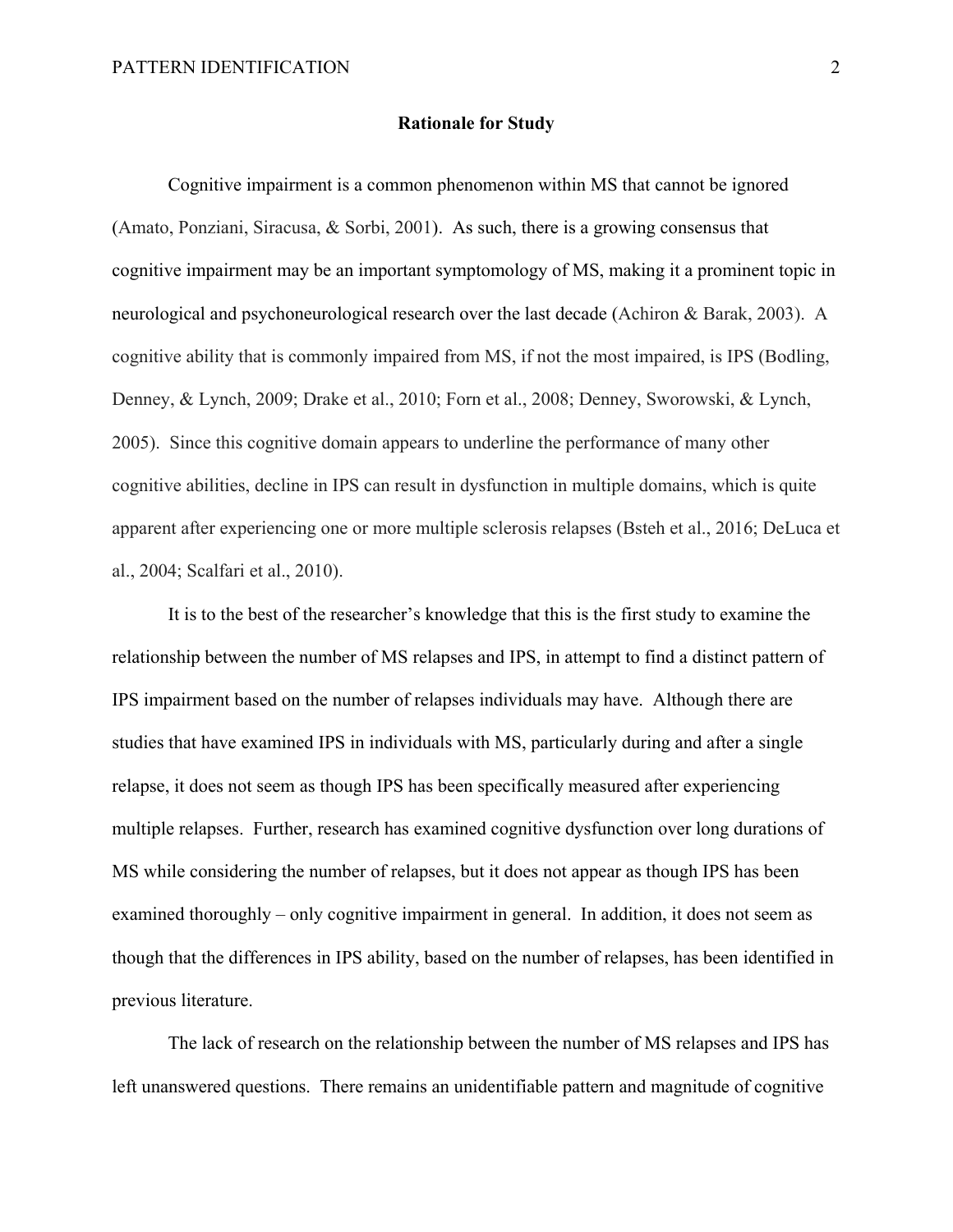impairment in MS, particularly IPS impairment, thus recognizing a distinct clinical course of dysfunction is difficult (Bseth et al., 2016; Zakzanis, 2000). Although it has been suggested that cognitive impairment can result from multiple relapses, thus creating a cumulative-like disability, there has not been well-defined outcomes (Bsteh et al., 2016; Scalfari et al., 2010). This is especially notable for later relapses and progressions of MS (Scalfari et al., 2010). The lack of detailed explanation for what is already known makes it difficult to formulate a pattern or clinical course of IPS impairment, as well as adequately link IPS impairment with the number of MS relapses.

#### **Review of Literature**

Multiple Sclerosis

Multiple Sclerosis (MS) is a demyelinating disease of the central nervous system (Benedict, et al., 2014). Demyelination is the process in which the insulating cover of axons are destroyed, damaging the conduction ability of signals within and between neurons, leading to cell death in the brain and spinal cord (Benedict et al., 2014; Bsteh, et al., 2016). MS is also immune-mediated, and the destruction of this system in combination of cell loss from demyelination may result in physical and cognitive problems, as well as death (Benedict et al., 2014). MS is considered the most prevalent cause of irreversible neurological disability in young adults, affecting approximately 120 out of 100,000 (Forn et al., 2008). In Western countries, MS affects 1 in 1,000 individuals (Confavreux, Vukusic, Moreau, & Adeleine, 2000). Further, approximately 400,000 individuals in the United States are currently diagnosed with MS, at a rate of 200 new cases per week.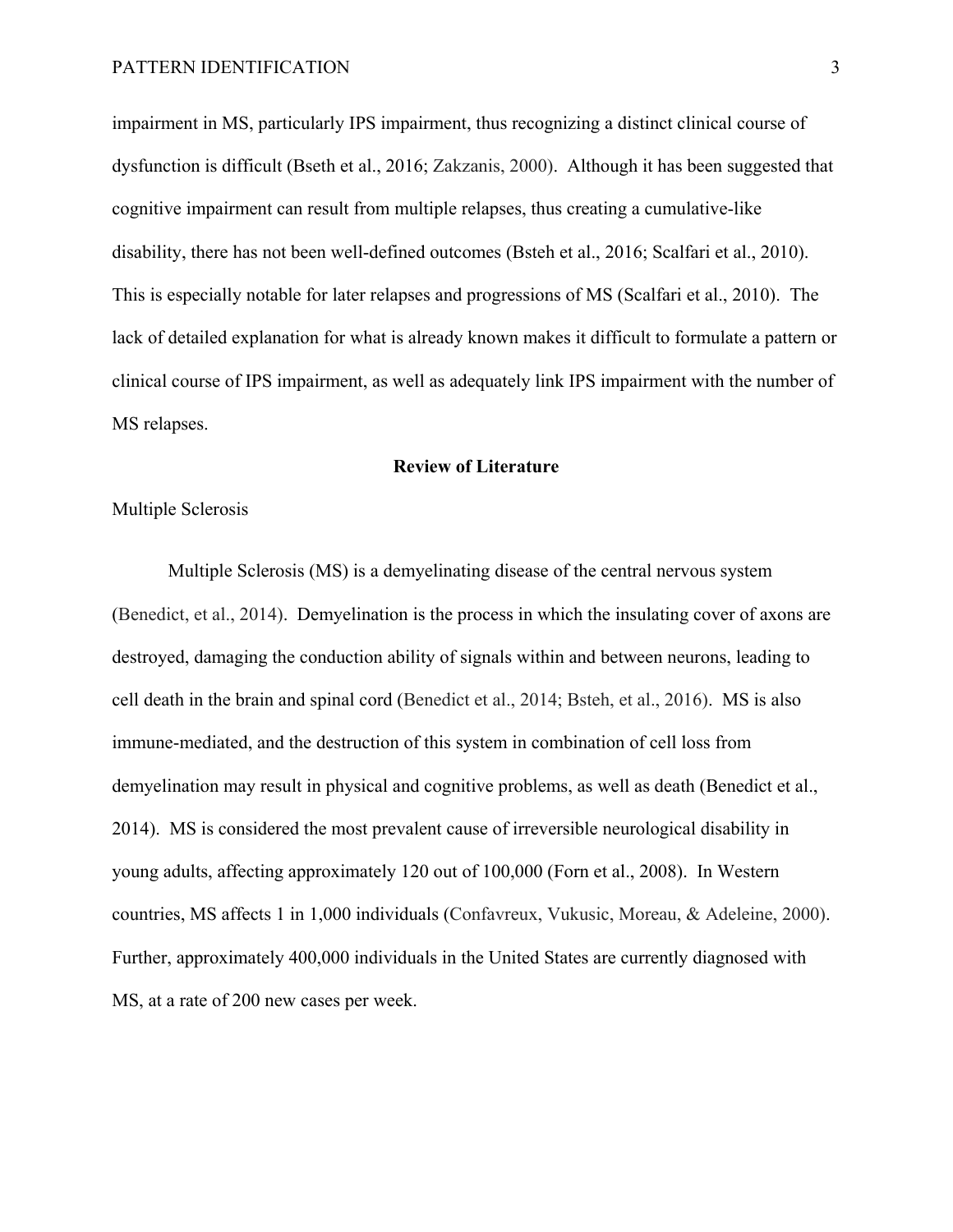**Types of MS** There are four types of MS (Bsteh et al., 2016; Hooper 2011). It is not uncommon for "types" to be interchangeable with "phases" however, not all individuals may experience every phase; therefore, "types" appeared more suited. The first, and most common, is relapsing-remitting multiple sclerosis (RRMS) (Besteh; 2016; Confavreux et al., 2000; Hooper, 2011). This type is typically the most prevalent at onset, and individuals are diagnosed at approximately thirty years of age (Confavruex et al., 2000). RRMS is characterized as episodes of dysfunction, following periods of remission, or clinical stability. These "episodes" are known as relapses, which are either acute inflammation of existing lesions, or the development of new lesions in the central nervous system. As a result, these lesions may create a sudden onset of physical and/or mental disability that is temporary or permanent (Scalfari, et al., 2010). These relapses are diagnosed through a neurological examination and characterized by the Expanded Disability Status Scale (EDSS) (Benedict et al., 2014). The EDSS, specifically designed for MS, quantifies disability by examining several functional systems and rating the disability from "Normal" to "Death due to MS." The severity of relapses and their frequency varies for each person. For individuals with RRMS, the typical course of the disease is followed by a progressive type of the disease, with or without continued relapses or remissions (Confavreux et al., 2000).

The second type of MS is known as secondary-progressive multiple sclerosis (SPMS) (Bsteh et al., 2016; Hooper, 2011). This type is characterized by a gradual progression of symptom severity over time, which may or may not consist of relapses or remissions (Bsteh et al., 2016). SPMS coincides with RRMS most frequently, in that individuals with RRMS typically become diagnosed with SPMS at some point, and creates a greater probability of accumulating permanent disability. The third type, which is less common, is known as primary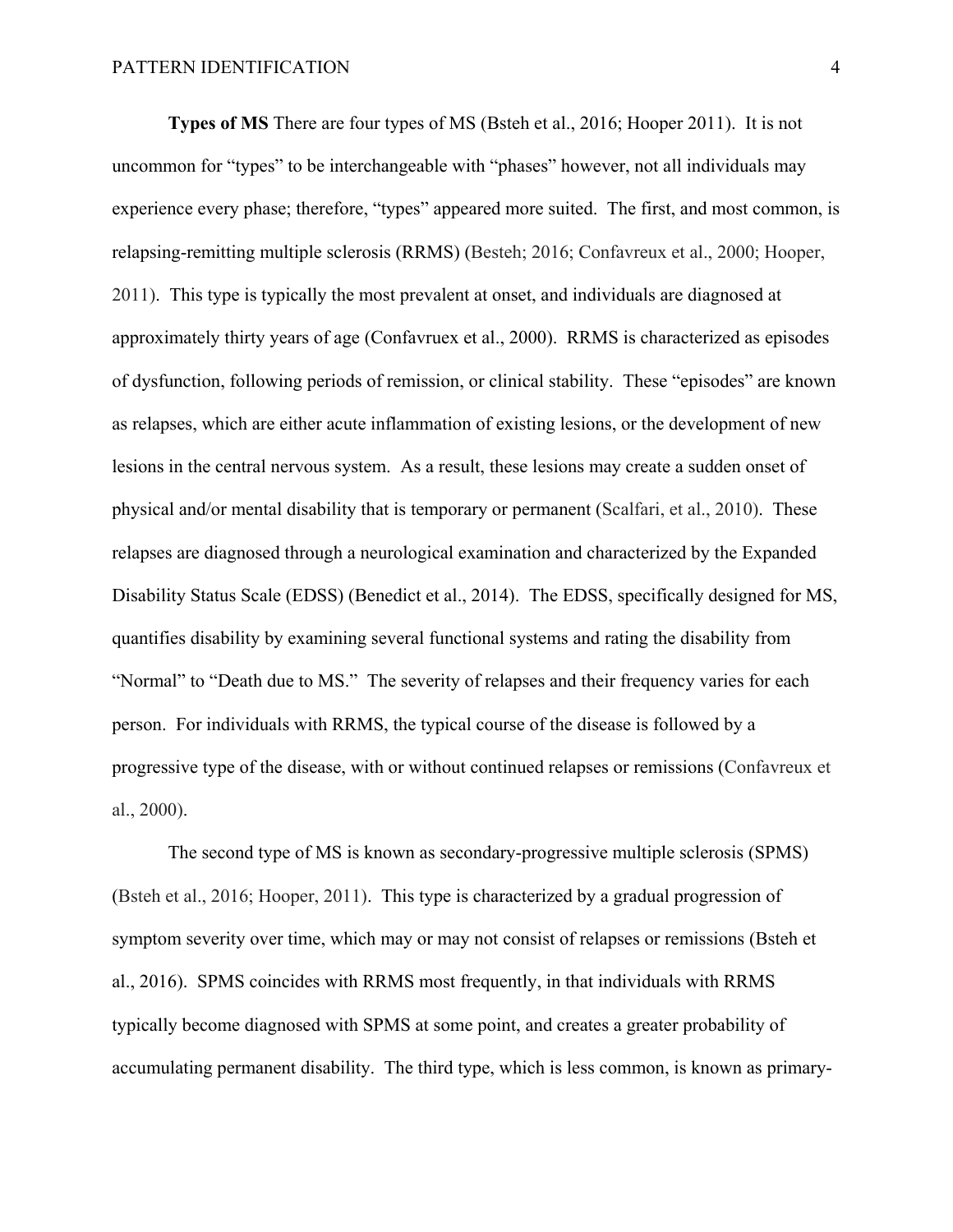progressive multiple sclerosis (PPMS) (Hooper, 2011). Only occurring in approximately ten percent of those diagnosed with MS, this type is characterized as the progression of symptoms over time beginning at onset, without any relapses or remissions. The last type is known as progressive-relapsing multiple sclerosis (PRMS). Occurring in approximately five percent of individuals diagnosed with MS, this type is characterized as progression of symptom severity at onset, in combination of relapses, but with no remissions.

Each type of MS has its own distinct characterization and course. One type may be diagnosed at onset, but it could manifest into another type – the most common disease course being RRMS to SPMS (Confavreux et al., 2000). Although progressive types could be considered as the most impactful, given the continued worsening of symptoms, relapses should not be overlooked. Specifically, neurologic disability that may result from relapses can lead to permanent loss of physical and/or cognitive function, thus dictating the course and outcome of progressive types in terms of not only symptom severity, but also quality of life. Due to this, RRMS should not be ignored, and may be considered as a significant factor in the medical, social, and economic impact of MS.

#### **Multiple Sclerosis and Cognitive Impairment**

The development of cognitive impairments for individuals with MS is not uncommon (Camp et al., 1999; Davis, Williams, Gupta, Finch, & Randolph, 2015). Indeed, cognitive performance of MS individuals, when compared to healthy population norms, has shown to be poorer (Achiron et al., 2013; Demaree, DeLuca, Gaudino, & Diamond, 1999; Forn, Belenguer, Parcet-Ibars, & Avila, 2008; Santos, Pinheiro, & Barros, 2015). However, there has been a relatively wide report in cognitive impairment prevalence rates (Santos, Pinheiro, & Barros, 2015). Research has shown that cognitive impairment has been estimated between 30% to 70%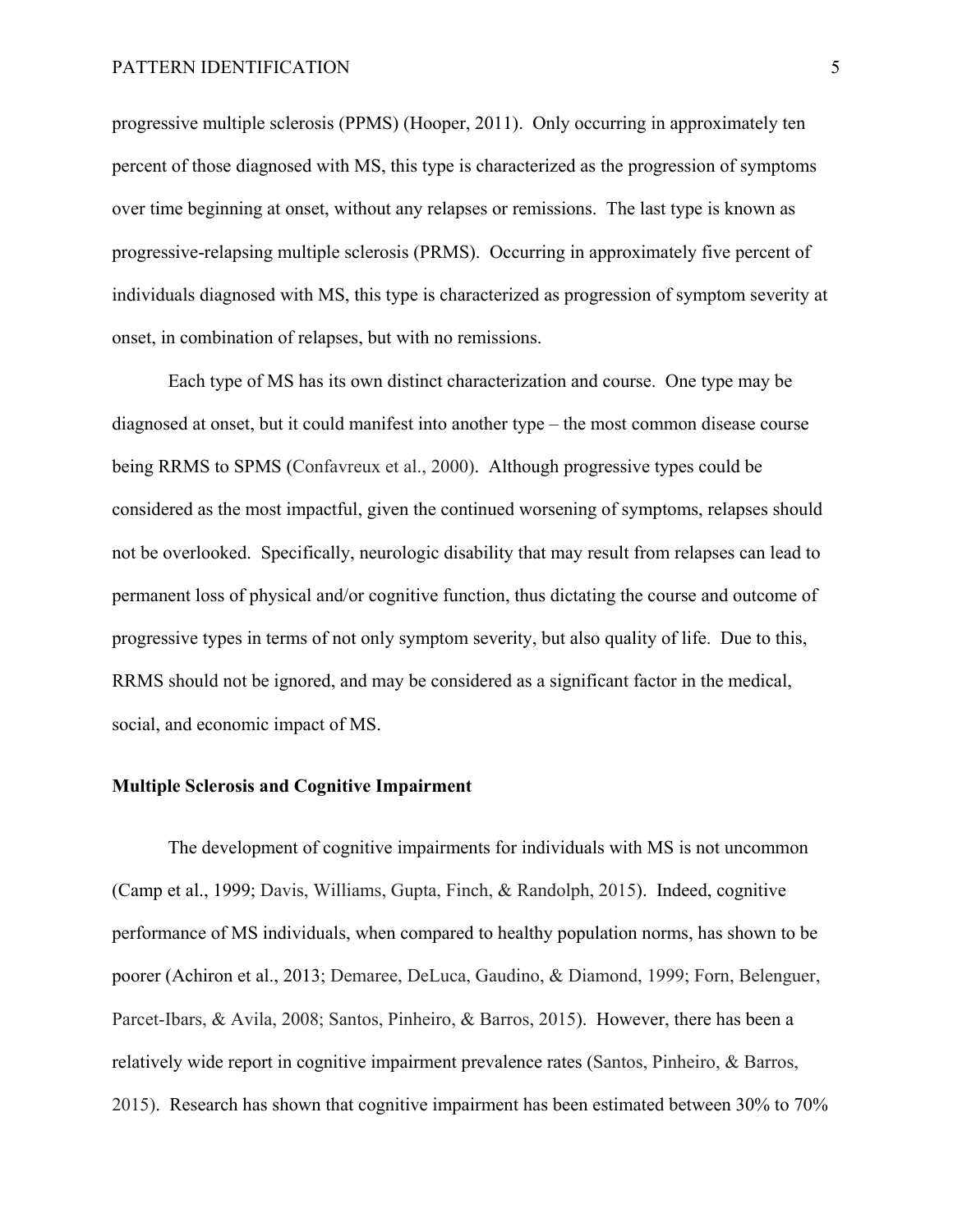of cases (Amato, Ponziani, Siracusa, & Sorbi, 2001). There have also been reports of slightly higher rates of 40% to 70% (Achiron et al., 2005). However, according to Achiron et al. (2013), the presence of cognitive impairment in MS individuals has been seen in approximately 20% to 65% of cases, which, according to this literature review, appears to be a well-accepted range in current research. To put this into perspective, considering the previous report of 200 new cases of MS being diagnosed per week in the United States, and only taking the low-end percentage of 20% of cognitive impairment rates, there may still be 40 individuals experiencing cognitive impairment each week, which is approximately 1,900 individuals per year. It is possible that the reason for the wide range of cognitive impairment rates is due to multiple factors, such as the type of MS, its duration, the cognitive assessments used in studies, as well as procedures (Sahraian, & Etesam, 2014; Santos, Pinheiro, & Barros, 2015). Regardless, the rate of cognitive impairment should increase the awareness of clinicians to screen for such impairment (Achiron & Barak, 2003). This is because cognitive impairments may impact daily living significantly (Davis, et al., 2015; Rao et al., 1991; Ross, Halper, & Harris 2012). Further, it could assist in formulating specific treatment plans that tailor to managing activities that are adversely influenced by cognitive impairment, particularly in the early onset of MS to improve the quality of life for the future (Achiron et al., 2013).

**Onset of cognitive impairment** Cognitive impairment has been seen at onset of MS (Achiron & Barak, 2003; Amato et al., 1995; Santos, Pinheiro, & Barros, 2015). Although research has identified that impairment is more prevalent at a later duration, it has also been detectable earlier, even in the absence of limited physical disability (Deloire et al., 2005). Given this, it may be generally accepted that if cognitive dysfunction occurs, they can present early (Davis et al., 2015; Amato et al, 2001; Amato et al., 1995). According to Achiron and Barak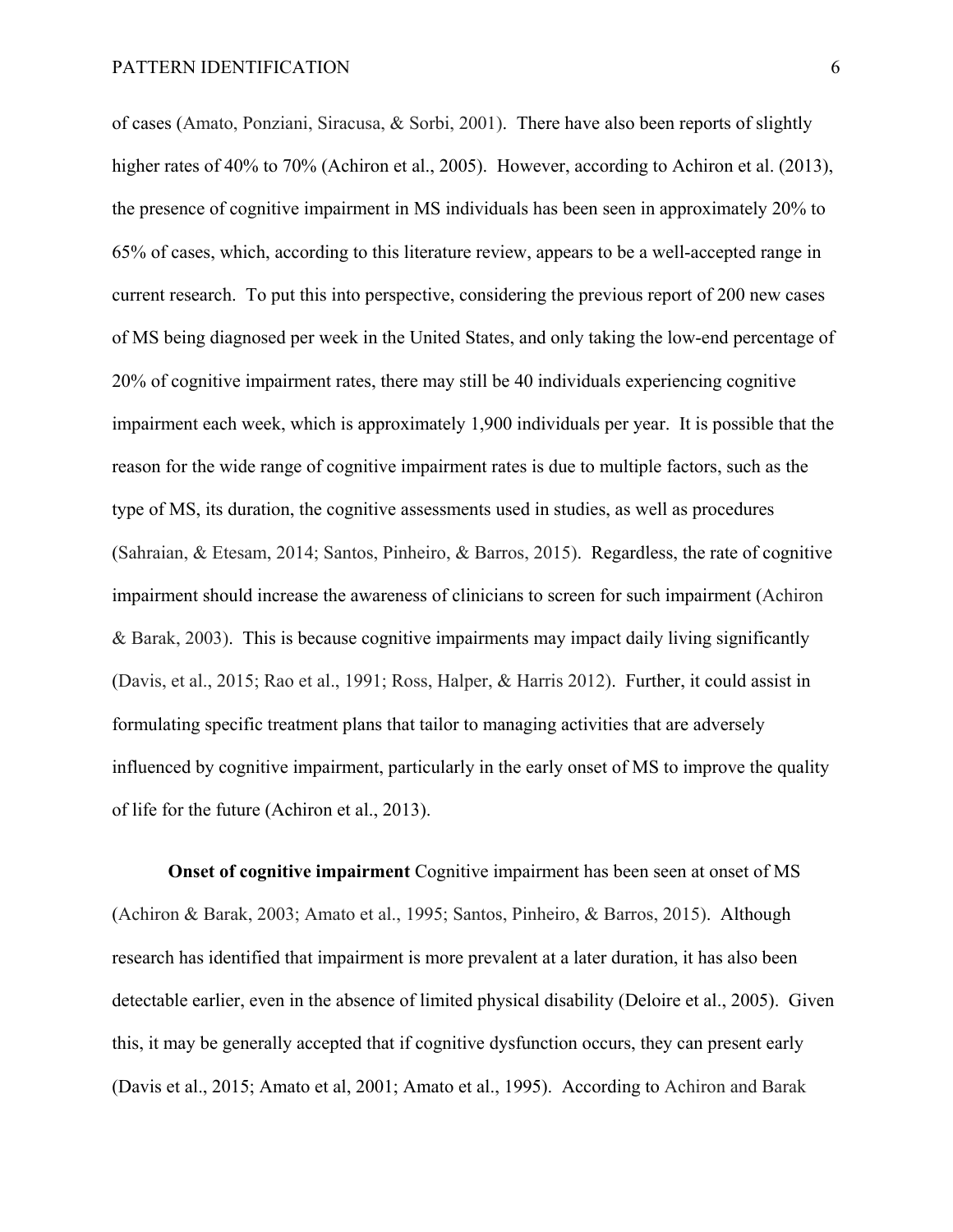(2003), cognitive impairment can be present even in probable MS. Probable MS is defined as the first appearance of MS-related symptoms caused by dysfunction of the central nervous system in young adults, even though a diagnosis of MS may not be conclusive. Cognitive impairment has also been prevalent in MS individuals within the first year of diagnosis, and increases in severity with longer duration (Achiron et al., 2013; Achiron et al., 2005; Amato, Zipoli, & Portaccio, 2006). This has been seen in MS individuals who have had a diagnosis between two and six years (Achiron et al., 2005). However, cognitive impairments have been identified at advance progressions (Achiron et al., 2013; Amato, Zipoli, & Portaccio, 2006; Scalfari, 2010; Achiron et al., 2005). Specifically, cognitive impairment has been identified in individuals who had MS for at least ten years (Achiron et al., 2005). Overall, cognitive impairment may develop at any point during the disease, but it typically worsens over time.

**Effected Cognitive Domains** Research has frequently identified specific cognitive domains that are affected by MS (Achiron et al., 2013; Achiron et al., 2005; Achiron & Barak, 2003; Bodling, Denney, & Lynch, 2009; Patti et al., 2009). Such domains include sustained attention, delayed recall, visuospatial learning, and IPS. However, this is not to say that other domains cannot be impaired, given the possible randomness of brain lesion development during relapses. For example, Achiron et al. (2005) found that attention was commonly impaired in MS individuals, but verbal memory, abstract reasoning, and linguistic domains were also impaired. Executive functioning has also been impaired in MS individuals.

Achiron et al. (2013) examined cognitive patterns of 1,500 MS patients for up to thirty years. The following were cognitive domains that were most impaired, in descending order: IPS, executive function, motor skills, visual spatial perception, memory, attention, and verbal function. Notably, IPS was the domain that was most significantly impaired in MS individuals.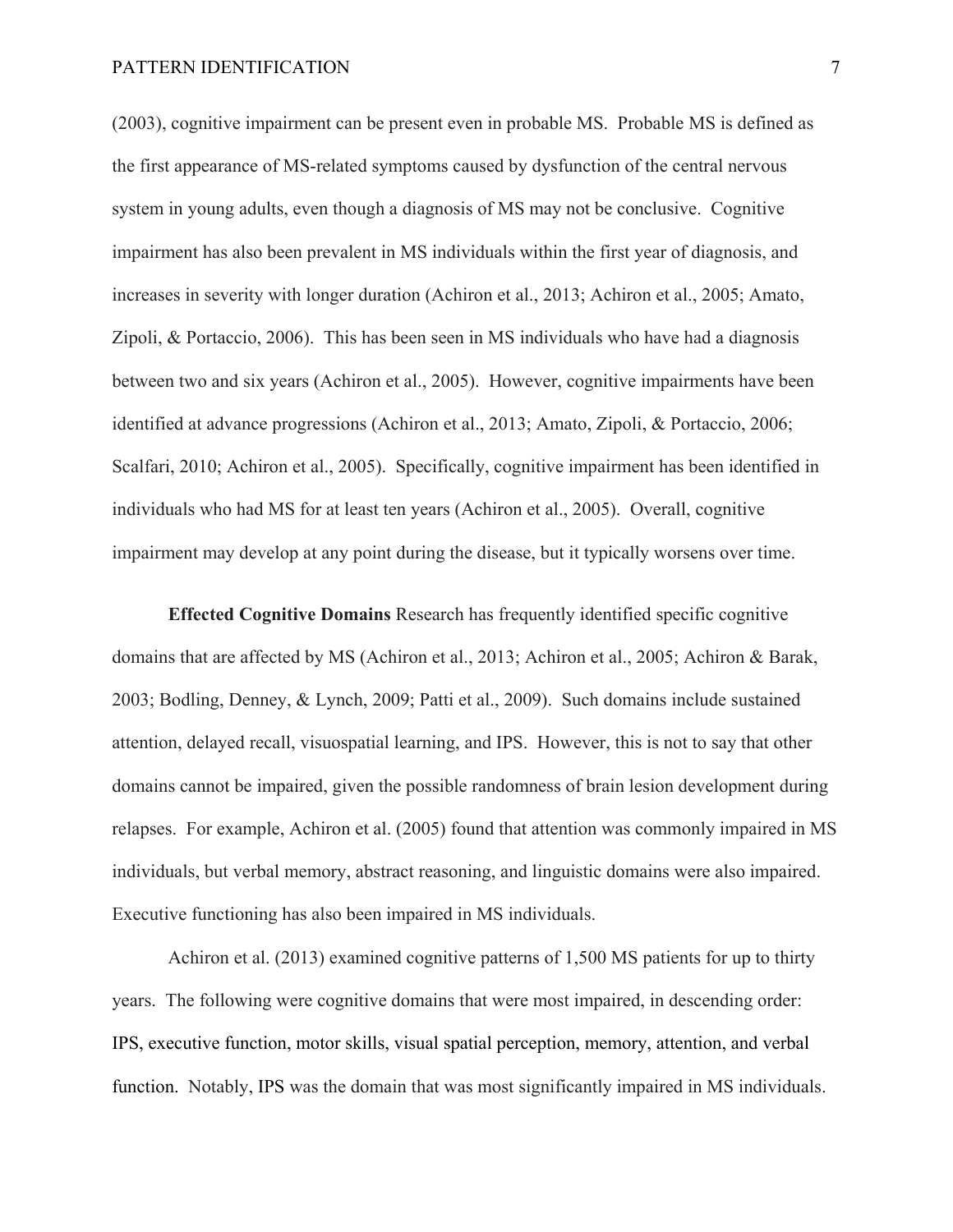Research has repeatedly shown IPS as the most common impaired domain (Achiron et al., 2013; Achiron et al., 2005; Bodling, Denney, & Lynch, 2009; Petsanis et al., 2011). This is particularly evident in those who have had the disease for longer duration, but can still be seen at onset (Achiron et al., 2003; Nickerson et al., 2015; Sclafari et al., 2010).

#### **Information Processing Speed**

**Definition** Information processing speed (IPS) is a cognitive domain that is described as the speed or time in which it takes an individual to perform a mental task (Batista et al., 2012). In other words, IPS is the speed at which individuals can react to incoming various forms of stimuli, and then provide a response. Depending on the task, it may take individuals more time to complete tasks than others, which is typically based on the complexity of the task (Demaree, DeLuca, Gaudino, & Diamond, 1999). Notably, IPS is not related to intelligence, therefore having lower intelligence does not indicate that IPS would be slow. However, the higher, or quicker the processing speed, the greater efficiency in the ability to learn and automatically process previously learned information, as well as the better function of other cognitive domains.

**Neuroanatomy** Research suggests that IPS is associated with several different brain regions (Batista et al., 2012; Filippi et al., 2010; Filippi et al., 2000). Given this, it appears difficult to identify a central region responsible in the production of IPS. Research has used MS individuals to better understand the neuroanatomy of IPS because of the possible, significant deterioration of this domain in these individuals. According to DeLuca et al. (2004) IPS appears to be executed through the fronto-parietal region, similar to working memory. Additional functional magnetic resonance imaging (fMRI) emphasized the diffuse localization of IPS and therefore concluded that this domain is a multi-sourced process of various brain regions. Other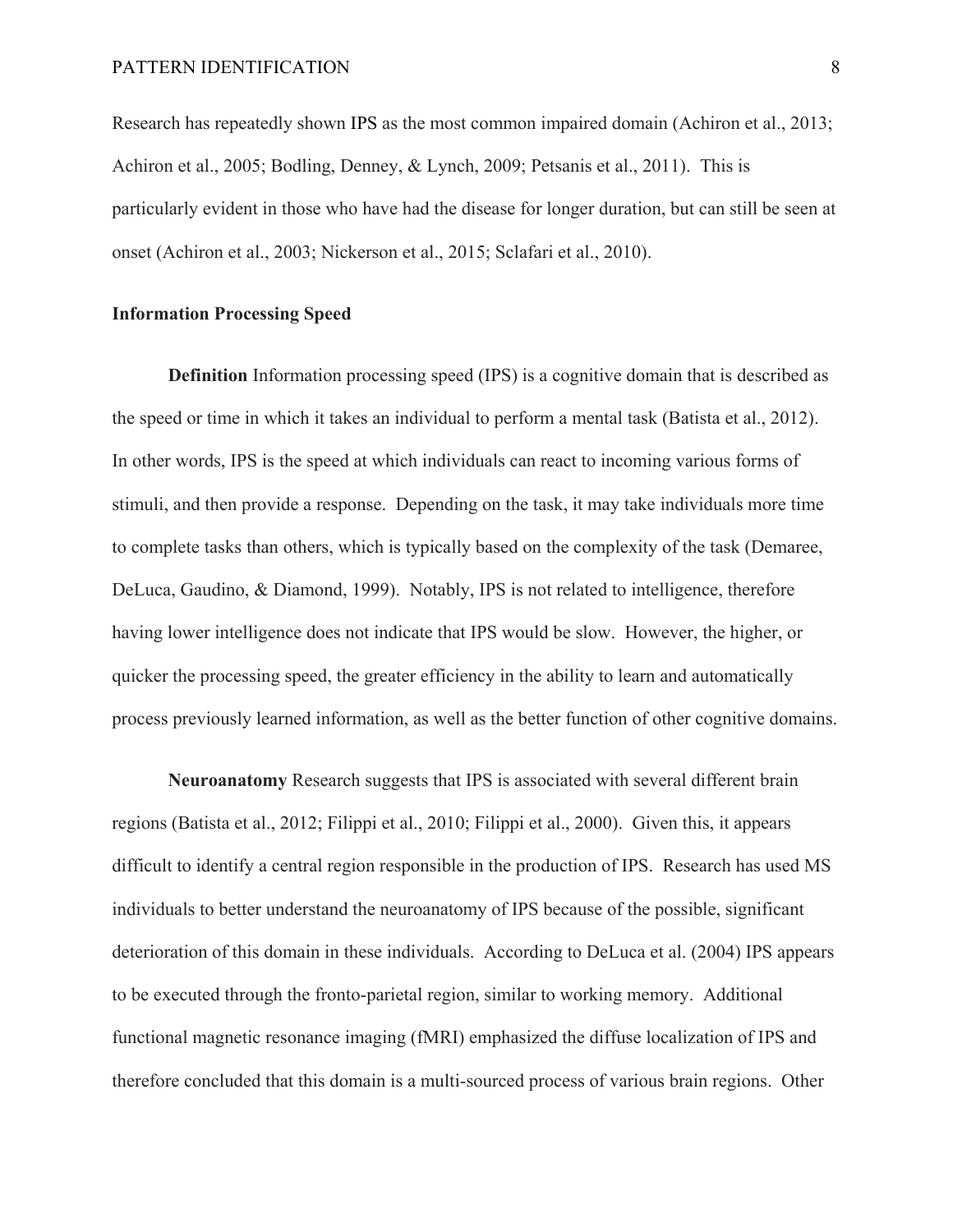studies have had congruent findings. Batista et al. (2012), who examined the brain regions associated with IPS by studying MS patients, concluded that the basal ganglia, thalamus, and neocortex were key contributors in IPS production. However, they also concluded that MS patients had lower reduction in the caudate, putamen, globus allidus, and nucleus accumbens during IPS-related tasks. Although multiple brain regions were identified, results suggested that both thalamus and putamen atrophy appeared most significant in IPS slowing.

IPS appears to be associated with several brain regions. Because MS is a disease the can result in widespread deterioration, particularly at later durations, the probability of affecting a region that is associated with IPS may be high, which could explain why this domain is so commonly affected.

**Assessments of information processing speed** There are multiple assessments used to measure IPS, typical ones being the Digit Span subtest from the Wechsler Adult Intelligence Scale (WAIS), Trail Making Test (TMT), Stroop Color and Word Test, Sternberg Memory Scanning Test, and the Symbol Digit Modalities Test (SDMT) (Demaree et al., 1999). Another common, but effective assessment in measuring IPS, is the Paced Auditory Serial Addition Test (PASAT) (Aupperle et al., 2002; Bodling, Denney, & Lynch, 2009; DeLuca, Chelune, Tulsky, Lengenfelder, & Chiaravalloti, 2004; Demaree et al., 1999; Denney, Sworowski, & Lynch, 2005; Drake et al., 2010; Forn, et al., 2008; Solari, Radice, Manneschi, Motti, & Montanari, 2005). Originally developed by Dr. Dorothy Gronwall in 1977, the PASAT has individuals listen to numbers at a fixed rate of three-second intervals, adding a number to the one that immediately precedes it as quickly as possible (Drake et al., 2010). It can also be administered in two-second intervals for more thorough IPS results.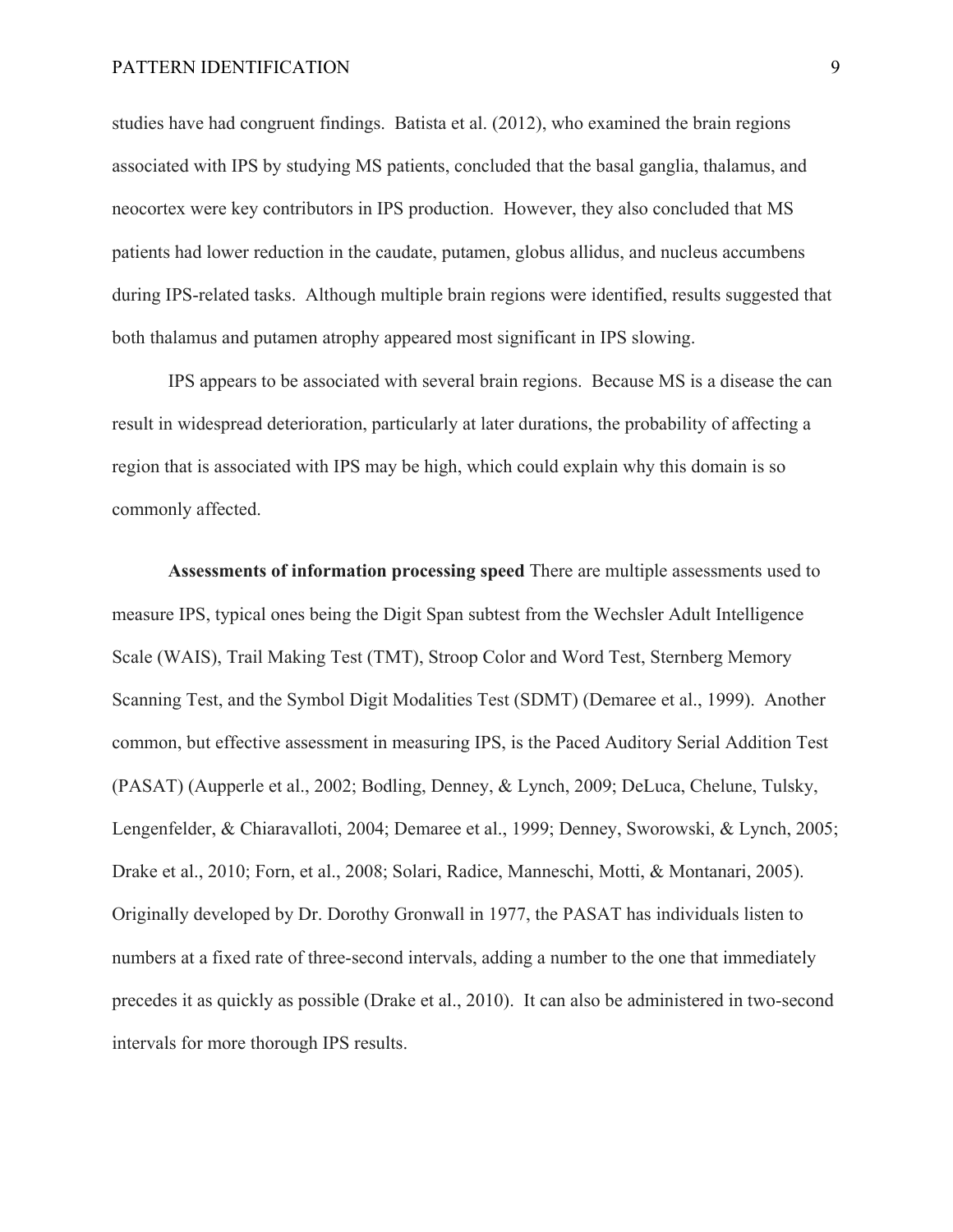Not only does the PASAT demand the utilization of the IPS domain, but multiple domains, including attention and memory (DeLuca et al., 2004; Demaree et al., 1999; Forn et al., 2008). Due to this, there was a concern as to whether the results of the PASAT could solely describe one's IPS (Denney, Sworowski, & Lynch, 2005; Forn et al., 2008). In other words, it has been questionable as to whether the PASAT could be used as test of solely IPS, or should other domains be considered in the results (DeLuca et al., 2004). Forn et al. (2008) acknowledged that the PASAT entailed the utilization of multiple domains. Using MS patients as subjects, they developed two questions for their research: What domains were specific to the PASAT, and which domains were involved in PASAT performance and reduced accuracy? In answer to the first question, researchers concluded that the PASAT utilized primarily working memory (divided attention) and IPS. In answer to the second question, it was concluded that reduced IPS in their MS patients was the reason for PASAT performance and lower scores. This is congruent with the "relative consequence model" as suggested by Deluca et al. (2004), which states that impairment in working memory ability is the result of deficiency of IPS. These findings are also consistent with the Demaree et al. (1999) study, who modified the PASAT so that results were performance-based and not processing speed-based. The results showed that that low PASAT scores are the result of declined processing speed rather than performance. Therefore, it appears that the PASAT may be used as a main measure for IPS.

Although the PASAT seems empirically sound, there have been suggested drawbacks. For example, professionals have found it difficult to administer to patients, given the time and repetitiveness of the protocol (Drake et al., 2010). As a result, it is possible that administration of the PASAT may cause stress and agitation, and they discontinue. However, it has been suggested that clinicians could administer PASAT-3 (three-second intervals) without the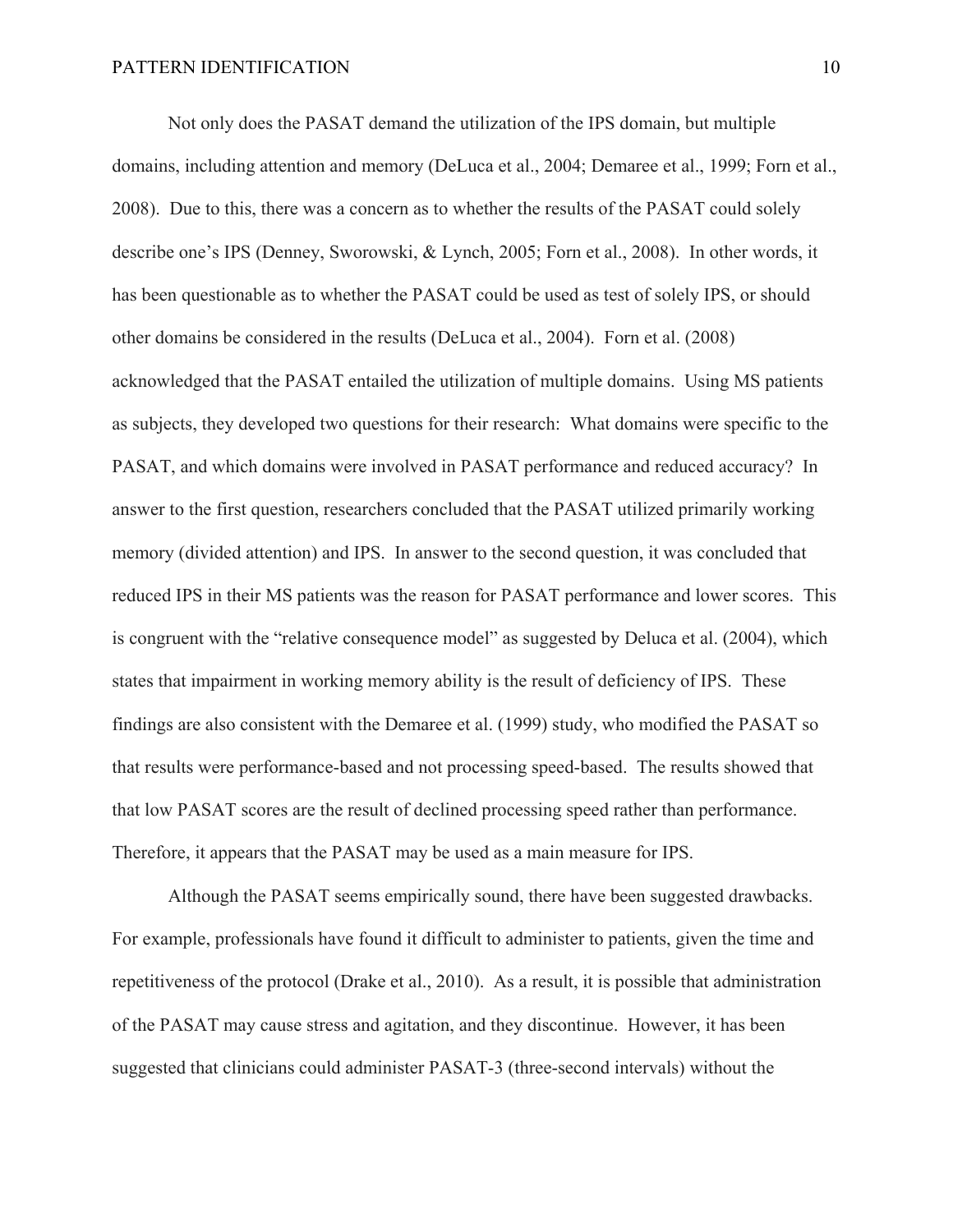PASAT-2 (two-second intervals) and would yield the same results, or still obtain an accurate reading of their IPS (Aupperle, et al., 2002). Additionally, repeating testing of the PASAT is not needed all at one time – individuals could be re-assessed throughout their lifetime.

Another concern may be that the PASAT is associated with large practice effects because of the repeated testing. To overcome this, research suggests that clinicians perform three prebaseline scores prior to a patient's actual baseline (Solari et al., 2005). This has been particularly effective and a common procedure in the Multiple Sclerosis Functional Composite (MSFC) which includes the PASAT as an MS-specific outcome measure.

The PASAT continues to be a leading assessment for measuring IPS due to its validity, reliability, and sensitivity (when accounted for by protocol), and appears to clearly indicate changes in neurological and neuropsychological statuses (Bodling, Denney, & Lynch, 2009; Denney, Sworowski, & Lynch, 2005; Drake et al., 2010). As a result, it has been recommended that if clinicians use other assessments to measure IPS, they should use the PASAT to confirm results (Bodling, Denney, & Lynch, 2009). Although the PASAT may be time-consuming and practice effects may arise, there have been suggested ways to address these concerns. If clinicians can overcome these challenges, the PASAT can not only be used to measure IPS, but because it includes other domains, scores can summarize overall degree of cognitive impairment, particularly with MS patients (DeLuca et al., 2004). This most likely explains why the PASAT is the primary cognitive measurement in the MSFC. Notably, in MS individuals, the reason for low scores on the PASAT appears to be associated with IPS, therefore using the PASAT as main measure for IPS in this population is appropriate (Aupperle, et al., 2002; Drake et al., 2010; Solari et al., 2005).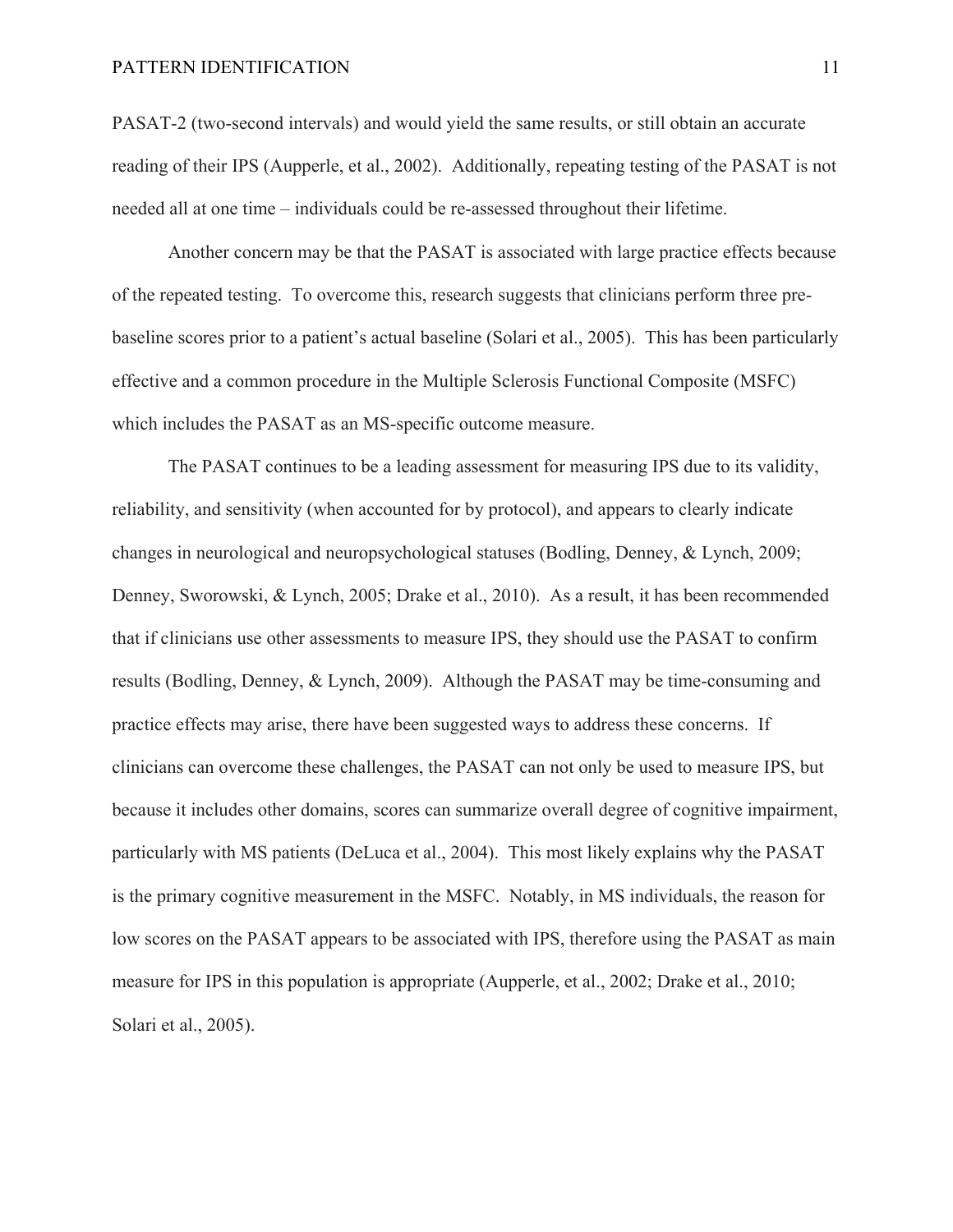**Multiple Sclerosis and information processing speed** As mentioned, there is vast research that supports the association of MS and impaired IPS, and that this is the main factor for lowered scores on cognitive tests, such as the PASAT (Bodling, Denney, & Lynch, 2009; Denney, Sworowski, & Lynch, 2005; Drake et al., 2010; Forn et al., 2008). Indeed, IPS impairment is a primary domain and its prevalence could be as common as physical disabilities (Batista et al., 2009; Bodling, Denney, & Lynch, 2009). Specifically, Denney, Sworowski, and Lynch (2005) found that cognitive impairment in MS individuals was equally as prevalent as bradykinesia, or motor impairment, a common physical disability of MS. The common prevalence of cognitive impairment most likely explains why poor performance on the PASAT has been consistently present for MS individuals (Bodling, Denney, & Lynch, 2009; Forn et al., 2008). Further, significant impairment on the PASAT for MS individuals suggests that it could be the most sensitive domain of decline over time, and may occur near or at onset of MS well before the first year of diagnosis (Bodling, Denney, & Lynch, 2009).

**Neurology and biological mechanisms** Impaired cognitive function may reflect the presence of damage to specific brain regions (Patti, 2009). Studies have consistently shown the relationship between cognitive impairment and diffused damage of brain tissue (Deloire et al., 2005; Filippi et al., 2010; Patti, 2009; Filippi et al., 2000). This is especially prevalent if multiple brain regions within the same neural network of a cognitive domain are damaged (Deloire et al., 2005). However, even focal lesions of the neural networks can create significant impairment. In MS specifically, lesions are typically formed when there is either inflammation, demyelination, or both, and the number of lesions can increase the longer MS is present (Confavreux, et al., 2000). Axonal loss as the result of myelin destruction has also shown to be a biological mechanism in cognitive impairment for MS individuals. Regardless of damage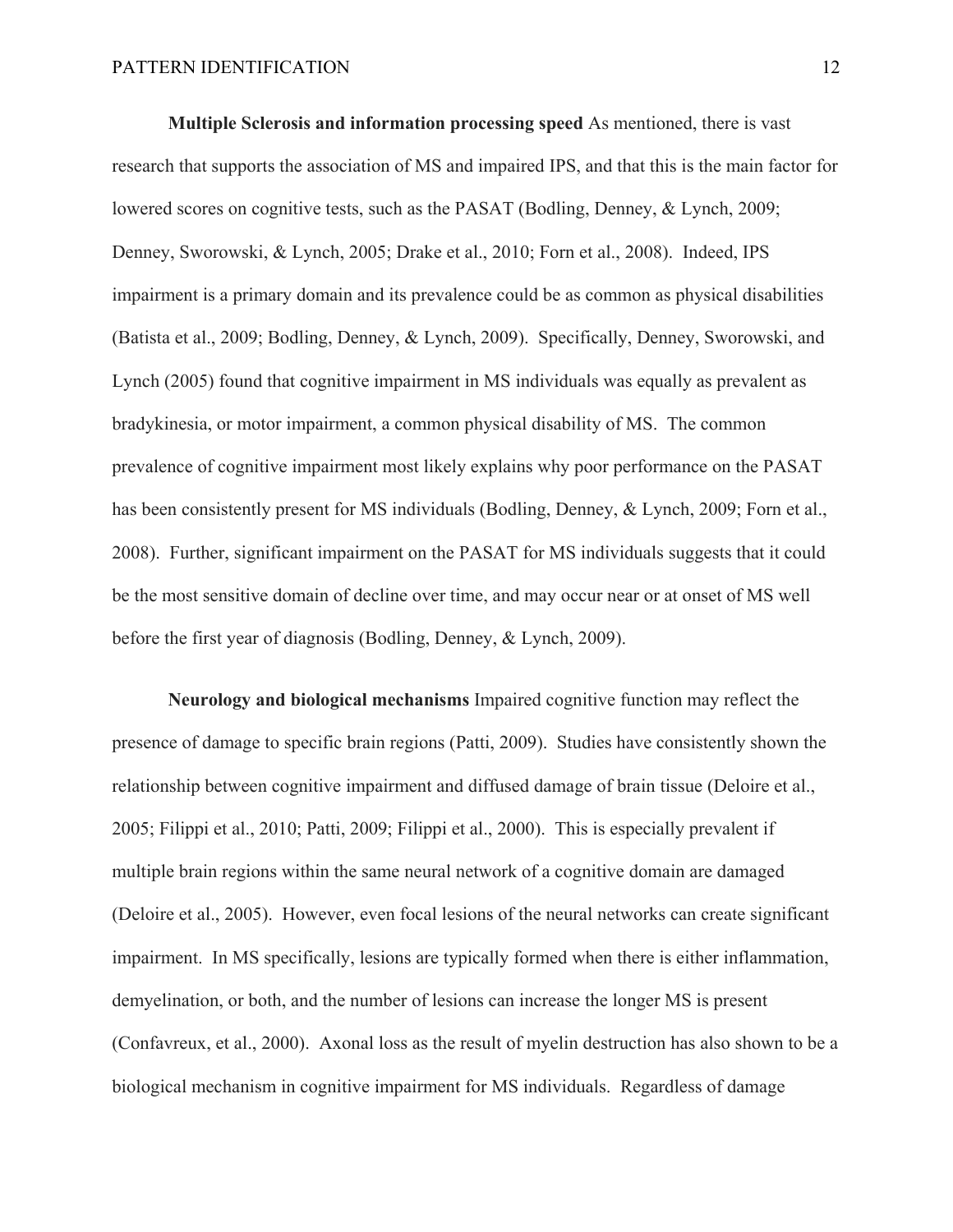etiology, cognitive impairment has been correlated with the total amount of lesion load. Deloire et al. (2005) supported this when they found that lesion load was significantly correlated with low scores on the PASAT, concluding that IPS in particular was correlated with lesion load. This has been supported by other studies using the PASAT-2 and PASAT-3 (Audoin et al., 2005; Bellmann-Strobl et al., 2009; Deloire et al., 2005; Forn et al., 2008). Also, duration appears to be a variable in the extent of both damage and cognitive impairment (Deloire et al., 2005). Specifically, damage and impairment have been seen at the earliest stages of MS. Amato et al. (2001) not only supported this, but their longitudinal study indicated that this association can also be seen at later stages. Additionally, lesions that are not detectable, or "silent lesions" may result in cognitive impairments at any time during the MS course. It should also be mentioned that not all lesions may be responsible for cognitive impairments – even lesions at first onset.

From a biological lens, cognitive impairment in MS individuals appears to develop in many different ways. Due to this, it is debatable as to whether a single pattern of mechanisms can accurately describe all MS individuals who develop cognitive impairment. However, IPS impairment does appear to be associated with lesion load, and because there are multiple brain regions responsible for IPS, this domain may be most susceptible to being impaired.

# **Other Possible Covariates in Multiple Sclerosis and Information Processing Speed Relationship**

**Depression** It has been suggested that depression is a main contributor of cognitive decline (DeLuca, Johnson, Beldowicz, & Natelson, 1995; Denney, Sworowski, & Lynch, 2005). Depression, as the result of having MS, creates cognitive slowing in individuals, which could be due to low motivation and psychomotor slowing (Denney, Sworowski, & Lynch, 2005). These symptoms mimic cognitive impairment, such as IPS decline. Research has shown that MS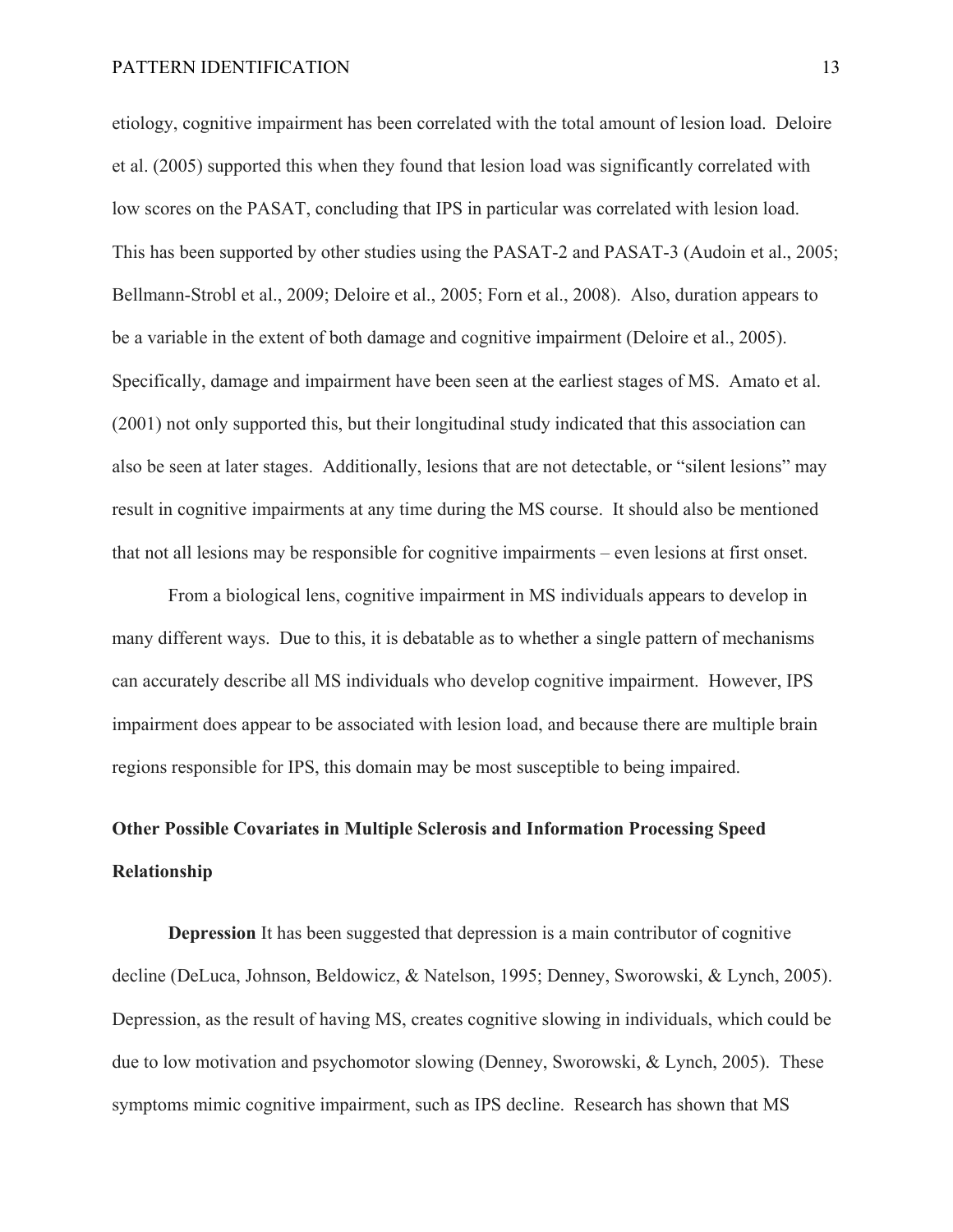patients who also met criteria for depression showed poorer performance on executive functioning and IPS tasks (DeLuca, et al., 1995). However, other researchers refute this concept. Denney, Sworowski, and Lynch (2005) suggest that researchers may have a difficult time distinguishing fatigue from depression or from MS. Further, much research explains that, although depression may have an impact on cognitive impairment for MS individuals, it mostly pertains to executive functioning, and not a factor for IPS. Overall, unless depression appears to be severe, there is a general consensus that it does not have a significant effect on IPS in MS individuals.

**Age** Although there appears to be a strong correlation between MS and impaired IPS, there is another variable to consider. Congruent with research, IPS slows as age increases, regardless of having MS (Bsteh et al., 2016; Bodling, Denney, & Lynch, 2009; Forn et al., 2008). However, the probability of IPS becoming significantly impaired increases at later ages of MS. (Amato et al., 2001; Bodling, Denney, & Lynch, 2009). This is true for not only IPS, for older individuals have a higher probability to develop cognitive deterioration in general (Bsteh et al., 2016). Given this, question may arise as to whether IPS in MS individuals either becomes impaired due to the disease, or because their age increases. Bodling, Denney, and Lynch (2009) examined the relationships between age, IPS, and MS. Their results concluded that older patients showed more decline in IPS than younger patients. Given this, it may be recommended to consider age as a covariate when analyzing IPS, particularly for individuals over age twenty. This has been congruent in additional research, with the general conclusion being that both age and MS can have impact on IPS, therefore both should be considered when examining these relationships (Amato et al., 2001; Bodling, Denney, & Lynch, 2009; Bsteh et al., 2016). Notably, age does not result in a significantly fast rate of cognitive decline (Murman, 2015).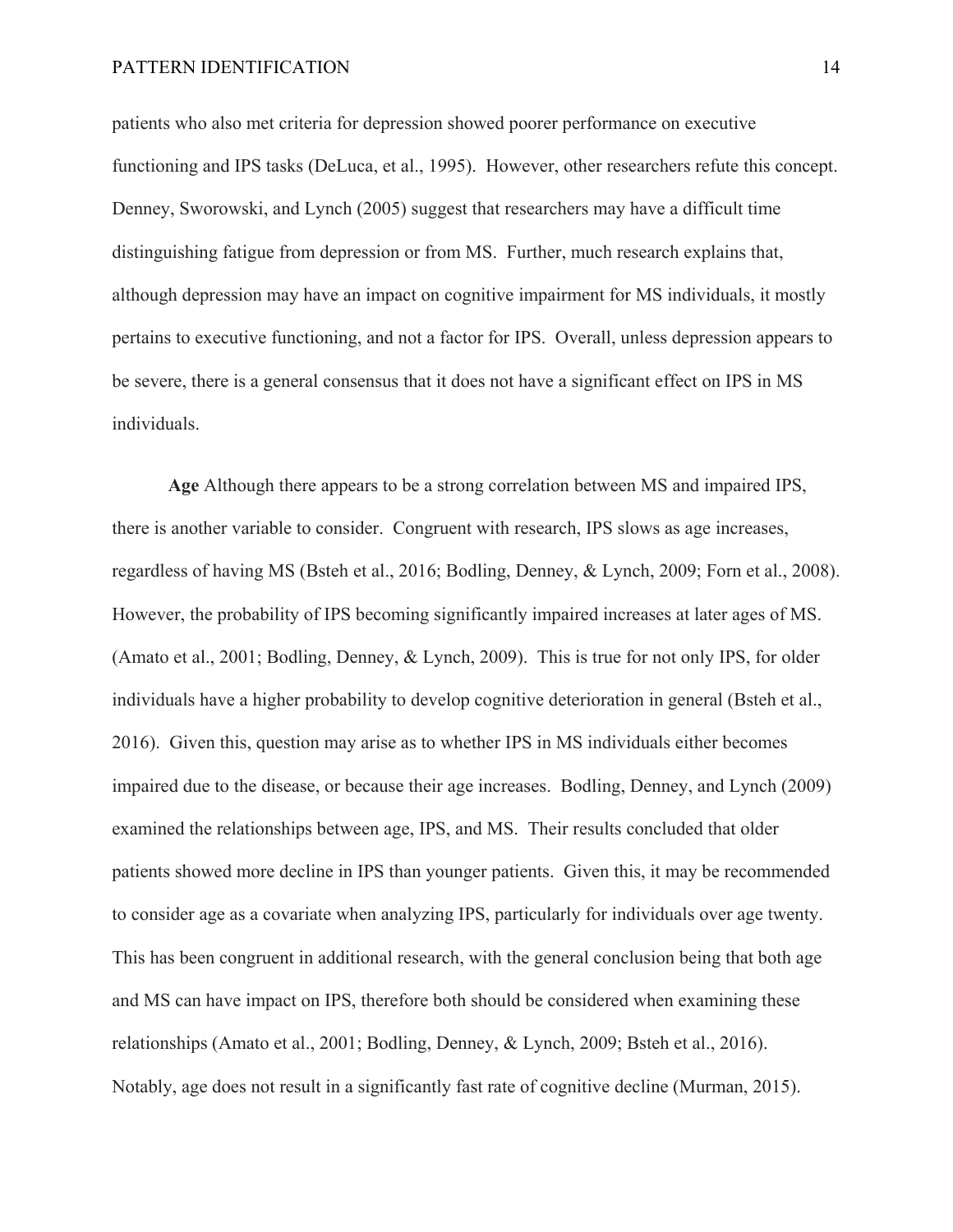Specifically, IPS begins to decline within the third decade of life, and then decreases on an average of 0.02 standard deviation per year. It then remains consistent per year until death (Eckert, Keren, Roberts, Calhoun, & Harris, 2010). Therefore, it appears that only longitudinal studies may need to consider age. Regardless of age, the impact of MS on IPS cannot be ignored, and both MS and age may be examined when researching impaired IPS, depending on the length of study (Bsteh et al, 2016).

**Multiple sclerosis disease types** Vast research has indicated that there are significant differences between MS types in terms of cognitive impairment, especially when comparing progressive and relapse-remitting types (Amato, Zipoli, & Portaccio, 2006; Bodling, Denney, & Lynch, 2009; Bsteh et al., 2016; Santos, Pinheiro, & Barros, 2015; Winkelmann, Engel, Apel, & Zettl, 2007; Zakzanis, 2000). Cognitive impairment appears most prevalent in progressive types, to the extent of irreversible disability in most cases (Bsteh et al., 2016; Winkelmann et al., 2007). As the disease progresses, the cognitive impairments tend to extend beyond typical domains affected by MS and may extend to initial intact domains (Denney, & Lynch, 2009; Amato et al., 2001). Therefore, it is suggested that as MS progresses, both neurological and cognitive impairments will eventually converge (Amato et al., 2001). This appears true for both MS types that start as progressive at onset or first begin as relapse-remitting then transition to a progressive type. However, MS individuals with secondary-progressive types appear to have the most significant cases of cognitive impairment, increasing the chance of developing cognitive impairment 500-fold within a ten-year period (Bodling, Denney, & Lynch, 2009). This is particularly true for individuals having relapses prior to secondary-progressive development (Amato et al., 2001; Santos, Pinheiro, & Barros, 2015). Although it appears that progressive types of MS have more severe cognitive impairment that relapse-remitting type, the research has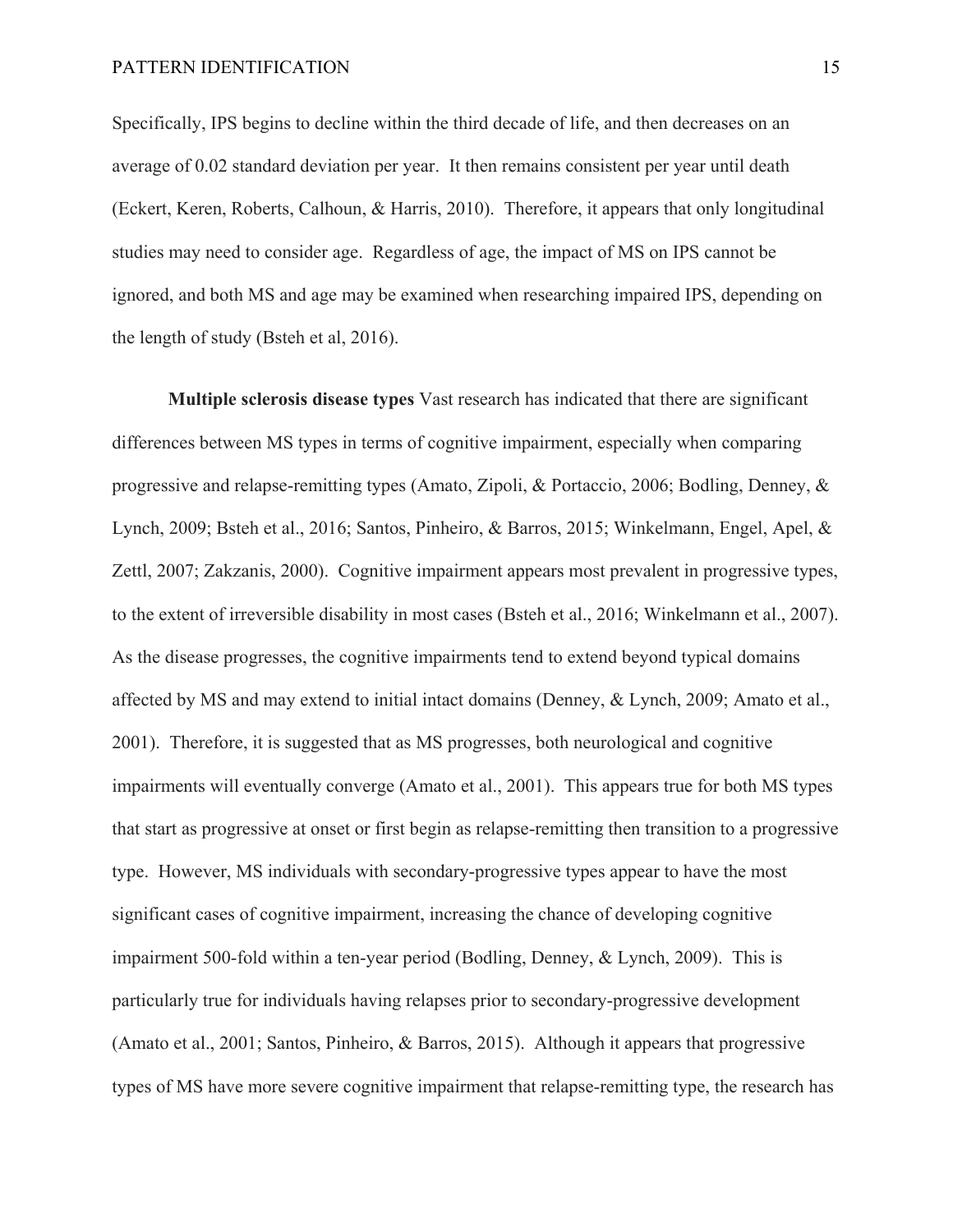been mixed. Progressive types tend to become more prevalent in older individuals; therefore research may be controversial regarding whether either age or the actual type of MS is more strongly associated with cognitive impairment (Bodling, Denney, & Lynch, 2009).

Although it is possible that progressive types of MS may have more severe cognitive impairment, the prevalence rates may differ (Amato et al., 2001). Camp et al. (1999) found that there are significant differences in cognitive impairments between progressive types and relapseremitting type. Notably, cognitive impairment was only found in 7% of patients with progressive types, and 53% of patients with relapse-remitting types had prevalence of cognitive impairments. Also, having relapses may be the reason as to why secondary-progressive type has the most cases of cognitive impairments. It is also considered the most significant predictor of long term outcome regarding cognitive impairment (Bodling, Denney, & Lynch, 2009; Bsteh et al., 2016).

Regardless of the MS type, it appears that IPS impairment has been found across all (Amato et al., 2001; Denney & Lynch, 2009; Denney, Sworowski, & Lynch, 2005). Further, relapses appear to be a main factor in all MS types that result in cognitive impairment. This appears particularly true for both the severity and prevalence of cognitive impairment (Achiron et al., 2005).

**Duration** The research regarding whether the duration of MS disease is a significant factor in IPS impairment has been controversial (Achiron et al., 2013; Achiron et al., 2005; Denney, Sworowski, & Lynch, 2005). Although length of time of having MS has shown to not be strongly correlated with cognitive impairment, especially in early phases of MS, some research have found contradictory results (Achiron et al., 2013). Amato, Ponziani, Siracusa, and Sorbi (2001) acknowledge the controversial results on this topic, however, their findings suggest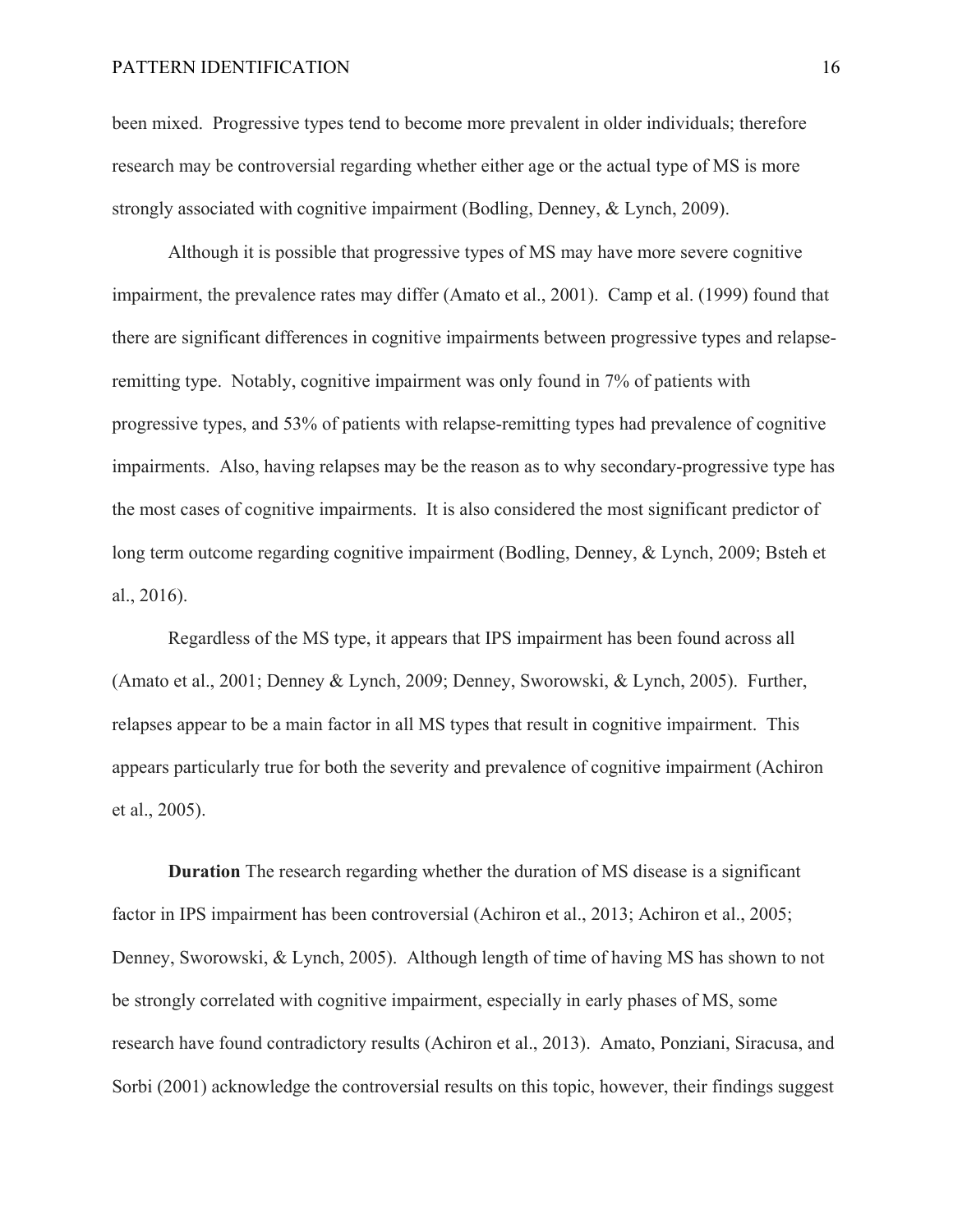that as MS does progress with time, the number of patients with cognitive impairment increased. This has been congruent with other research, which indicate a higher frequency of cognitive impairment with longer disease duration (Achiron et al., 2013; Amato et al., 2001). This appears to be prevalent in all cognitive domains (Achiron et al, 2013). However, this is particularly true for sustained attention, working memory, and IPS (Denney, Sworowski, & Lynch, 2005). Achiron et al. (2005) found that cognitive decline increased in severity after they measured abilities over seven years. Notably, they also found that IPS was generally impaired around the seven-year mark. However, other research suggests that IPS can be impaired even at the earliest onset and become progressive in nature as the disease duration increases (Achrion et al., 2013). The issue, however, as that there are several covariates to consider when examining the relationship between cognitive impairment and MS duration, which may be why most research does not consider duration as a strong covariate.

**MS relapses** Over the years, the relationship between MS relapses and cognitive impairment has increasingly become a popular topic in research (Benedict et al., 2014; Bsteh, 2016; Nickerson et al., 2015; Scalfari, 2010). This is because clinicians have realized the importance of understanding cognitive impairments in MS individuals and how relapses may dictate such dysfunction (Bsteh et al., 2016; Scalfari, 2010). Benedict et al. (2014) examined the effect of relapses has on cognition by examining cognitive abilities before, during, and after relapses. They concluded that during and after a relapse, MS patients had significant decline in cognitive domains, with IPS as a primary deficit. They measured IPS using the PASAT, and also noticed that scores not only significantly decreased, but scores began to improve over time during remission, thus suggesting that this ability may be regained, but to the extent of recovery varies. This has also been seen in attentional tasks. However, the report of improved scores has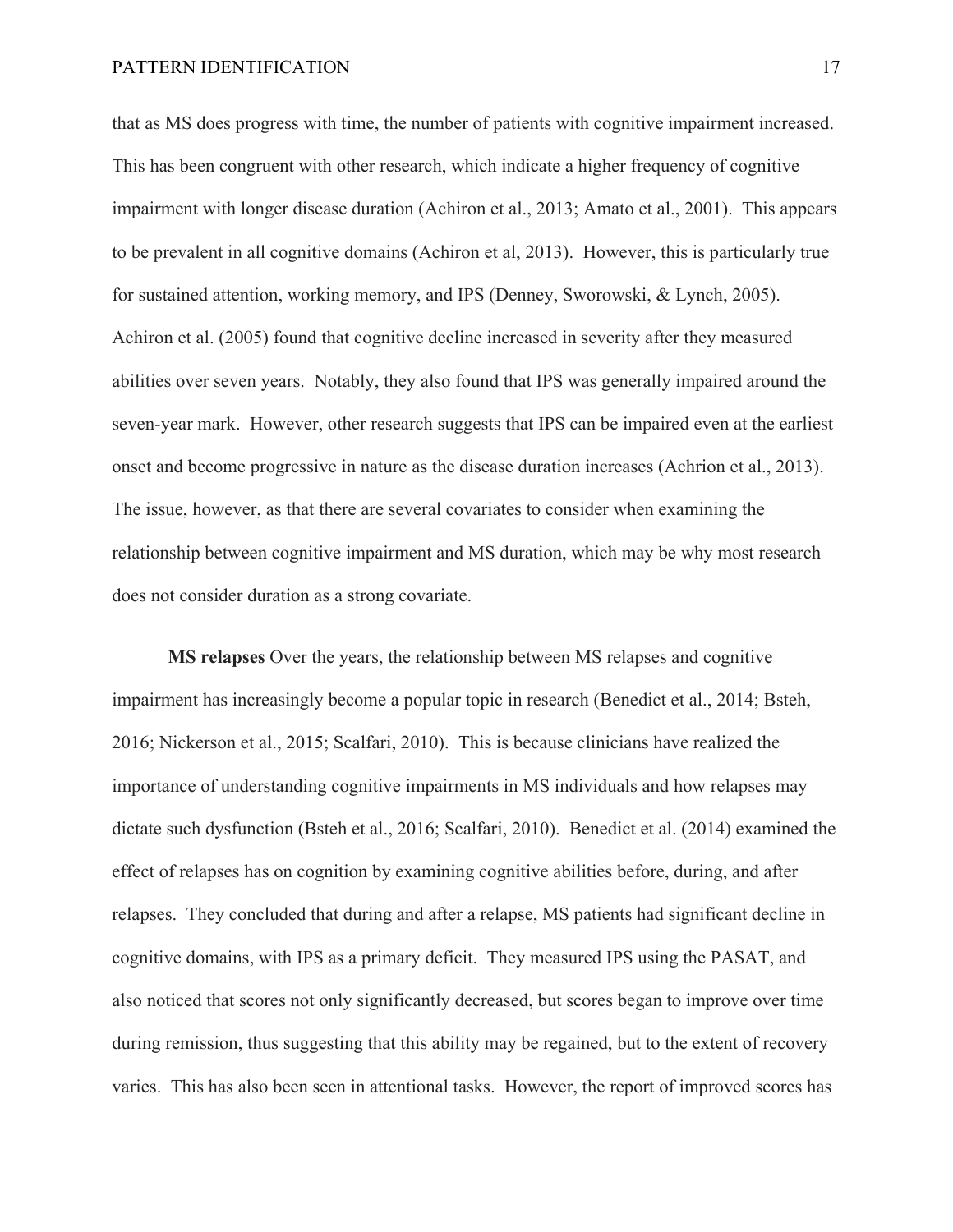been interpreted differently in other research (Achron et al., 2005). Specifically, it is generally accepted that if cognitive impairment becomes prevalent, it may improve to some extent, but there is an overall gradual decline in impairment that does not cease (Achron et al., 2005; Benedict et al., 2014). Further, while some cognitive domains may remain stable over a period of time, they usually will begin to decline at some point (Confavreux et al., 2000). The reason for this overall gradual decline in cognitive impairment appears to result from a relapse, which can be especially true if cognitive impairments show no improvement three months post-relapse.

#### **Current literature on number of Multiple Sclerosis relapses and information**

**processing speed** Most research acknowledges that relapses are a prominent covariable in cognitive impairment (Benedict et al., 2014; Confavreux et al., 2000; Foong et al., 1998; Migliore et al., 2017; Nickerson et al., 2015; Patti et al., 2009; Scalafri et al., 2010). Regarding the number of relapses and how this may contribute to cognitive impairment, correlational significance has appeared controversial (Bsteh et al., 2016; Confavreux et al., 2000). For example, literature appears to have mixed opinions as to whether the number of relapses in the duration of MS has the most impact on cognition (Confavreux et al., 2000). It has been suggested that the earlier frequent relapses occur, the more severe the cognitive impairment (Bsteh et al., 2016; Scalfari, 2010). Specifically, the number of relapses in earlier durations of the disease can dictate the presence and severity of cognitive impairment (Scalfari, 2010). In other words, cognitive impairment appears worse and with poorer prognosis for MS individuals who had more relapses within the first two to five years. This seems especially true for relapses within the first two years (Bsteh et al., 2016). Additionally, the number of relapses may dictate the long-term outcome of cognitive impairment in later years (Benedict et al., 2014; Bsteh et al., 2016; Migliore et al., 2017).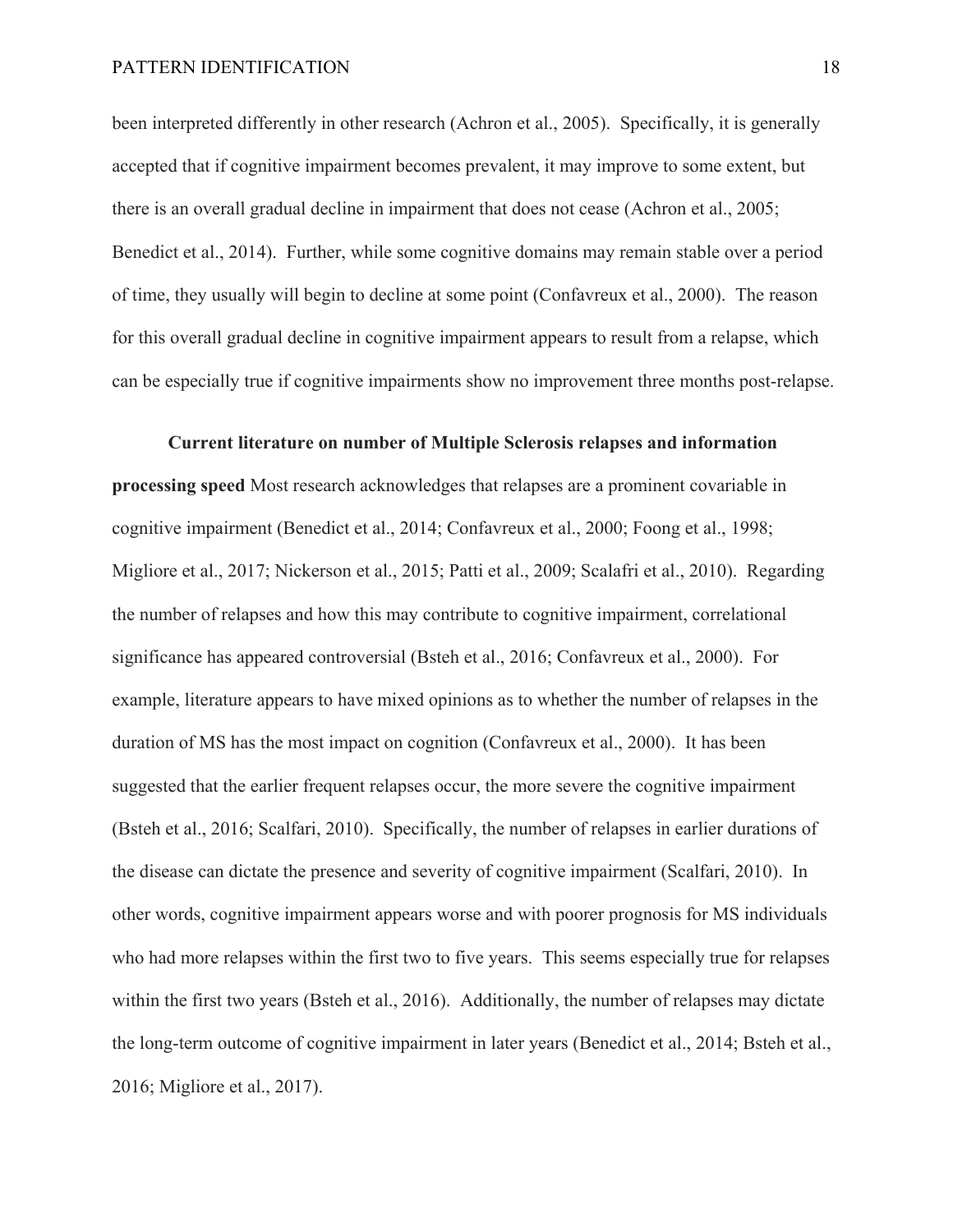There is also research which proposes that the number of relapses over the course of the disease may influence the development and severity of cognitive impairment, and not just within the first five years of the disease (Bsteh et al., 2016; Scalfari, 2010). Bsteh et al. (2016) found that the total number of MS relapses over a ten-year span had a significant correlation with cognitive disability; however, relapses were only a "minor" factor. They also found that earlier relapses before the five-year mark of having MS had a stronger correlation with cognitive impairment than later relapses (five to ten years). A limitation of this study that should be mentioned was that only 4.8% of their sample of 753 patients presented cognitive disabilities. Regardless, it is possible that the reason why relapses may only significantly affect cognition up to a certain point is because progressive types may develop, therefore cognitive decline becomes consistent regardless of relapses (Confavreux et al., 2000; Scalfari, 2010). When comparing MS patients with either RRMS or SPMS types, the SPMS has typically shown more cognitive decline. However, Confavreux, et al. (2000) suggest that MS individuals who experience relapses at onset of the disease (RRMS type) and progress to SPMS type had quicker progression of disability, even in the presence of superimposed relapses. However, at a significantly later point of progression, relapses may become irrelevant.

As mentioned earlier, another variable to consider when examining the relationship between MS and IPS impairment was age. This should also be considered as a covariate when examining MS relapses frequency and cognitive impairment. Specifically, research has shown that age may dictate the frequency of MS relapses (Gorman, Healy, Polgar-Turcsanvi, & Chitnis, 2009; Tremlett, Zhao, Joseph, & Devonshire, 2008). However, results have been mixed regarding what ages experience the most relapses. Some research suggests that MS individuals who experience relapses in their thirties and forties will most likely experience a higher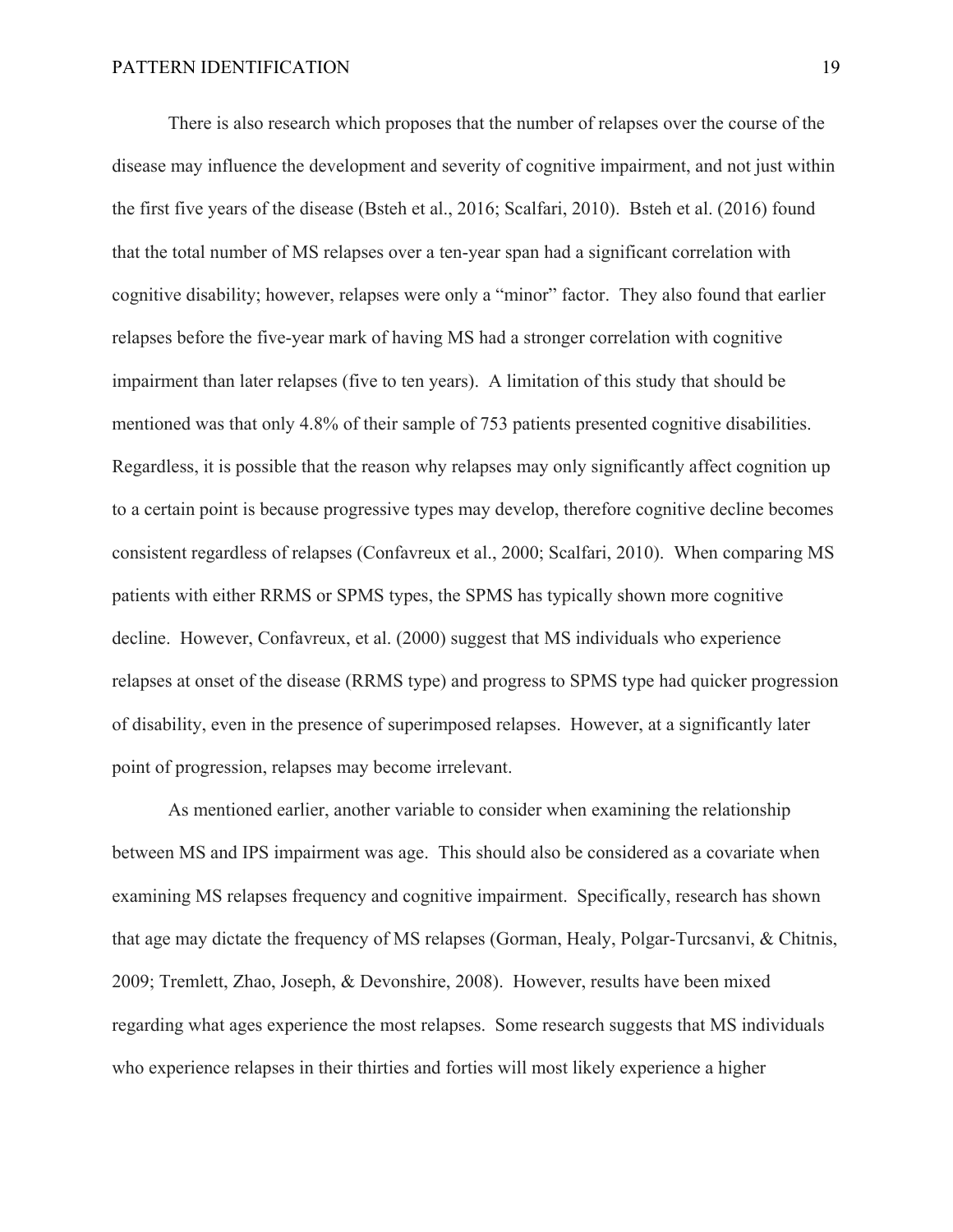frequency than other ages (Tremlett et al., 2008). However, other research suggests a higher frequency in earlier age ranges, such as pediatrics (Gorman et al., 2009).

After reviewing this research, it appears evident that there is a correlation between MS relapses and cognitive impairments (Benedict et al., 2014; Confavreux et al., 2000; Deloire et al., 2005; Migliore et al., 2017; Nickerson et al., 2015; Patti et al., 2009; Scalfari, 2010). Cognition becomes impaired during and after MS relapses (Scalfari, 2010). Although it has been suggested that cognition could improve after relapses, it is widely accepted that cognitive impairment declines as the disease progresses overall (Foong et al., 1998; Nickerson et al., 2015). The correlation between the number of MS relapses and cognitive impairment remains controversial (Confravreux et al., 2000). Research appears to evidence that the number of relapses within the first five years significantly dictates the presence and severity of cognitive impairment (Scalfari, 2010). There is also evidence to suggest that this is true in later years, but the correlation is not as strong (Bsteh et al., 2016; Migliore et al., 2017). A reason why is because the disease may become progressive at a certain point, thus declining cognition anyway, therefore the presence of relapses becomes irrelevant (Benedict et al., 2014; Confavreux et al., 2000; Scalfari, 2010). A notable covariate that has been shown to influence both cognitive impairment (particularly IPS dysfunction) and the frequency of multiple sclerosis relapses, is age (Bodling, Denney, & Lynch, 2009; Bsteh et al., 2016; Forn et al., 2008; Gorman, Healy, Polgar-Turcsanvi, & Chitnis, 2009; Tremlett, Zhao, Joseph, & Devonshire, 2008). Given this, much research has considered this variable when examining the relationship between MS and cognitive impairment.

#### **Purpose of the Study**

The purpose of this study is to examine the possible pattern of IPS impairment in MS by examining the relationship between the number of MS relapses and IPS ability. At this stage in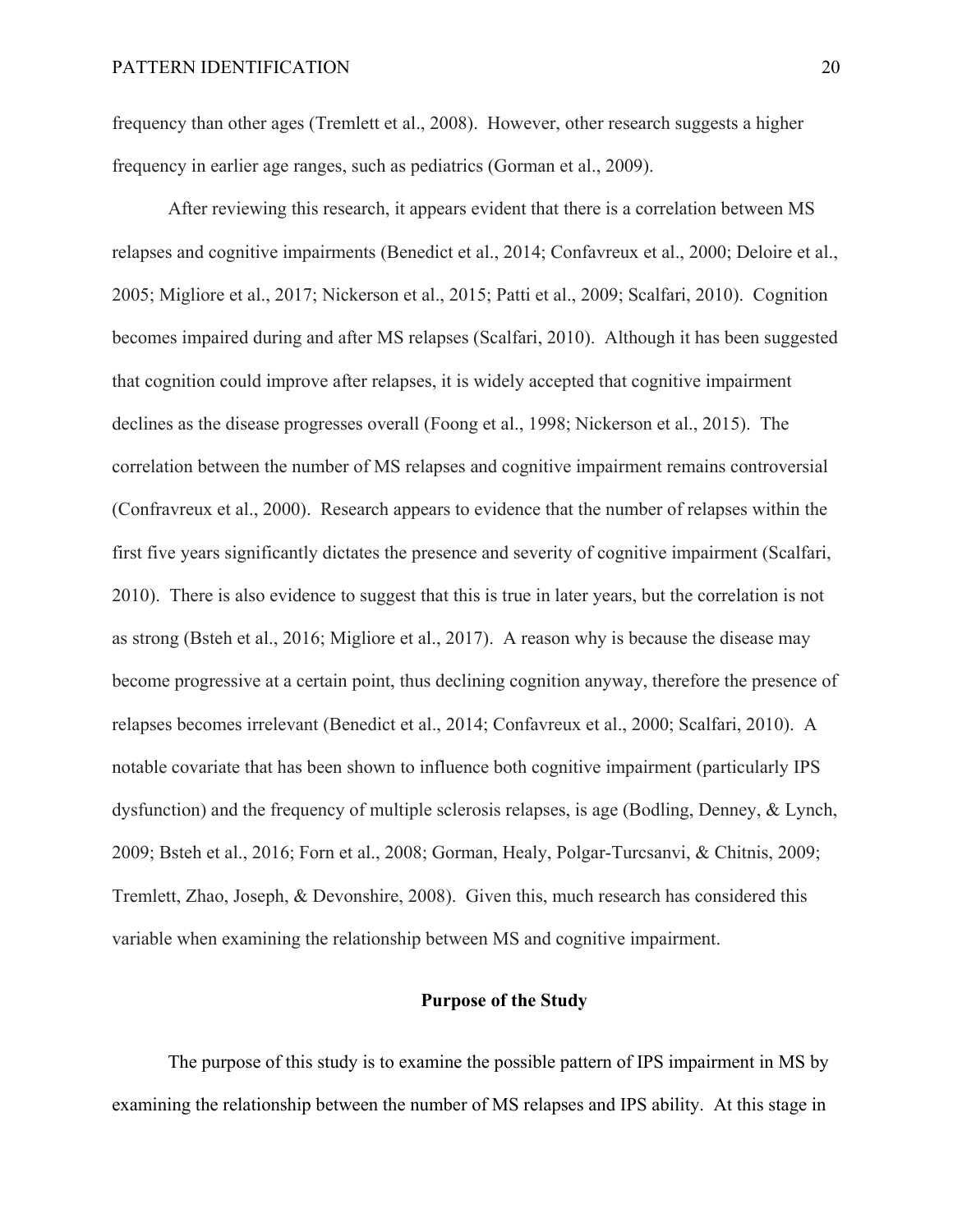the research, *multiple sclerosis relapses (MS relapses)* will be provisionally defined as acute increase in physical and/or mental disability, as measured and identified by the Expanded Disability Status Scale (EDSS). *Information processing speed (IPS)* will be provisionally defined as the cognitive domain that dictates the speed or time in which it takes individuals to perform a mental task, as measured by the PASAT.

#### **Research Questions**

Quantitative studies are often driven by questions that can be concretely measured and assist in delimiting the study. The research question for this study is as follows:

(1) Is there a significant difference in IPS ability by the number of MS relapses?"

The null hypothesis is as stated, "There is no significant difference in IPS ability by the number of MS relapses." The alternative hypothesis is as stated, "There is a significant difference in IPS ability by the number of MS relapses."

#### **Significance of the Study**

Cognitive decline, including IPS impairment, can be seen throughout the course of MS. Research has shown the significant impact of relapses can have on cognition, to the extent that it can dictate the course of cognitive impairment throughout an individual's lifetime (Achiron et al., 2005). IPS impairment can result in premature retirement increasing the probability of needing daily living assistance (Aupperle et al., 2002). It is possible that this study may contribute in identifying a distinct pattern of IPS impairment in MS. Specifically, if this study, as well as future research, can conclude that there is a pattern of IPS impairment using the number of relapses as concrete markers, there are ways in which this knowledge may contribute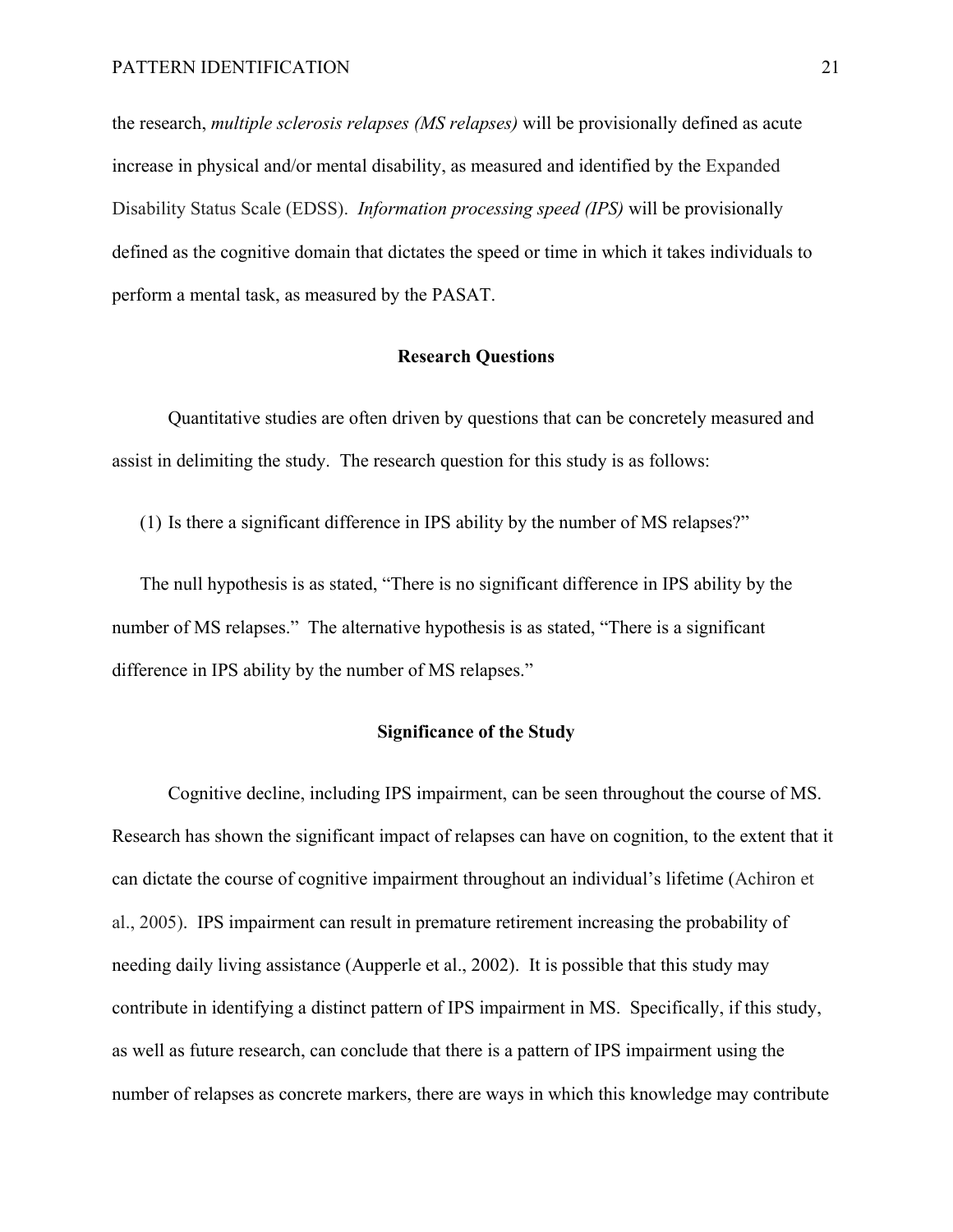many aspects of MS. For example, it could help predict the course of cognitive impairment in other non-relapsing types of MS (Achiron et al., 2005). It could also assist in identifying effective treatments for cognitive impairments and relapses. Specifically, it may alter the course of cognitive rehabilitation, as it may emphasize the need for earlier and frequent intervention, focus on IPS, and tailor treatment based on an individual's relapse rates. Further, it may explain why some forms of pharmacological treatments may not be effective because cognitive decline has been seen in individuals with MS regardless, even after administering drug intervention (Achiron et al., 2005; Bsteh et al., 2016). This has been identified in pharmacological treatments that are even specific to reducing the number of MS, and perhaps understanding the relationship of IPS impairment and relapse rates may assist in modifying such drugs (Bsteh et al., 2016).

This pattern of impairment, if identified, could also contribute to the growing notion that cognitive assessment should be emphasized for individuals with MS, and be integrated into primary care more frequently (Amato et al., 2001; Zakanis, 2000). Implying that a medical phenomenon (relapses) has a relationship with a neuropsychological phenomenon (IPS impairment) could suggest the need for neuropsychological assessments and the results be a main factor in decision-making in treatment that is implemented by primary care (Amato et al., 2001). A distinct pattern could also aid clinicians in distinguishing MS from other neurological disorders, leading to accurate diagnoses (Zakanis, 2000).

#### **CHAPTER II: APPROACH**

#### **Rationale for Use of Quantitative Methodology**

This study focuses on understanding the relationship between the number of MS relapses and IPS ability. In doing so, I will attempt to identify a recognizable pattern between these two variables so that it may contribute to the understanding of IPS impairment in MS individuals. I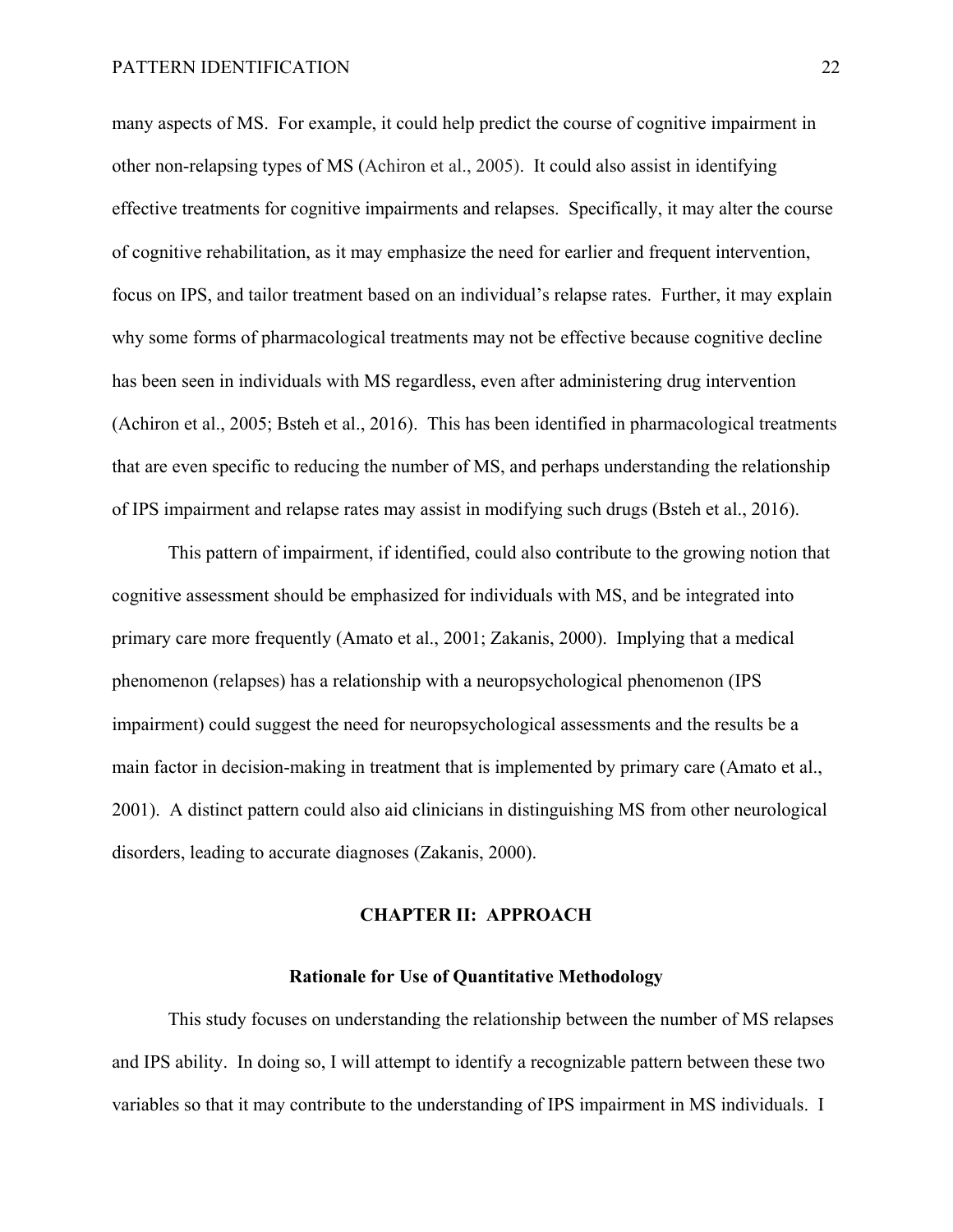will do this by using PASAT scores as a measure of IPS and grouping participants based on the number of the MS relapses they have experienced. I will then compare the groups based on their scores and determine if a significant difference is present, then conceptualizing these differences into a pattern, if possible.

#### **Sample and Selection Criteria**

Archival data will be used from the Multiple Sclerosis Outcome Assessments Consortium (MSOAC) Placebo Database. This database has over 2,400 sanitized, individual patient records and consists of information that includes, but not limited to, demographics, medical history, performance outcome measures on specific assessments, relapse information, and multiple sclerosis diagnoses. This information is inputted by clinicians who have previously conducted research. Approval was granted by the Critical Path Institute: Data Collaboration Center to access this data for the current study.

Individuals will be selected based on the following criteria, which is first determined by either the presence or absence of specific data: number of MS relapses and PASAT scores. Individuals must have both present in their records. An additional consideration will be the age of participants. The data does not provide the age at which individuals were administered the PASAT – only the age at which they first began data collection. To control for the variable of age, participants must be under thirty-five (the data does not have any individuals under age eighteen). This age was selected because, after reviewing the literature, IPS does not appear to begin to reduce significantly until after the third decade of life. Therefore, IPS would most likely be optimal at age thirty-five in healthy populations, so this may control for age.

An additional criteria is the chronological order of MS relapses and PASAT scores. Specifically, a PASAT score must be present following the individual's last MS relapse. If a MS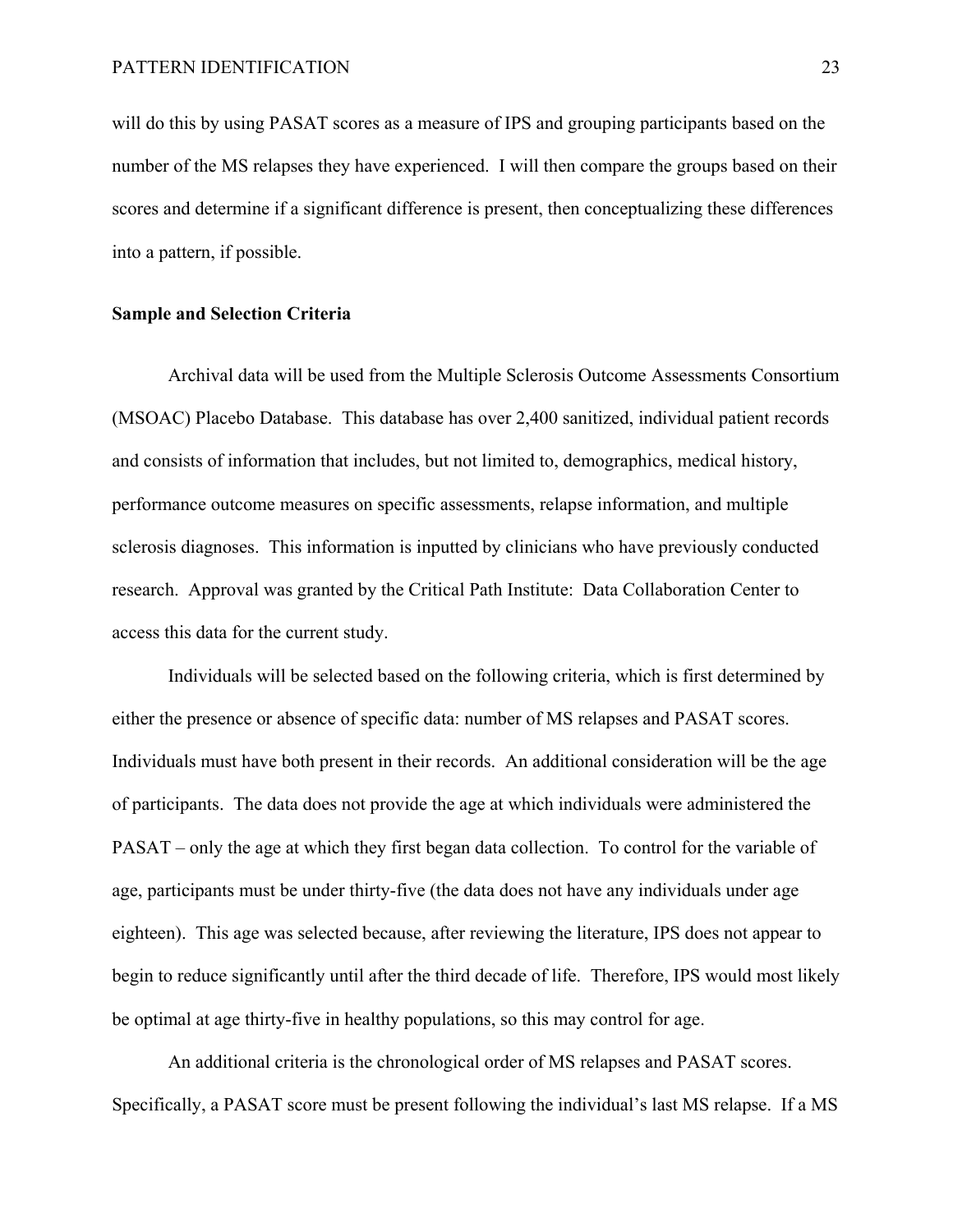relapse was recorded, but a PASAT score was not recorded, then that MS relapse will not be used in the current study.

The final criteria is that subjects must have been diagnosed with only RRMS, which may control for impairment due to progressive types and therefore imply that impairment was due to solely relapses.

#### **Instruments**

Given that archival data will be collected from the MSOAC database, no additional instruments will be used. The Paced Auditory Serial Addition Test (PASAT) results will be collected as a measurement for IPS, which appears justified as a reasonable measure of IPS (Aupperle, et al., 2002; Demaree, et al., 1999, Drake, et al., 2010; Solari, et al., 2005). Further, the PASAT has shown to have adequate validity, reliability, and sensitivity (Bodling, Denney, & Lynch, 2009; Drake et al., 2010; Denney, Sworowski, & Lynch, 2005). One concern may be the influence of practice effects because it was administered multiple times. However, congruent with research, the data shows that the PASAT was given two to three times prior to taking a baseline score, which has shown to overcome practice effects (Solari et al., 2005).

Clinicians from the archival data used the EDSS to confirm relapses. This measure is a well-known tool in identifying relapses and confirming accurate diagnoses (Denney, Sworowski, & Lynch, 2005). Therefore, confirmed relapses by the EDSS is a strong indicator of actual relapses (Bsteh et al., 2016, Deloire et al., 2005; Denney, Sworowski, & Lynch, 2005; Migliore et al., 2017).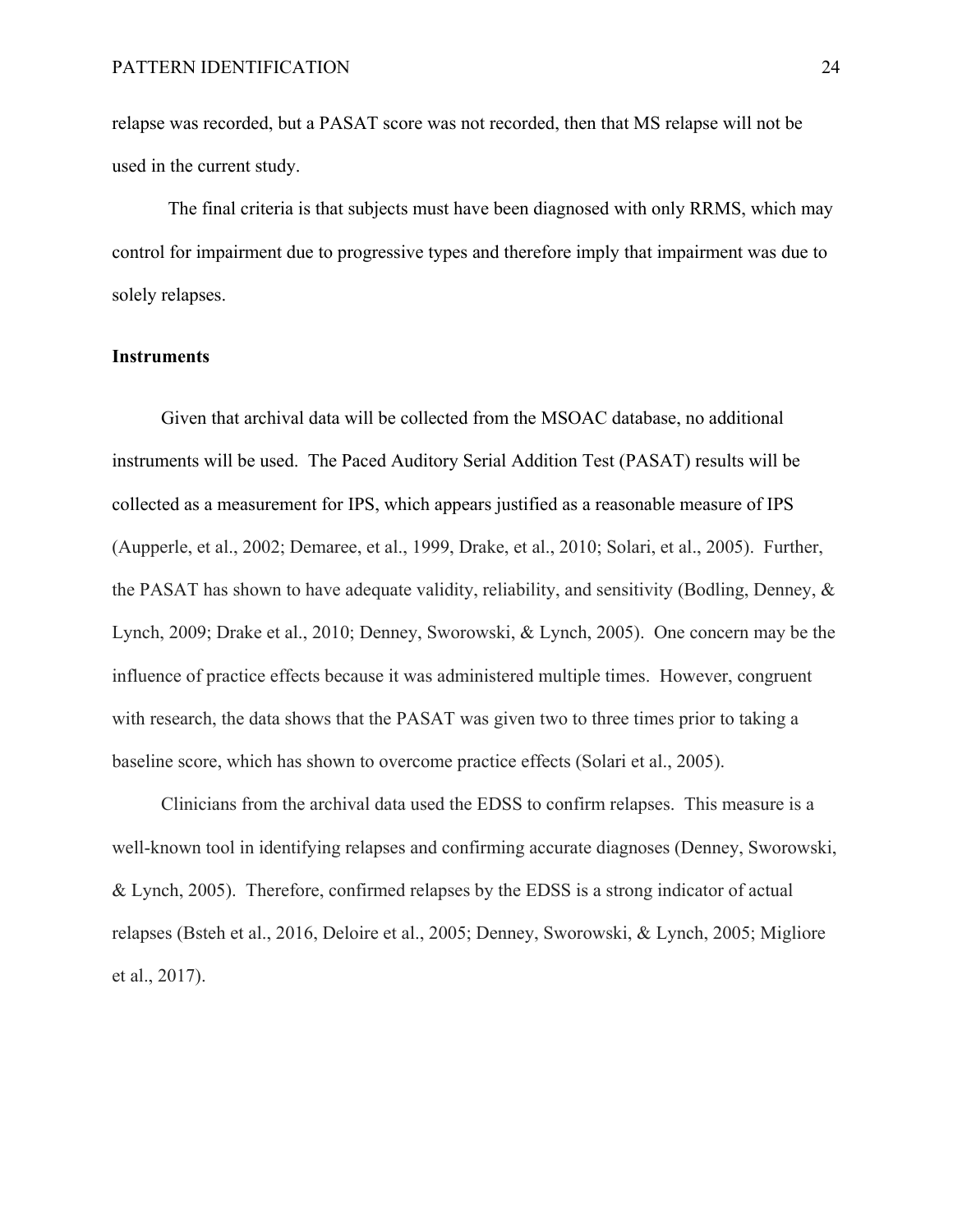#### **Research Design**

This study is a between-subjects design. The independent variable (*x*) is the number of MS relapses. This variable is measured on four different levels: (1) individuals that have had one MS relapse (2) individuals that have had two MS relapses (3) individuals that have had three MS relapses (4) individuals who have had four or more relapses. The dependent variable  $(y)$  is PASAT scores. This design appears to be the most appropriate given the nature of the independent variable. The number of MS relapses may be difficult to use as a continuous variable, because it is assumed that there will be a small range of relapses – no more than five or six, and higher number of relapses is most likely rare. This due to data availability. Specifically, data was used from previous studies, and according to the literature review, studies are typically less than ten years. With an average of one relapse per year (without treatment), it would be challenging to make the number of relapses a continuous variable and therefore make it difficult to use a regression or correlational design (Chang, Tourtellotte, Rudick, & Trapp, 2002).

#### **Data Collection and Analysis**

Participants will be selected from the MSOAC database based on the criteria explained previously, and sorted into groups (independent variable levels). A one-way analysis of variance (ANOVA) will be used to analyze the data. This will determine whether there is an overall significance between groups, or in this case, if the mean PASAT scores were significantly different between groups. A post hoc analysis will also be used to determine which groups significantly differed from each other. This will be determined after the one-way ANOVA identifies whether there is homogeneity of the variance (Levene's test). If present, Tukey's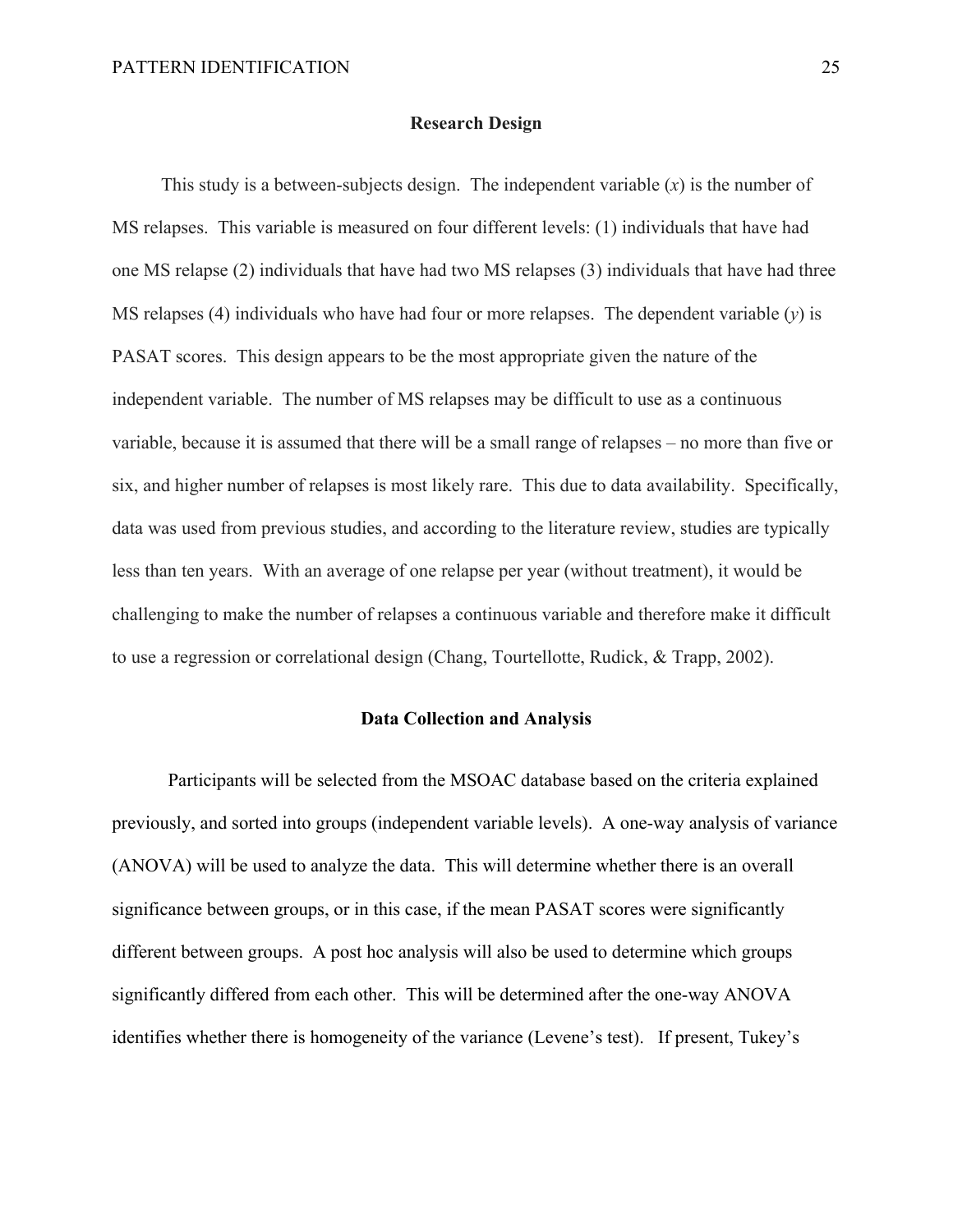honestly significant difference post hoc test will be used, but if not, Games Howell post hoc test will be used.

#### **CHAPTER III: RESULTS**

A total of 299 individuals met the previously discussed criteria and were used as participants. In Group 1, or individuals with one recorded relapse, there were a total of 161 participants, with an average PASAT score of 44.360 (*SD* = 13.373). Group 2, or individuals with two relapses, there were a total of 75 participants, with an average PASAT score of 43.867 (*SD* = 13.915). In Group 3, or individuals with three recorded relapses, there were a total of 30 participants, with an average PASAT score of 44.300 (*SD* = 13.747). In Group 4, or individuals with four or more recorded relapses, there were a total of 33 participants, with an average PASAT score of 45.727 (*SD* = 14.583). The average PASAT score across all groups was 44.381 (*SD* = 13.623) (See Table 1).

#### **Table 1. In the 1. In the 1. In the 1. In the 1. In the 1. In the 1. In the 1. In the 1. In the 1. In the 1. In the 1. In the 1. In the 1. In the 1. In the 1. In the 1. In the 1. In the 1. In the 1. In the 1. In the 1. In**

|                |     | Mean PASAT |                |            | 95% Confidence Interval for Mean |             |         |         |
|----------------|-----|------------|----------------|------------|----------------------------------|-------------|---------|---------|
| Group          | N   | Score      | Std. Deviation | Std. Error | Lower Bound                      | Upper Bound | Minimum | Maximum |
| 1              | 161 | 44.360     | 13.373         | 1.054      | 42.279                           | 46.442      | 13.00   | 60.00   |
| 2              | 75  | 43.867     | 13.915         | 1.607      | 40.665                           | 47.068      | 5.00    | 60.00   |
| $\overline{3}$ | 30  | 44.300     | 13.747         | 2.510      | 39.167                           | 49.433      | 14.00   | 60.00   |
| $\overline{4}$ | 33  | 45.727     | 14.583         | 2.538      | 40.557                           | 50.898      | 11.00   | 60.00   |
| Total          | 299 | 44.381     | 13.623         | .788       | 42.831                           | 45.932      | 5.00    | 60.00   |

\*Descriptive analysis for each group of participants. There was a total mean PASAT score (*M* = 44.3813) and total standard deviation of *SD* = 13.62323.

A one-way ANOVA was used to examine possible effects of multiple sclerosis relapses on PASAT scores in one relapse, two relapses, three relapses, or four or more relapse conditions. There was not a significant effect of multiple sclerosis relapses on PASAT scores at the  $p < 0.5$ level in all conditions [*F* (3, 295) = .142, *p* = .935].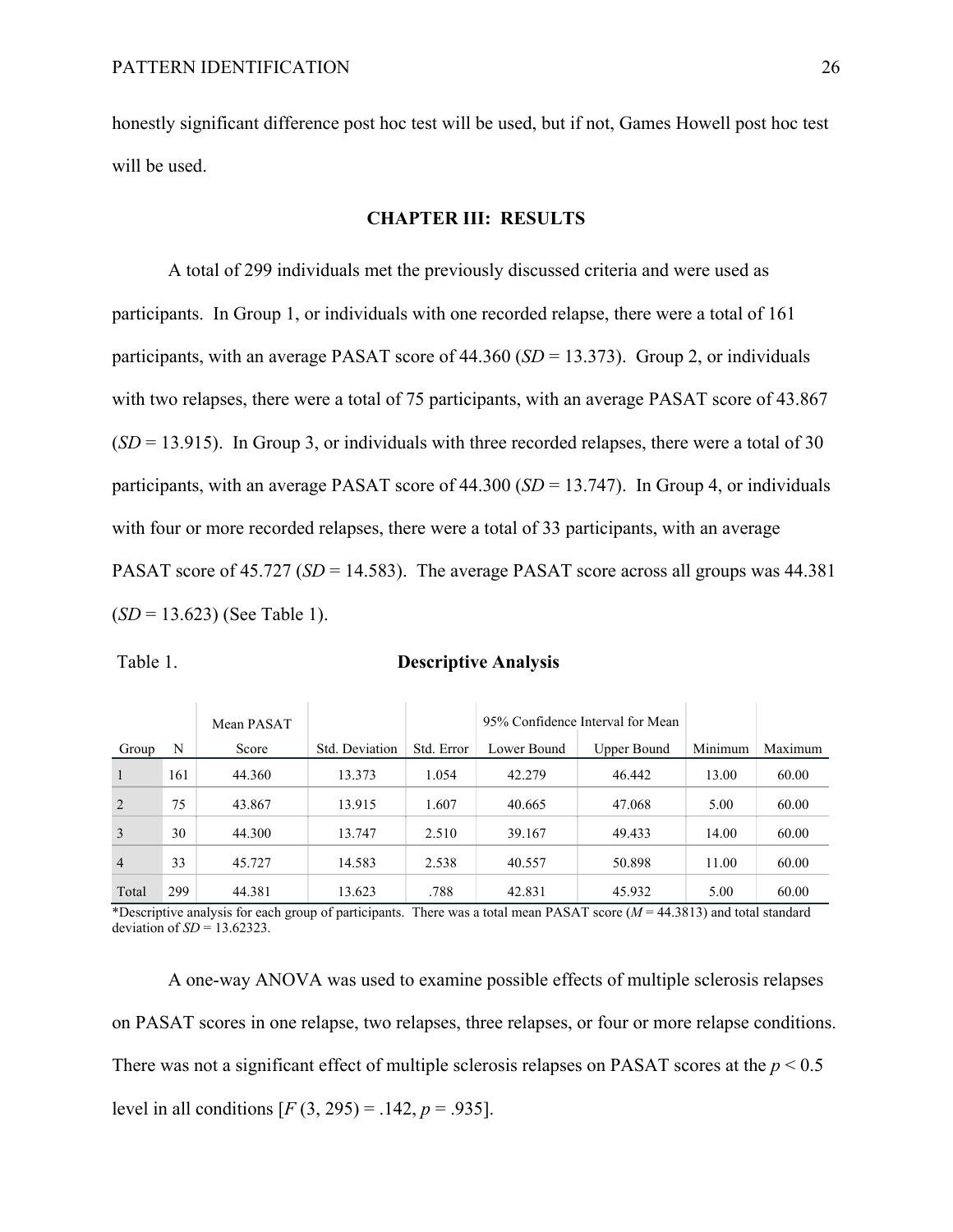#### Table 2. **ANOVA Analysis**

|                | Sum of Squares | df  | Mean Square | F    | Sig. |
|----------------|----------------|-----|-------------|------|------|
| Between Groups | 79.917         |     | 26.639      | .142 | .935 |
| Within Groups  | 55226.618      | 295 | 187.209     |      |      |
| Total          | 55306.535      | 298 |             |      |      |

\*One-way ANOVA analysis between groups from Table 1. There was no significant differences in PASAT scores between groups ( $p = .935$ ) at the  $p < .05$  level.

Since there were no significant group differences in PASAT scores based on the number of multiple sclerosis relapses (see Table 2), a mentionable pattern between these two variables was un-identifiable. This is further evidenced in Graph 1.





\*The average score in Group 1 was 44.360. The average score in Group 2 was 43.867. The average score in Group 3 was 44.300. The average score in Group 4 was 45.727. There was no distinct pattern in scores when comparing Groups.

#### **CHAPTER IV: DISCUSSION**

#### **Findings**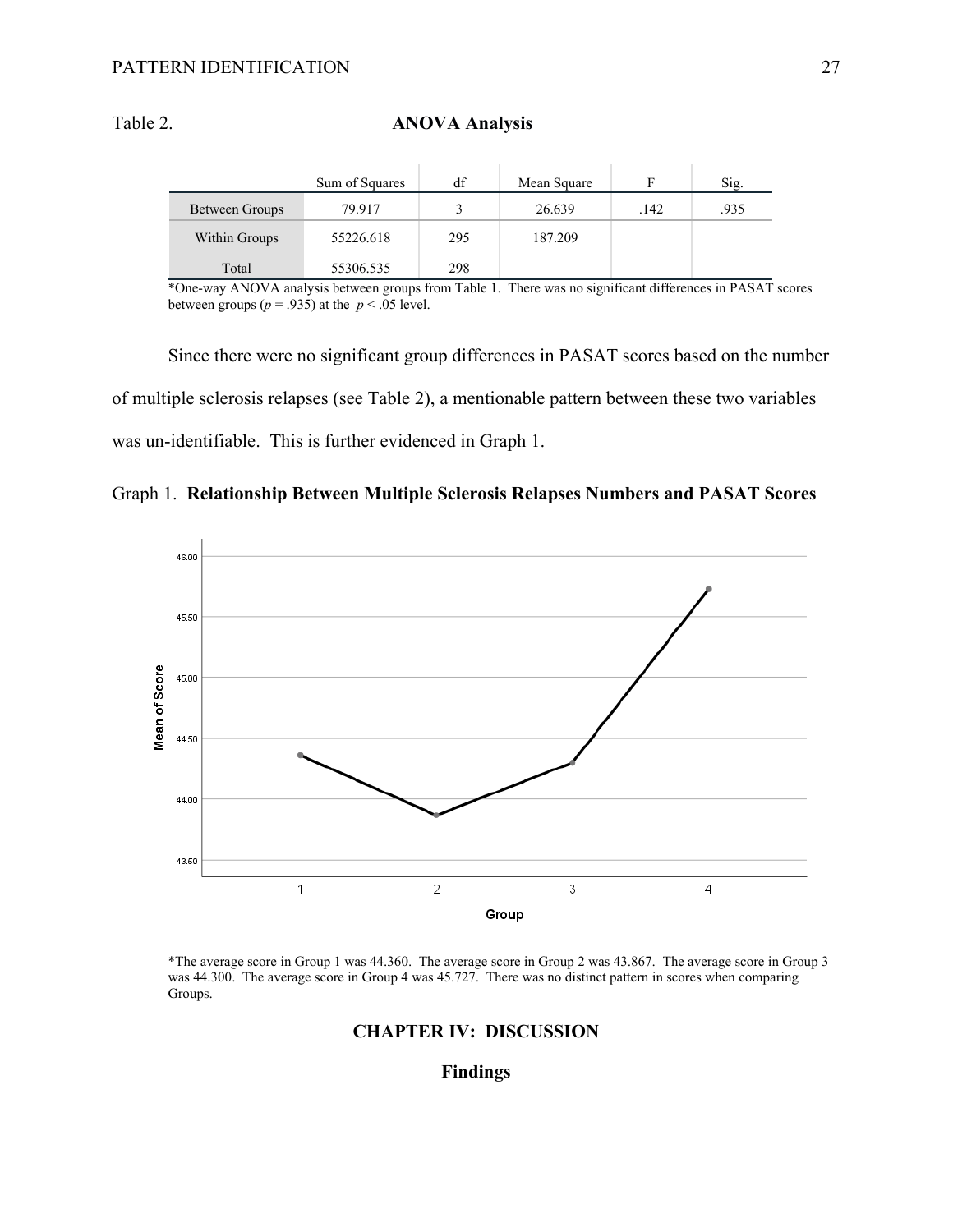Based on the results, the study found no significance in PASAT scores based on the number of relapses. Therefore, it did not appear to be a significant difference in IPS ability by the number of MS relapses. As a result, a recognizable pattern between these two variables could not be identified. Overall, the null hypothesis, "There is no significant difference in IPS ability by the number of MS relapses" could not be rejected.

Reviewing the mean scores of each group, they fall just under the average scores of the normal population of the PASAT-3, which is approximately between 46.7 and 50.4. Additionally, the overall mean scores between groups were relatively close, approximately -2/+2 in difference. The decline in scores can be considered minimal, and could be explained by Bsteh et al. (2016), who suggested that relapses may only be a "minor" factor in cognitive disability, which may also explain why there was no significance between groups. Reviewing the literature, I conclude that a main reason why relapses may be only a "minor" factor is because brain damage varies from relapse to relapse, and therefore may not affect all individuals (Deloire et al., 2005).

There was no identifiable pattern between the two variables. Specifically, it was originally thought that, as the number of relapses increased, the PASAT scores would lower, thus a negative regression might have been seen in the Graph 1. However, not only was this not recognizable, the highest scoring individuals on the PASAT was in Group 4. This appears to contradict previous studies which suggested that cognitive impairment has an overall gradual decline, and would not cease (Achron et al., 2005; Benedict et al., 2014). Rather, this finding may support studies that suggest IPS abilities can be recovered with time (Benedict et al., 2014). It is possible that IPS may be more immune from relapses than other cognitive domains.

#### **Clinical Implications**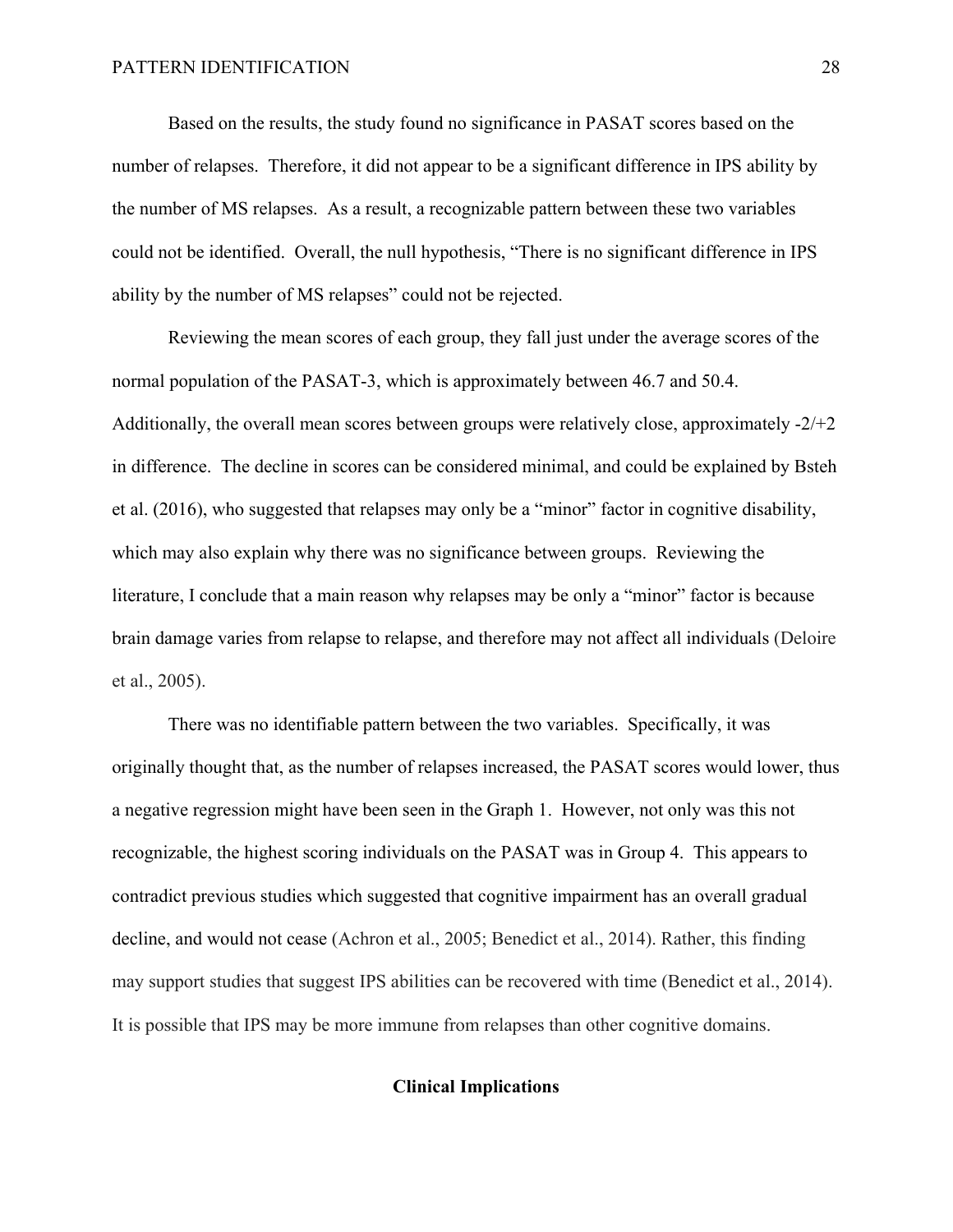As mentioned previously, it was to the best of the researcher's knowledge that this is the first study to examine the relationship between the number of MS relapses and IPS, in attempt to find a distinct pattern of IPS impairment based on the number of relapses individuals may have. In addition, it does not appear as though the differences in IPS ability, based on the number of relapses, has been specifically examined in previous literature. It is possible that the reason why such a study has not been performed previously (or has primarily focused on these two variables in a single study) is because other variables, such as the covariates discussed, are more significant in influencing cognitive decline, particularly with IPS. Therefore, MS relapses are most likely not good predictors of IPS decline in these individuals. This is probably due to previous research that emphasizes the difficulty in recognizing a distinct clinical course of IPS dysfunction in MS individuals (Bseth et al., 2016; Zakzanis, 2000). This further demonstrates the difficulty in formulating a clinical course of IPS impairment for MS individuals. Additionally, IPS ability may not only be unaffected after a relapse, but it can be recovered with time, so IPS could be a domain that is not a primary concern after a relapse. Overall, IPS may not contribute to a long-term assessment of an individual's cognitive decline.

#### **Limitations**

There were several limitations in this study. However, it should be noted that this was a "general" study to determine whether a more in-depth study on these variables alone would be worth-while. First, only 299 individuals met criteria for the study. Although this is not an extraordinary low number, it would have been interesting to see the results based on a much larger sample. Second, there were multiple variables that were not accounted for, particularly the ones discussed in the literature review. Notable variables would include, depression, age, and duration. Since these were not accounted for, the conceptualization of the results lacked,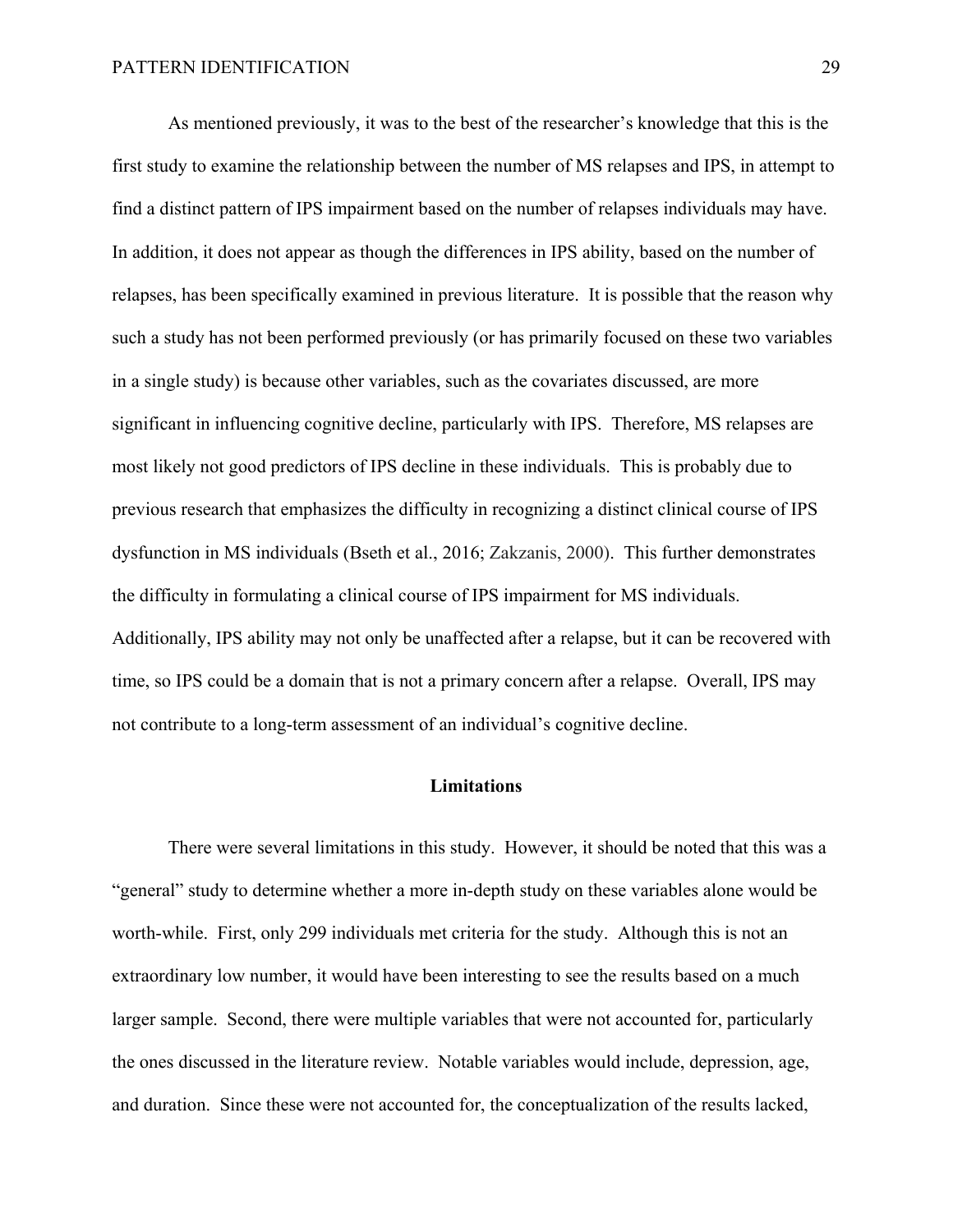particularly when determining why relapses did not have a significant effect on PASAT scores. Third, there was information about the participants that may have been beneficial when considering the results, such as treatment, or specifically, treatment for IPS impairment, as this could have influenced PASAT scores. Lastly, there were no controls to compare the groups to, and this could have provide additional support that relapses had a significant impact on IPS, should the research find significance between groups.

#### **Recommendations for Future Study**

Future research should consider running a similar study between these two variables, but with a larger population and finding solutions to control for other covariates. Furthermore, researchers should consider examining brain damage as the result of MS relapses to confirm whether brain areas responsible for IPS were damaged. It may also be beneficial to perform a study that examines an individual's PASAT scores after one or more relapses, and compare these scores to determine if there is a pattern throughout their MS course. If there are notable findings, perhaps it would only then be beneficial to compare the number of relapses of several individuals, or between groups.

#### **Conclusion**

Although MS relapses did not appear to be a significant predictor in IPS ability, it is hoped that this study emphasizes the difficulty in developing a concrete understanding of the relationship between IPS and MS relapses. Research should continue to study IPS and how it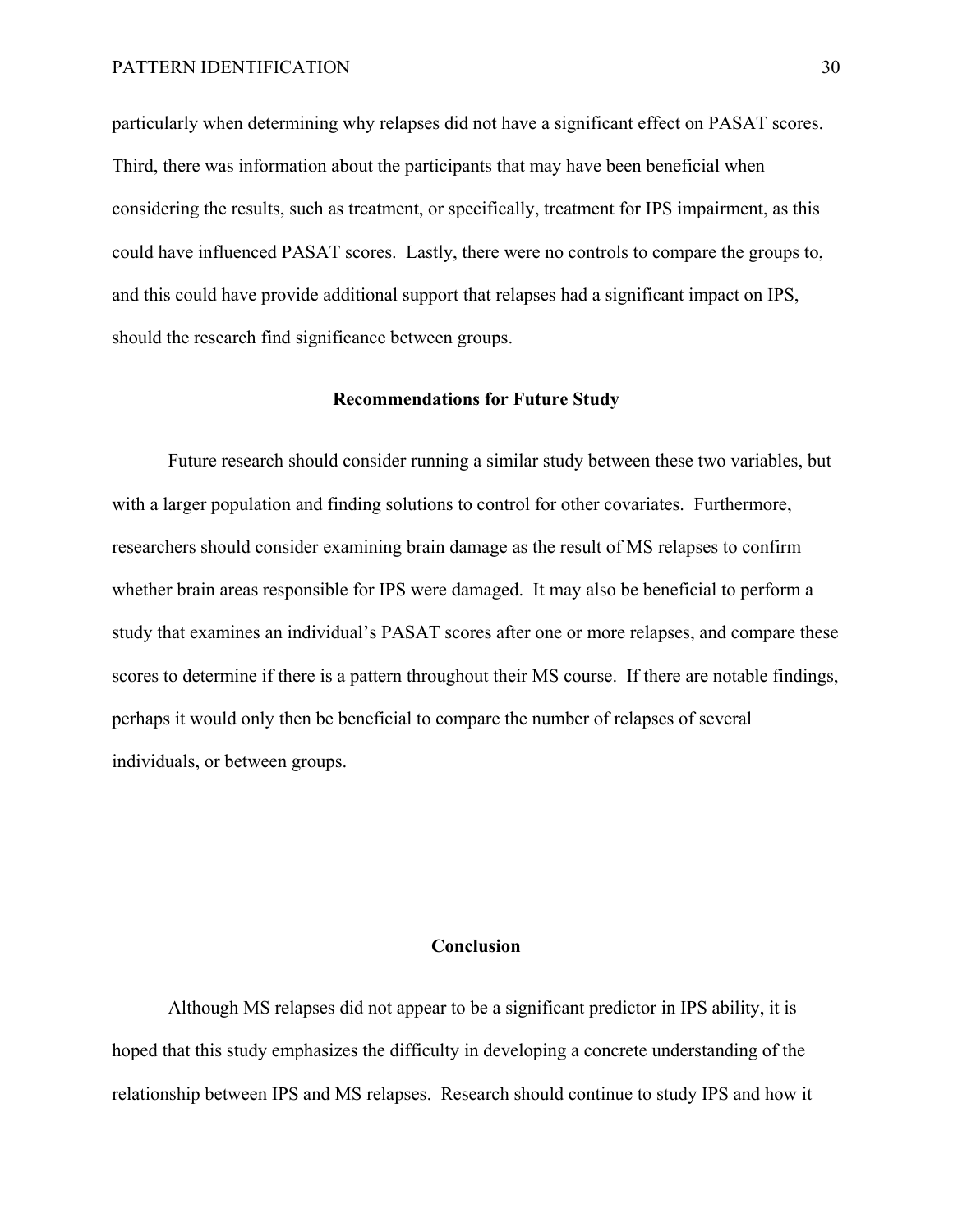could be affected by not just relapses, but MS in general, so that there is an identified clinical course of IPS in these individuals. IPS ability can be a significant factor throughout the course of various types of MS treatment. This is vitally important in overall outcome and improving the quality of life for these individuals.

#### **References**

- Achiron, A., & Barak, Y. (2003). Cognitive impairment in probable multiple sclerosis. *Journal of Neurology, Neurosurgery & Psychiatry*, *74*(4), 443-446.
- Achiron, A., Chapman, J., Magalashvili, D., Dolev, M., Lavie, M., Bercovich, E., ... & Menascu, S. (2013). Modeling of cognitive impairment by disease duration in multiple sclerosis: a cross-sectional study. *PLoS One*, *8*(8), e71058.
- Achiron, A., Polliack, M., Rao, S. M., Barak, Y., Lavie, M., Appelboim, N., & Harel, Y. (2005). Cognitive patterns and progression in multiple sclerosis: construction and validation of percentile curves. *Journal of Neurology, Neurosurgery & Psychiatry*, *76*(5), 744-749.
- Amato, M. P., Ponziani, G., Pracucci, G., Bracco, L., Siracusa, G., & Amaducci, L. (1995). Cognitive impairment in early-onset multiple sclerosis: pattern, predictors, and impact on everyday life in a 4-year follow-up. *Archives of neurology*, *52*(2), 168-172.
- Amato, M. P., Ponziani, G., Siracusa, G., & Sorbi, S. (2001). Cognitive dysfunction in earlyonset multiple sclerosis: a reappraisal after 10 years. *Archives of neurology*, *58*(10), 1602-1606.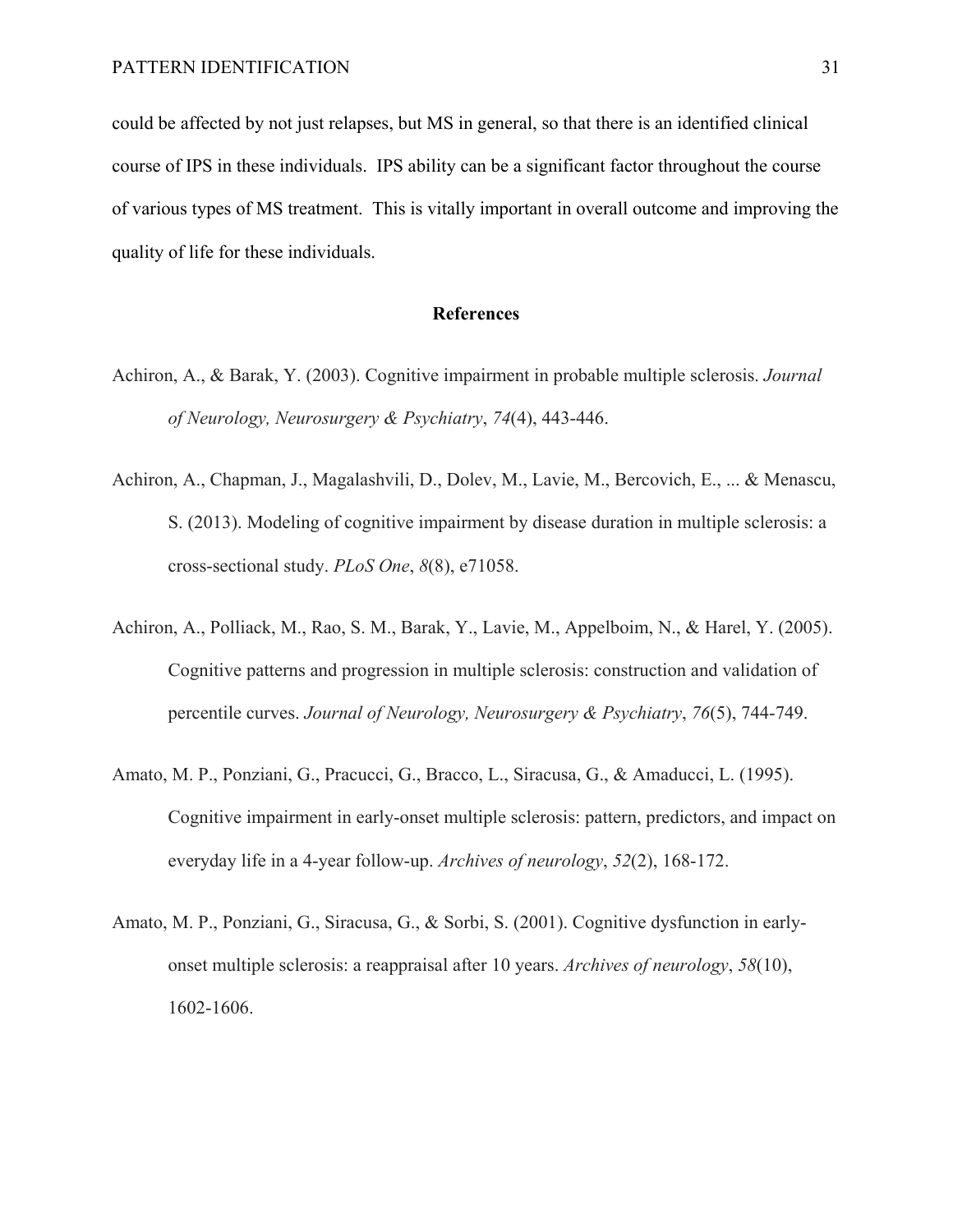- Amato, M. P., Zipoli, V., & Portaccio, E. (2006). Multiple sclerosis-related cognitive changes: a review of cross-sectional and longitudinal studies. *Journal of the neurological sciences*, *245*(1), 41-46.
- Audoin, B., Van Au Duong, M., Ranjeva, J. P., Ibarrola, D., Malikova, I., Confort‐Gouny, S., ... & Cozzone, P. J. (2005). Magnetic resonance study of the influence of tissue damage and cortical reorganization on PASAT performance at the earliest stage of multiple sclerosis. *Human brain mapping*, *24*(3), 216-228.
- Aupperle, R. L., Beatty, W. W., deNAP Shelton, F., & Gontkovsky, S. T. (2002). Three screening batteries to detect cognitive impairment in multiple sclerosis. *Multiple Sclerosis Journal*, *8*(5), 382-389.
- Batista, S., Zivadinov, R., Hoogs, M., Bergsland, N., Heininen-Brown, M., Dwyer, M. G., ... & Benedict, R. H. (2012). Basal ganglia, thalamus and neocortical atrophy predicting slowed cognitive processing in multiple sclerosis. *Journal of neurology*, *259*(1), 139-146.
- Bellmann-Strobl, J., Wuerfel, J., Aktas, O., Dörr, J., Wernecke, K. D., Zipp, F., & Paul, F. (2009). Poor PASAT performance correlates with MRI contrast enhancement in multiple sclerosis. *Neurology*, *73*(20), 1624-1627.
- Benedict, R. H., Morrow, S., Rodgers, J., Hojnacki, D., Bucello, M. A., Zivadinov, R., & Weinstock-Guttman, B. (2014). Characterizing cognitive function during relapse in multiple sclerosis. *Multiple Sclerosis Journal*, *20*(13), 1745-1752.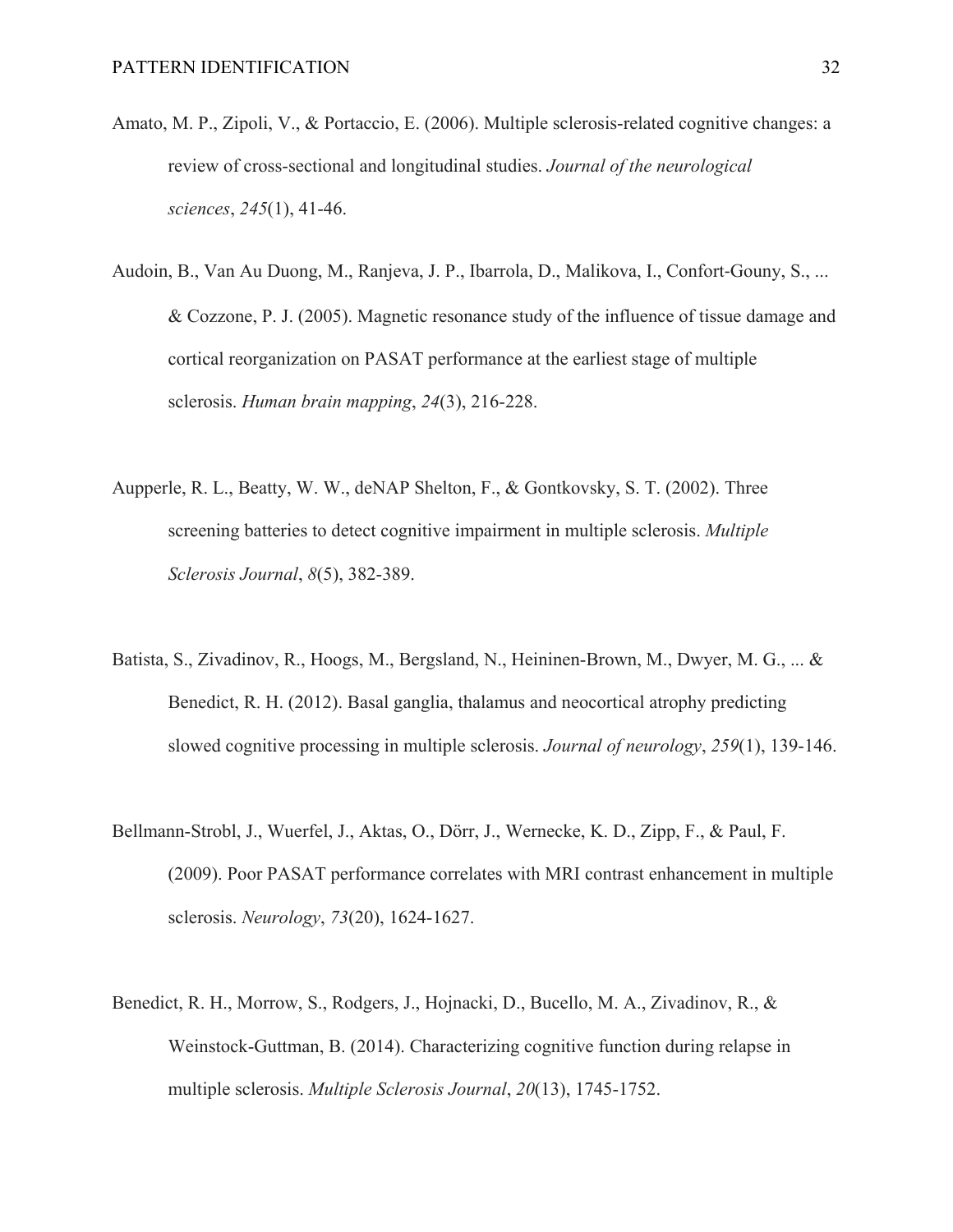- Bodling, A. M., Denney, D. R., & Lynch, S. G. (2009). Cognitive aging in patients with multiple sclerosis: A cross-sectional analysis of speeded processing. *Archives of Clinical Neuropsychology*, *24*(8), 761-767.
- Bsteh, G., Ehling, R., Lutterotti, A., Hegen, H., Di Pauli, F., Auer, M., ... & Berger, T. (2016). Long term clinical prognostic factors in relapsing-remitting multiple sclerosis: Insights from a 10-year observational study. *PloS one*, *11*(7), e0158978.
- Camp, S. J., Stevenson, V. L., Thompson, A. J., Miller, D. H., Borras, C., Auriacombe, S., ... & Montalban, X. (1999). Cognitive function in primary progressive and transitional progressive multiple sclerosis: a controlled study with MRI correlates. *Brain*, *122*(7), 1341-1348.
- Chang, A., Tourtellotte, W. W., Rudick, R., & Trapp, B. D. (2002). Premyelinating oligodendrocytes in chronic lesions of multiple sclerosis. *New England Journal of Medicine*, *346*(3), 165-173.
- Confavreux, C., Vukusic, S., Moreau, T., & Adeleine, P. (2000). Relapses and progression of disability in multiple sclerosis. *New England Journal of Medicine*, *343*(20), 1430-1438.
- Creswell, J. W., 2009. *Research design: Qualitative, quantitative, and mixed methods approaches*. Sage publications.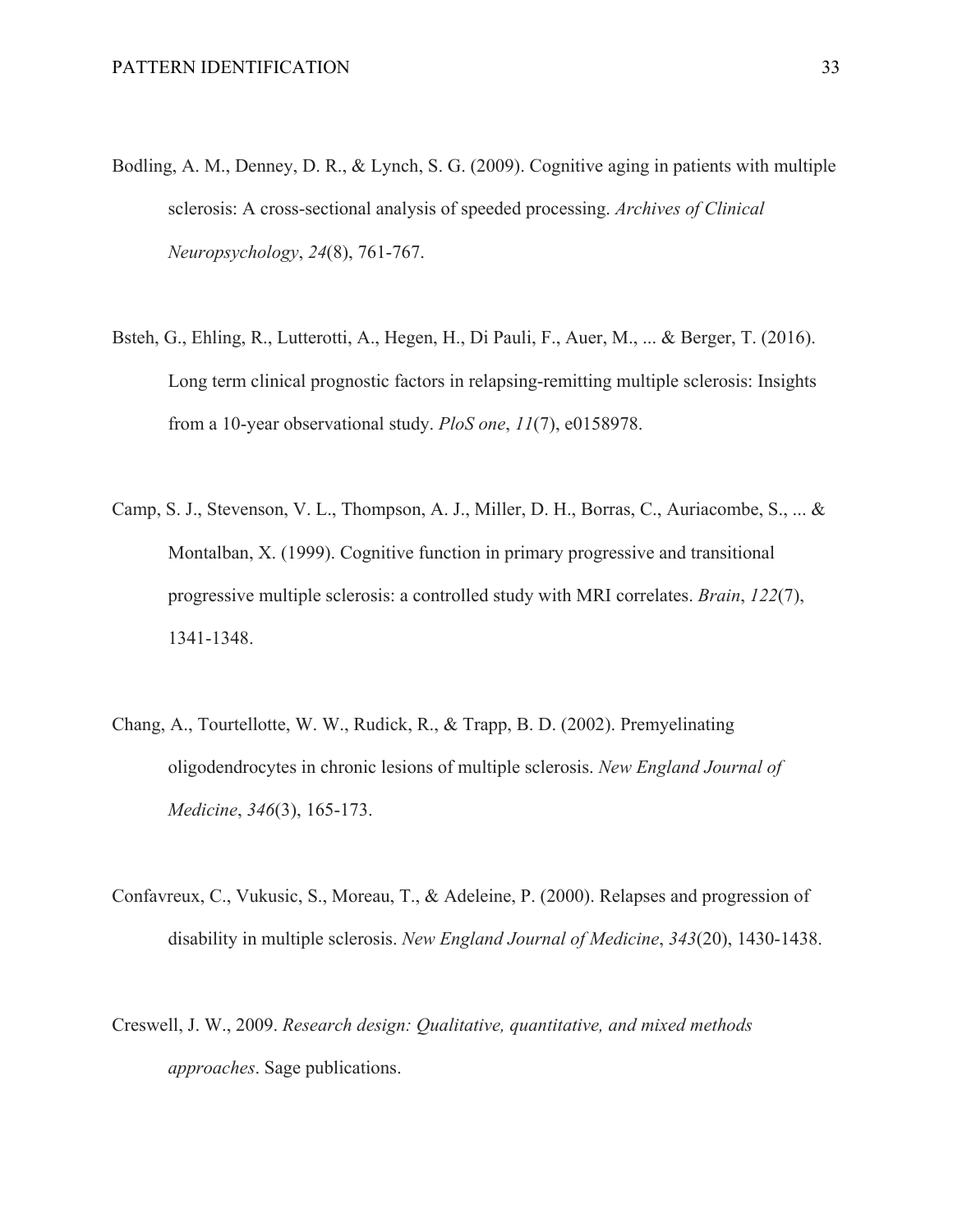- Davis, A., Williams, R. N., Gupta, A. S., Finch, W. H., & Randolph, C. (2015). Evaluating neurocognitive deficits in patients with multiple sclerosis via a brief neuropsychological approach. *Applied Neuropsychology: Adult*, *22*(5), 381-387.
- Deloire, M. S. A., Salort, E., Bonnet, M., Arimone, Y., Boudineau, M., Amieva, H., ... & Petry, K. G. (2005). Cognitive impairment as marker of diffuse brain abnormalities in early relapsing remitting multiple sclerosis. *Journal of Neurology, Neurosurgery & Psychiatry*, *76*(4), 519-526.
- DeLuca, J., Chelune, G. J., Tulsky, D. S., Lengenfelder, J., & Chiaravalloti, N. D. (2004). Is speed of processing or working memory the primary information processing deficit in multiple sclerosis?. *Journal of clinical and experimental neuropsychology*, *26*(4), 550- 562.
- DeLuca, J., Johnson, S. K., Beldowicz, D., & Natelson, B. H. (1995). Neuropsychological impairments in chronic fatigue syndrome, multiple sclerosis, and depression. *Journal of Neurology, Neurosurgery & Psychiatry*, *58*(1), 38-43.
- Demaree, H. A., DeLuca, J., Gaudino, E. A., & Diamond, B. J. (1999). Speed of information processing as a key deficit in multiple sclerosis: implications for rehabilitation. *Journal of Neurology, Neurosurgery & Psychiatry*, *67*(5), 661-663.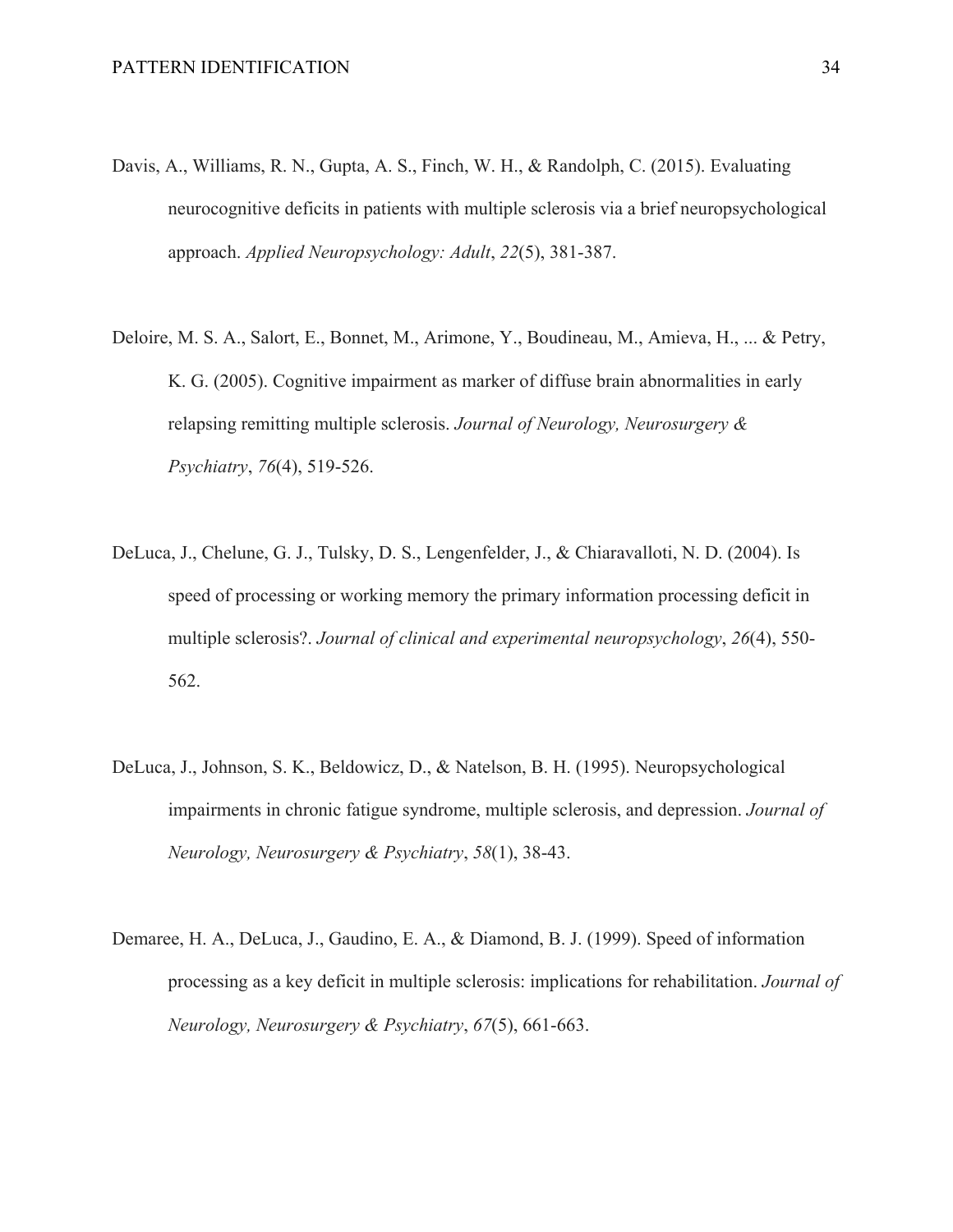- Denney, D. R., Sworowski, L. A., & Lynch, S. G. (2005). Cognitive impairment in three subtypes of multiple sclerosis. *Archives of Clinical Neuropsychology*, *20*(8), 967-981.
- Drake, A. S., Weinstock-Guttman, B., Morrow, S. A., Hojnacki, D., Munschauer, F. E., & Benedict, R. H. B. (2010). Psychometrics and normative data for the Multiple Sclerosis Functional Composite: replacing the PASAT with the Symbol Digit Modalities Test. *Multiple Sclerosis Journal*, *16*(2), 228-237.
- Eckert, M. A., Keren, N. I., Roberts, D. R., Calhoun, V. D., & Harris, K. C. (2010). Age-related changes in processing speed: unique contributions of cerebellar and prefrontal cortex. *Frontiers in Human Neuroscience*, *4*, 10.
- Filippi, M., Rocca, M. A., Benedict, R. H. B., DeLuca, J., Geurts, J. J. G., Rombouts, S. A. R. B., ... & Comi, G. (2010). The contribution of MRI in assessing cognitive impairment in multiple sclerosis. *Neurology*, *75*(23), 2121-2128.
- Filippi, M., Tortorella, C., Rovaris, M., Bozzali, M., Possa, F., Sormani, M. P., ... & Comi, G. (2000). Changes in the normal appearing brain tissue and cognitive impairment in multiple sclerosis. *Journal of Neurology, Neurosurgery & Psychiatry*, *68*(2), 157-161.
- Foong, J., Rozewicz, L., Quaghebeur, G., Thompson, A. J., Miller, D. H., & Ron, M. A. (1998). Neuropsychological deficits in multiple sclerosis after acute relapse. *Journal of Neurology, Neurosurgery & Psychiatry*, *64*(4), 529-532.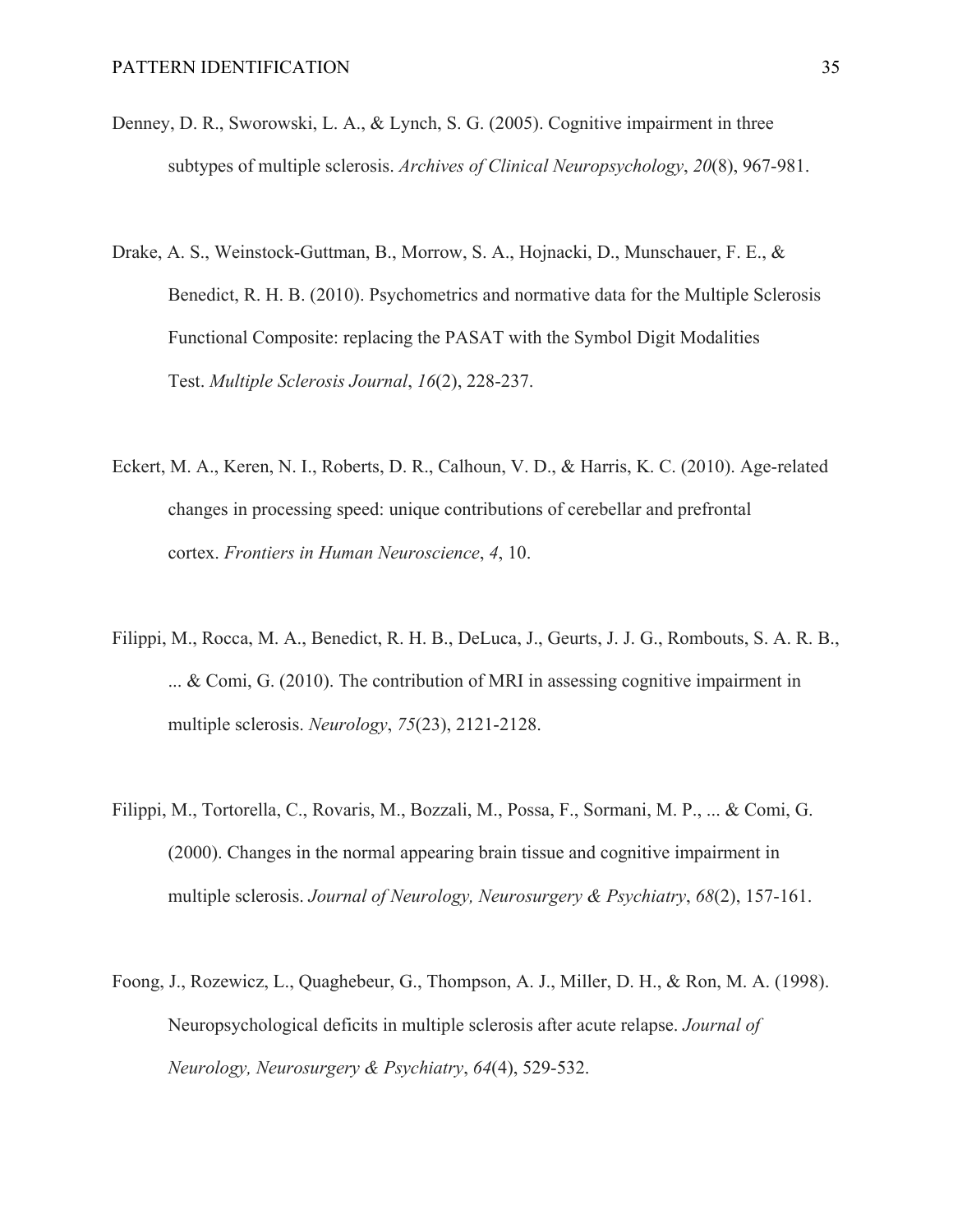- Forn, C., Belenguer, A., Parcet-Ibars, M. A., & Avila, C. (2008). Information-processing speed is the primary deficit underlying the poor performance of multiple sclerosis patients in the Paced Auditory Serial Addition Test (PASAT). *Journal of clinical and experimental neuropsychology*, *30*(7), 789-796.
- Glesne, C. (2016). *Becoming qualitative researchers: An introduction* (5<sup>th</sup> ed.). Boston: Pearson.
- Hooper K (2011) Managing progressive MS. New York, NY: National Multiple Sclerosis Society.
- Migliore, S., Ghazaryan, A., Simonelli, I., Pasqualetti, P., Squitieri, F., Curcio, G., ... & Vernieri, F. (2017). Cognitive Impairment in Relapsing-Remitting Multiple Sclerosis Patients with Very Mild Clinical Disability. *Behavioural neurology*, *2017*.
- Nickerson, M., Cofield, S. S., Tyry, T., Salter, A. R., Cutter, G. R., & Marrie, R. A. (2015). Impact of multiple sclerosis relapse: The NARCOMS participant perspective. *Multiple sclerosis and related disorders*, *4*(3), 234-240.
- Patti, F. (2009). Cognitive impairment in multiple sclerosis. *Multiple Sclerosis Journal*, *15*(1), 2- 8.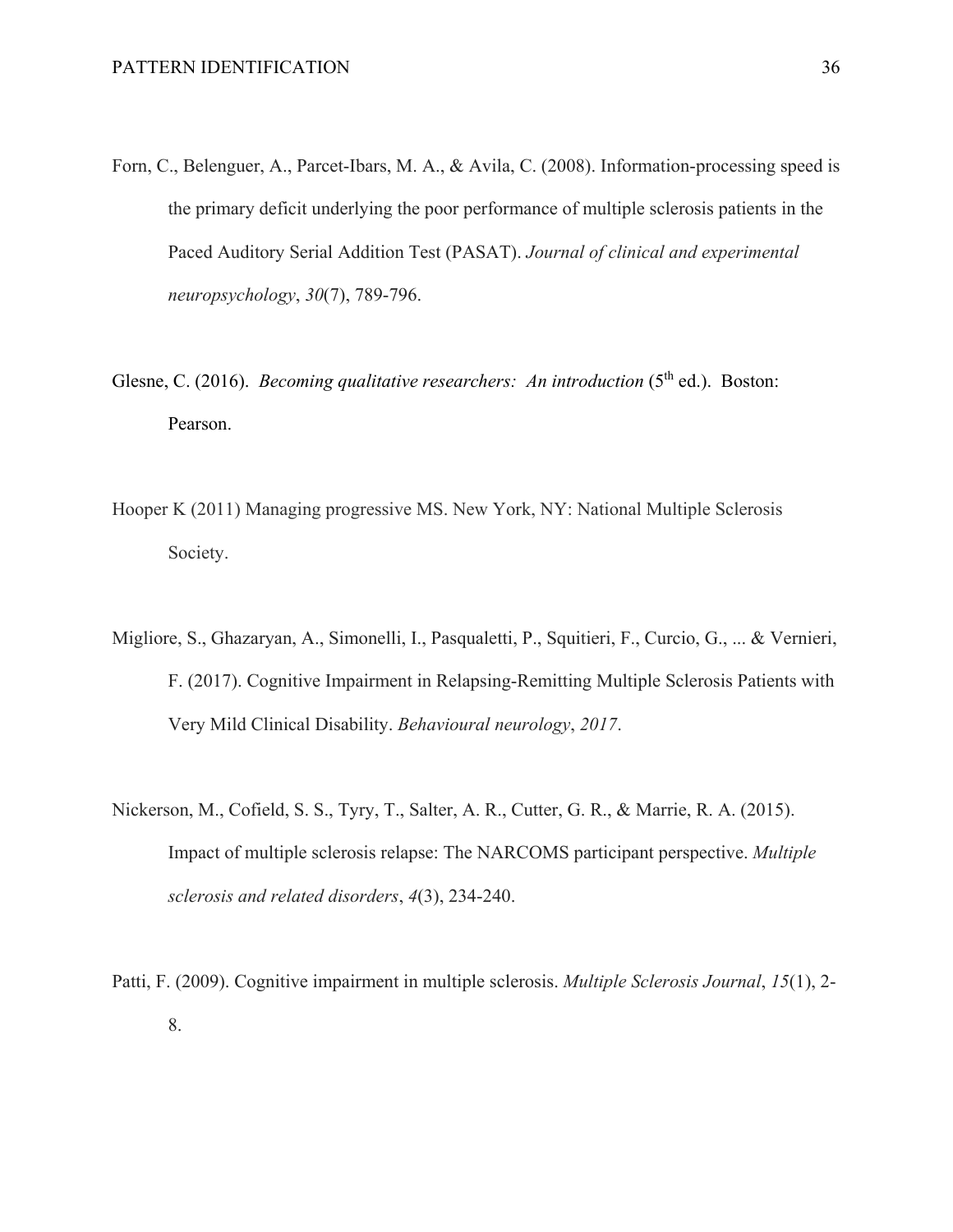- Patti, F., Amato, M. P., Trojano, M., Bastianello, S., Tola, M. R., Goretti, B., ... & Lo Fermo, S. (2009). Cognitive impairment and its relation with disease measures in mildly disabled patients with relapsing–remitting multiple sclerosis: baseline results from the Cognitive Impairment in Multiple Sclerosis (COGIMUS) study. *Multiple Sclerosis Journal*, *15*(7), 779-788.
- Petsanis, K., Messinis, L., Lyros, E., Papathanasiou, T., Papathanasopoulos, P., & Malegiannaki, A. (2011). Repeatable Battery for the Assessment of Neuropsychological Status (RBANS): Clinical validation in Greece. *Alzheimer's & Dementia: The Journal of the Alzheimer's Association*, *7*(4), e45.
- Rao, S. M., Leo, G. J., Bernardin, L., & Unverzagt, F. (1991). Cognitive dysfunction in multiple sclerosis. I. Frequency, patterns, and prediction. *Neurology*, *41*(5), 685-691.
- Rao, S. M., Leo, G. J., Ellington, L., Nauertz, T., Bernardin, L., & Unverzagt, F. (1991). Cognitive dysfunction in multiple sclerosis. II. Impact on employment and social functioning. *Neurology*, *41*(5), 692-696.
- Ross, A. P., Halper, J., & Harris, C. J. (2012). Assessing relapses and response to relapse treatment in patients with multiple sclerosis: a nursing perspective. *International journal of MS care*, *14*(3), 148-159.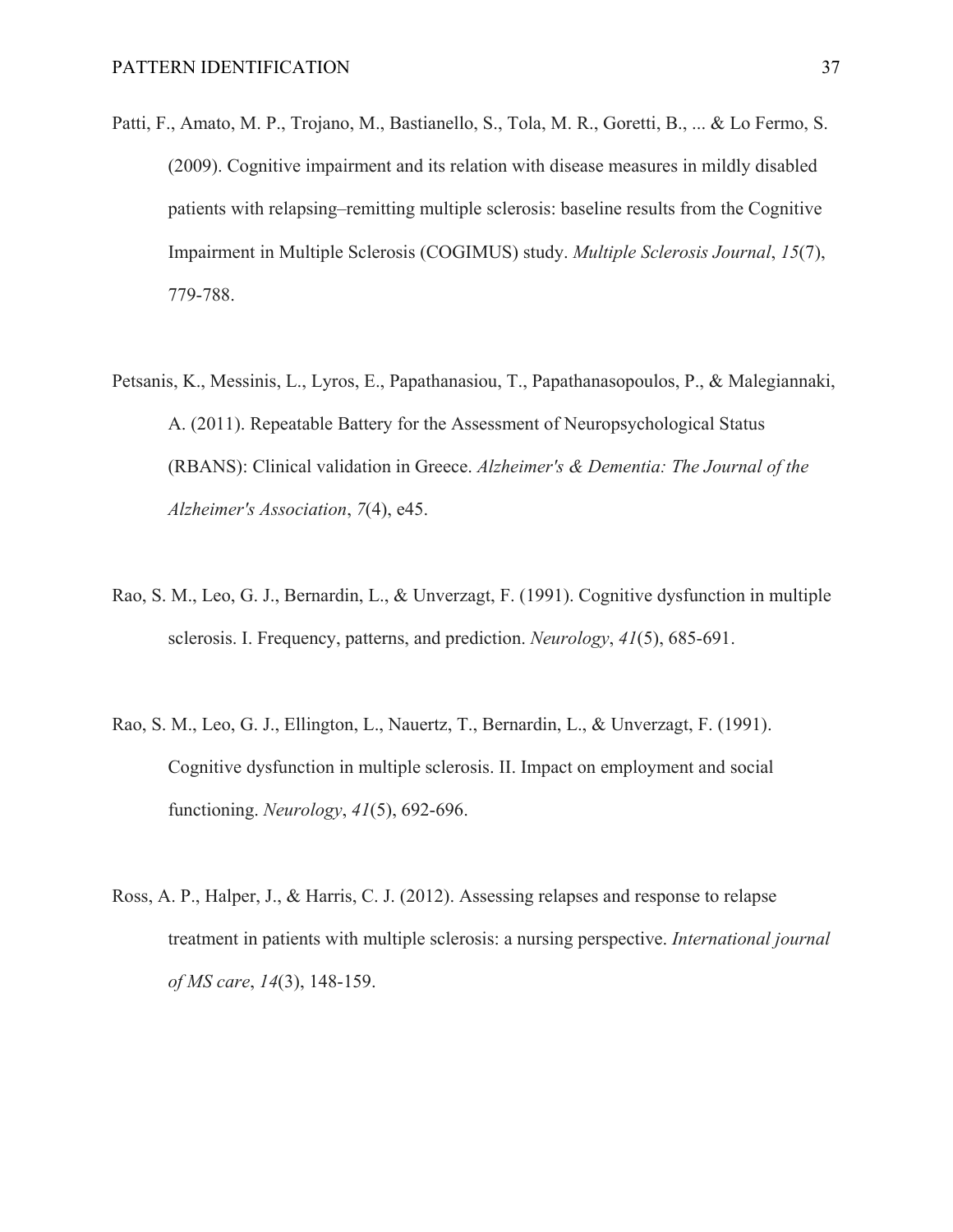- Santos, T., Pinheiro, J., & Barros, P. (2015). Cognitive impairment in multiple sclerosis. *Eur Neurol Rev*, *10*, 157.
- Sahraian, M. A., & Etesam, F. (2014). Cognitive Impairment in Multiple Sclerosis. *Zahedan Journal of Research in Medical Sciences*, *16*(1), 1-7.
- Scalfari, A., Neuhaus, A., Degenhardt, A., Rice, G. P., Muraro, P. A., Daumer, M., & Ebers, G. C. (2010). The natural history of multiple sclerosis, a geographically based study 10: relapses and long-term disability. *Brain*, *133*(7), 1914-1929.
- Solari, A., Radice, D., Manneschi, L., Motti, L., & Montanari, E. (2005). The multiple sclerosis functional composite: different practice effects in the three test components. *Journal of the neurological sciences*, *228*(1), 71-74.
- Winkelmann, A., Engel, C., Apel, A., & Zettl, U. K. (2007). Cognitive impairment in multiple sclerosis. *Journal of neurology*, *254*(2), II35-II42.
- Zakzanis, K. K. (2000). Distinct neurocognitive profiles in multiple sclerosis subtypes. *Archives of Clinical Neuropsychology*, *15*(2), 115-136.